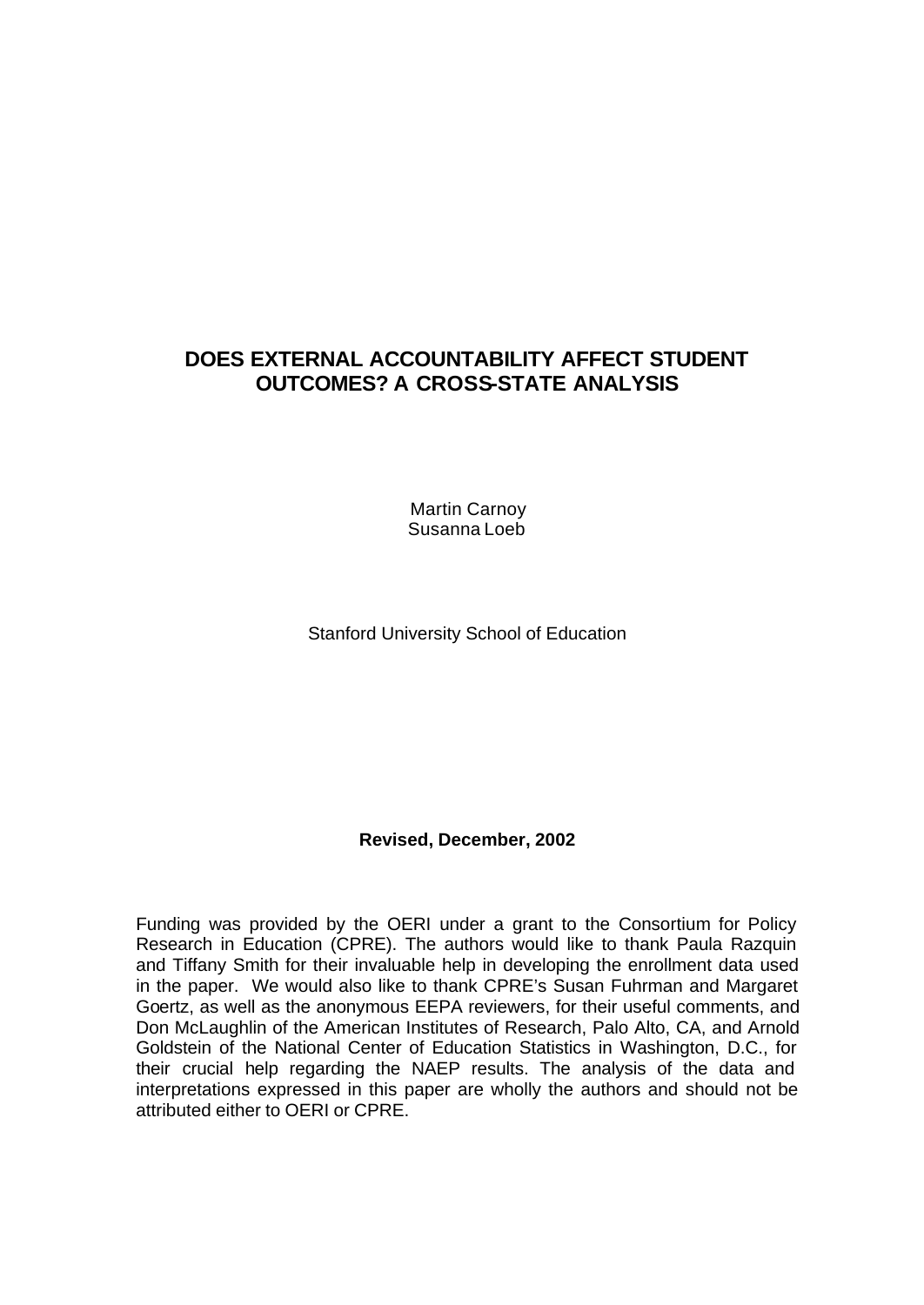### **INTRODUCTION**

The current wave of assessment-based school accountability reforms combines two traditions in American education -- public accountability and student testing. The combination seems to be changing what schools do and how they do it. Strong accountability increases state control, even as other reforms, such as charter schools and choice plans, strive to decentralize educational decisionmaking. This paper examines factors associated with stronger accountability and asks whether stronger statewide approaches to accountability achieve their declared goal of improving student outcomes.

Students' performance on tests is the main measure states use for gauging educational improvement. However, improvements on state tests may not be an accurate measure of educational gains, since schools may substitute for more durable student learning by using strategies to increase performance on the particular testing instrument. Because of this, it is important to use alternative measures to gauge the success of these policies. In this paper, we use a variety of measures of average student performance at the state level, including National Association of Educational Progress (NAEP) math test scores, ninth grade retention rates, and high school survival rates (the proportion of students who reach the  $12<sup>th</sup>$  grade).

We are interested in five questions:

- $\triangleright$  Do states adopting strong accountability measures have different characteristics from states without such measures? In particular, are there factors that influence which states adopt strong accountability that also independently affect later student outcomes? This analysis is important for assessing whether our subsequent assessment of the relationship between accountability and student performance may be driven by an underlying factor that influenced implementation, as well as for identifying controls to use in these analyses.
- $\triangleright$  Do states with strong accountability systems see larger increases in national assessment test results?
- $\triangleright$  Do states with strong accountability see increases in their retention rates in ninth grade relative to states with weak accountability? Once these systems are implemented, they are supposed to improve the likelihood that students finish high school. But according to some analysts, the pressure on schools to do well on high school minimum competency tests pushes administrators and teachers to increase retention rates in the first year of high school (Haney, 2000).
- $\triangleright$  Do high school progression rates in states with strong accountability increase or decrease relative to progression rates in states with weak accountability. **I** accountability raises student performance in the earlier grades, this should ultimately raise the proportion completing high school; if, however, strong accountability increases retention rates in earlier grades, it could well reduce survival rates.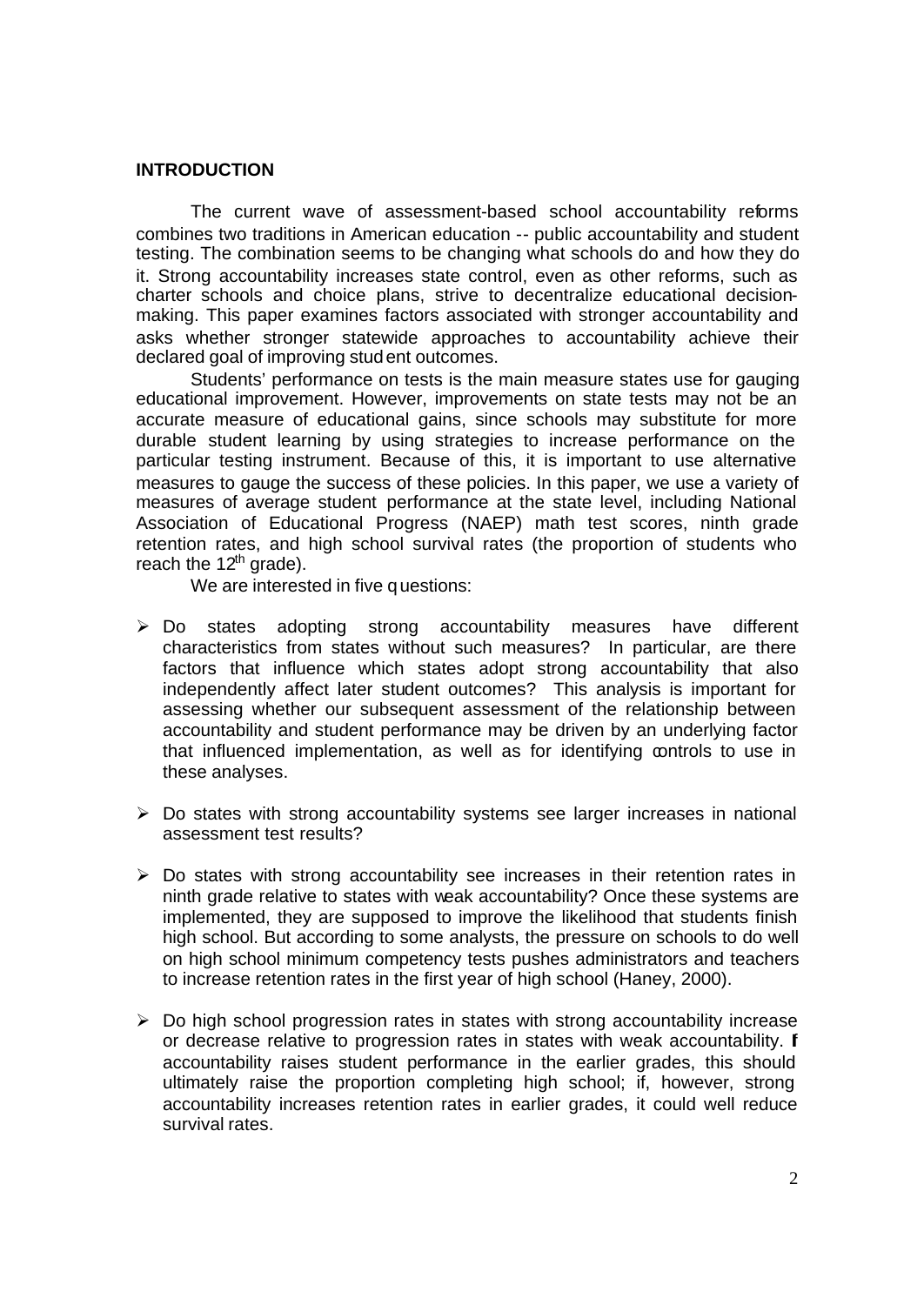$\triangleright$  Does the relationship between accountability and student outcomes differ between racial/ethnic groups?

#### **STANDARDS-BASED REFORM AND THE ROLE OF TESTING**

In the past, accountability and assessment were only loosely connected. Assessment was used mainly to divide students into academic tracks or for diagnostic purposes, helping school administrators and teachers see whether students were learning loosely defined state curricula. Accountability has traditionally been based in community participation and parent control, as represented by local school boards. Schools have been accountable to district administrators, who, in turn, answer to elected boards.<sup>1</sup> Parents have also been able to influence schools directly. School test results enter into parental decisions on where to live and fuel parent criticisms of school board actions, especially in higher income neighborhoods.<sup>2</sup> The link between traditional local accountability and traditional student assessment has long been important in neighborhoods with high parent participation. In the majority of schools, however, this link has either been indirect, acting through family residential choice, or practically non-existent. It has been especially weak in low-income communities and large urban school districts.

The use of student testing at the state level with consequences for students and even as a measure of school performance is also not new. New York has used Regent examinations to test students' command of high school curriculum since the 19<sup>th</sup> century. The Iowa Test of Basic Skills (ITBS) has been given to eighth graders in Iowa since 1935. It was subsequently applied in many other states for students in many grades. However, the purpose of the ITBS was (and in Iowa, continues to be) diagnostic. How well students, classes, or schools performed on ITBS-type tests had few consequences. Schools stored the data, and school results were often published in local newspapers, but few administrators were compelled to take action because of declines in scores or continued low performance. High stakes testing, such as the Regents, the Scholastic Aptitude Test (SAT), or Advanced Placement (AP) tests, were mainly related to college entrance and focused on individual student performance, not school performance. Even so, John Bishop has tried to develop an empirical case that such individual tests have had positive effects on overall student performance, since students understand the benefits of performing well on these tests and getting students to pass them is part of schools' objectives (Bishop, 1998).

Texas was a pioneer in using a state assessment test in order to measure school performance directly and both to sanction those schools not meeting

<sup>&</sup>lt;sup>1</sup> The definition of community has changed over time, particularly in urban areas, and in many urban communities beginning a century ago, business interests became more influential in school policy than parent groups (Tyack, 1974).

 $\overline{2}$  Evidence suggests that in choosing schools, parents are as conscious of the socio-economic background of students attending a school as they are of student test scores (Wells and Crain, 1992).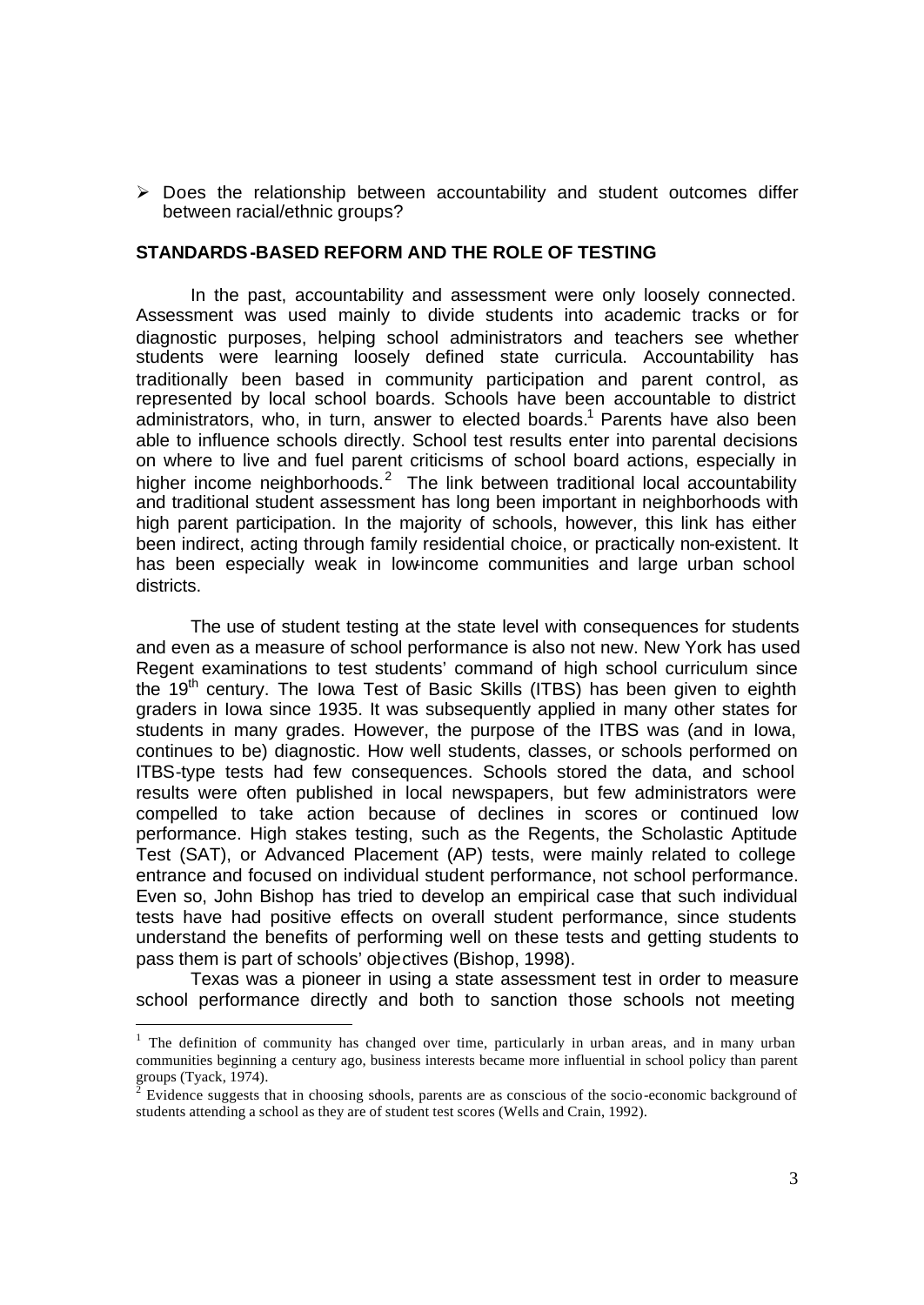improvement norms and to reward schools exceeding norms. Other states, such as South Carolina and North Carolina began implementing such systems a few years later.

Based on these new types of state accountability systems, educators developed the notion of *standards-based reform* in the late 1980s. They incorporated two main concepts: alignment and capacity building (Smith, O'Day, and Cohen 1990; O'Day and Smith, 1993). Alignment means that, in order to focus on improving outcomes, school systems need to set clear standards and align curriculum and accountability mechanisms with those standards. For example, if the community feels that all students should learn to read at a certain level or better by third grade, that level has to be clearly defined for parents and teachers and curriculum has to be designed to meet that standard. The assessment system should be aligned with the curriculum to measure what teachers are supposed to be teaching, and the accountability mechanisms need to provide incentives and sanctions aligned with success or failure in achieving the standard. Testing students on the standards-based curriculum is meant to measure how well the system is meeting standards.

The second concept is capacity building. Standards-based reform does *not*  necessarily assume that alignment alone can improve education. Educational reform needs to improve the capacity of teachers and administrators to deliver better education. Coherent organization, built around aligned standards and assessment, can produce the increased capacity to deliver improved education. If teachers know what to teach, and the organization acts to support their efforts to achieve the defined standard, this increases the collective capacity of the school or the district to deliver education. Much of the policy literature on building capacity focuses on organizational change (Talbert, McLaughlin and Rowan, 1993; Elmore, 1995; Cohen and Ball, 1999). But, capacity is not just embedded in organization.

Standards-based reform considers that an important component of improving education is increasing the "quality" of teachers and educational administrators. "Quality" teachers need to know the subject matter they are teaching and be effective pedagogues. Principals and superintendents need to know how to manage schools and school districts. Such outright skills also constitute capacity. For education in classrooms to improve, these skills also have to be raised (Darling-Hammond, 1997).

In the standards-based reform movement, testing is just one component of a much broader and deeper set of sustained changes that proponents claim are needed for educational improvement to occur. Testing can be used in several ways. It can be an indicator to tell administrators and teachers whether they are reaching the organization's goals and to provide information on which elements of the curriculum ae reaching students and which are not. It can be used as a measure of success or failure in an incentive system. It can be used as a gauge to increase standards, to assess curricula, or to provide technical assistance. It can be used as a mechanism to allocate additional resources in order to improve outcomes for groups having difficulty reaching the standard.

Testing in the states that implemented accountability systems has been used in several of these ways. But, in contrast with the 1984 Texas reform, which addressed a number of different facets of standards-based reform -- including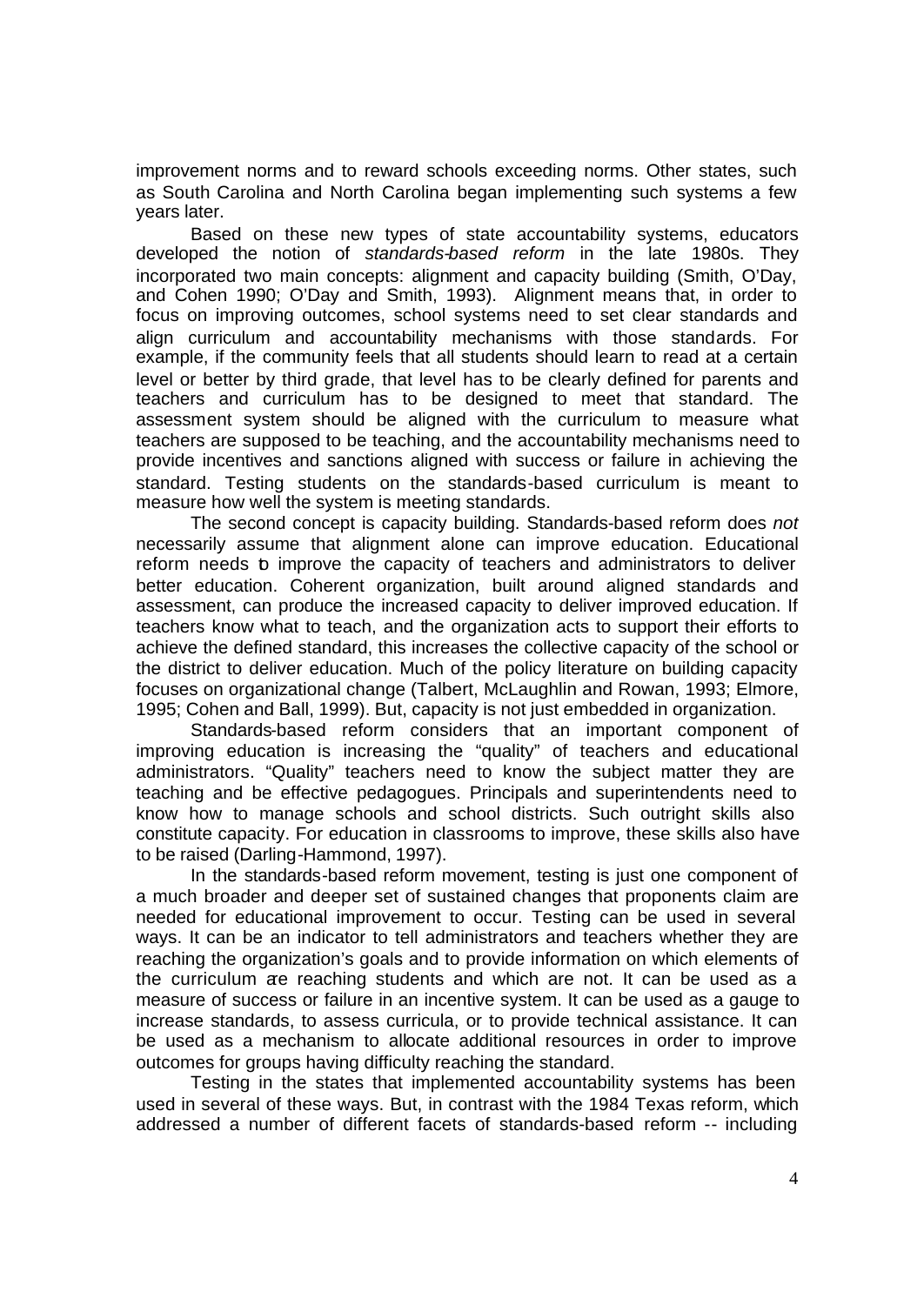raising teacher salaries from very low levels to attract better-prepared individuals into teaching -- testing has been *the* central element of most recently implemented accountability systems. Between 1980 and 1996, per pupil spending in Texas rose 60 percent adjusted for inflation compared to a 37 percent increase in spending per pupil nationally. Increased resources have not been link disproportionately to the implementation of accountability in most states. With the focus on measurable and easily understood results, test scores are rapidly becoming the end -all of state accountability reforms. This has generated considerable controversy regarding their effect on student outcomes.<sup>3</sup>

### **WHICH STATES ARE LIKELY TO CHOOSE STRONG ACCOUNTABILITY?**

In making average student scores on state tests a main gauge of school performance, state school officials have shifted influence over teacher and principal behavior from local school boards and district offices to the statehouse. The new accountability reforms ratchet up the degree of central state power over schools and reduce local control over school policy. Before assessing the impact of accountability on students, it is important to ask what underlying conditions move politicians and educational policy makers to shift school accountability from local communities to state regulatory agencies. By understanding the causes of implementation of accountability, we can design more accurate models for estimating the relationship between accountability and student outcomes.

Analyzing why some states are more likely to legislate and attempt to implement strong, outcome based state accountability systems<sup>4</sup> is complex because states may vary in their motivation. A number of studies in the past thirty years have attempted to model the diffusion of public sector reforms (see, for example, Walker, 1969; Berry and Berry, 1990). More recently, Michael Mintrom has modeled and tested the consideration and adoption of school choice legislation by states in the period 1987-1993 (Mintrom, 2000). He estimates that the main predictors of school choice adoption are the actions of political actors that have a consummate interest in pushing for greater choice and those, notably

<sup>&</sup>lt;sup>3</sup> Rand Corporation's David Grissmer and Ann Flanagan (1998) made headlines in 1998 when they released a study showing that Texas and North Carolina, two states that had implemented "strong" accountability systems early (Texas in the mid-1980s and North Carolina in the early 1990s), made much larger gains than other states in the math portion of the National Assessment of Educational Progress (NAEP) between 1992 and 1996. The study supported claims by the Texas Education Agency (TEA) that minority students made the largest gains, at least in primary school mathematics. These results suggested that state accountability systems could help lift academic achievement substantially and that low-performing students could be the primary beneficiaries of the new accountability reforms. Later studies were more critical though they did not contradict Grissmer and Flanagan. For example, Rand's Stephen Klein and his colleagues claimed that Texas' NAEP reading scores made only average increases. Their main argument was that the Texas assessment instrument (TAAS) scores rose over the 1994-1998 period, but were not reflected in as great a gain in NAEP scores (Klein, Hamilton, McCaffrey and Stecher, 2000).

<sup>&</sup>lt;sup>4</sup> Strong accountability is represented by a system of state student testing with consequences for schools based on their students' test score improvement and consequences for students based on their passing high school exit exams (see Goertz and Duffy, 2001, and Table 1 in this paper).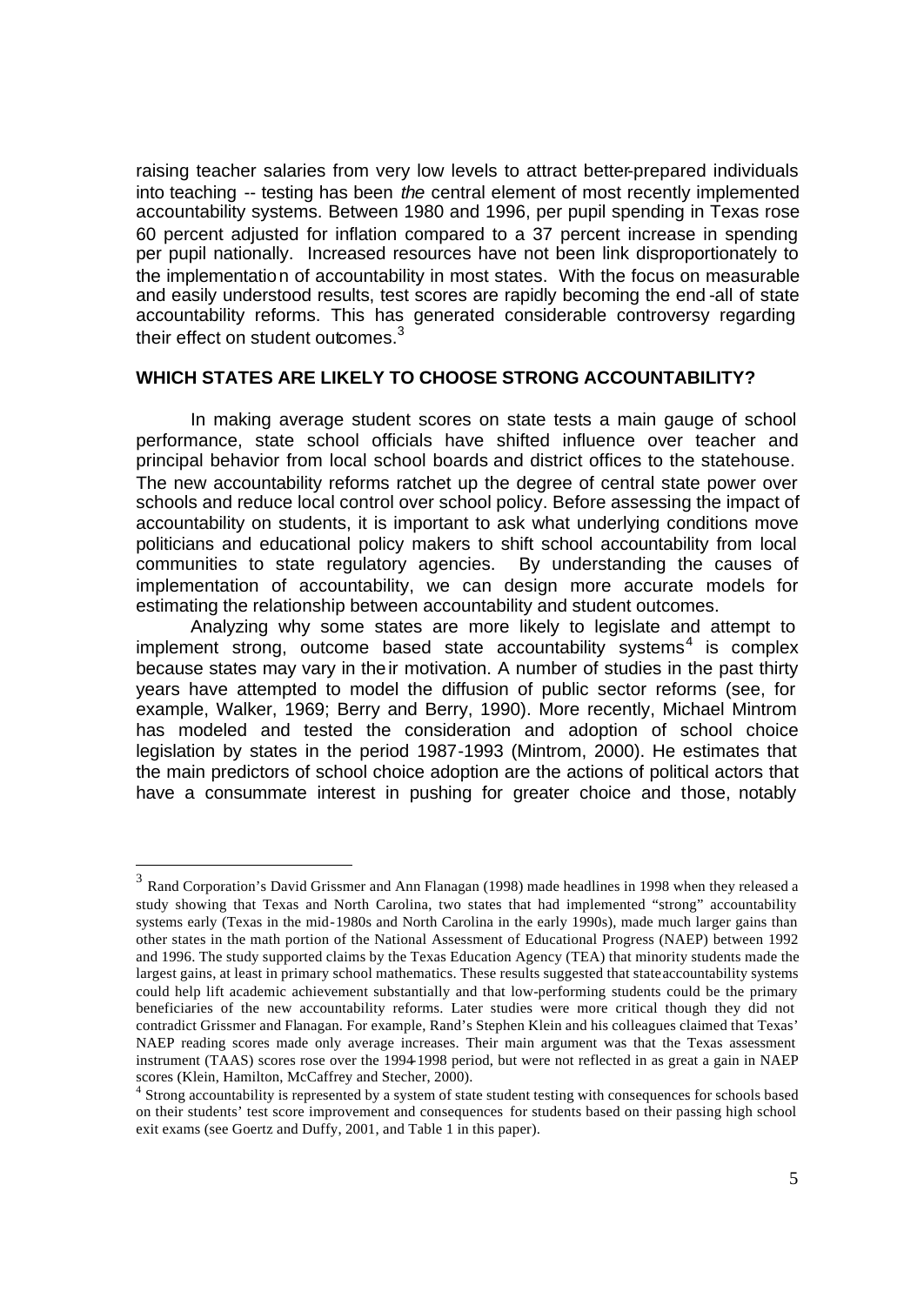teachers' unions, positioned against choice. His model does not include student demographics.<sup>5</sup>

In our analysis, we do not attempt specifically to model the diffusion of standards-based reforms. Rather, our purpose is to develop a recursive model of the effect of strength of accountability on student performance, in which strength of accountability is itself a function of variables that may affect student performance. For our purposes, only political, demographic, and educational variables that could influence *both* the strength of accountability reforms *and* possibly student outcomes are relevant. "Educational entrepreneurs" no doubt also have had an effect on standards-based reforms.<sup>6</sup> However, because the entrepreneurs are unlikely to impact student outcomes independent of the reforms, we do not include these in our model. Other factors may impact both accountability strength and student outcomes. For example, if changing student test scores influence implementation then we might attribute to accountability outcome changes that are simply a continuation of a trend. Thus, it is important to assess the relationship between changes in test scores prior to accountability and the strength of the accountability system.

Demographic characteristics of states may also influence both accountability and student outcomes, as may resources available for schools. Further, states in which power is already more centralized may have less of a political leap to make in implementing strong, state-led, assessment-based accountability reforms. Financing and policy-making in southern states has tended to be somewhat more centralized than in the North and West, more thirty years ago than today.<sup>7</sup> Case studies of a state such as Kentucky, Texas and Vermont also suggests that litigation challenging the structural inequality of local educational financing – inequality strongly related to racial/ethnic or social class composition of school districts – was associated with reform tying assessment to state administered accountability (Rhoten et. al. 2003). Thus, we include population, racial/ethnic composition, the percent of school revenues coming from the state, and revenue levels, as well as student test scores, in our model of accountability strength. Although there is much to criticize in the way we specify our model, we are limited by a small sample size of only 50 states. Our estimates provide greater explanatory power than do Mintrom's, albeit for a different reform.

<sup>5</sup> Mintrom showed that the presence of "educational entrepreneurs" pushing school choice in a state was one of only a few significant variables explaining the adoption of school choice legislation; two others were opposition of teachers' unions to school choice and relatively low student test score gains in the preceding period.

 $\overline{6}$  For example, Ross Perot in Texas and Rick Mills, the current Education Commissioner in New York and former Commissioner in Vermont, represent influential actors who successfully pushed for school accountability.

<sup>7</sup> Some analysts have claimed that southern states were more likely to centralize the financing and administration of public services in the  $19<sup>th</sup>$  century because of white competition for resources with blacks in economies decimated by the Civil War. Horace Mann Bond (1939) argued, for example, that in Alabama lowland whites centralized control over scarce educational resources as a way to cut blacks out of public services and regain political power after Reconstruction. Desegregation in the South in the 1970s may have fortified state government influence over local schools.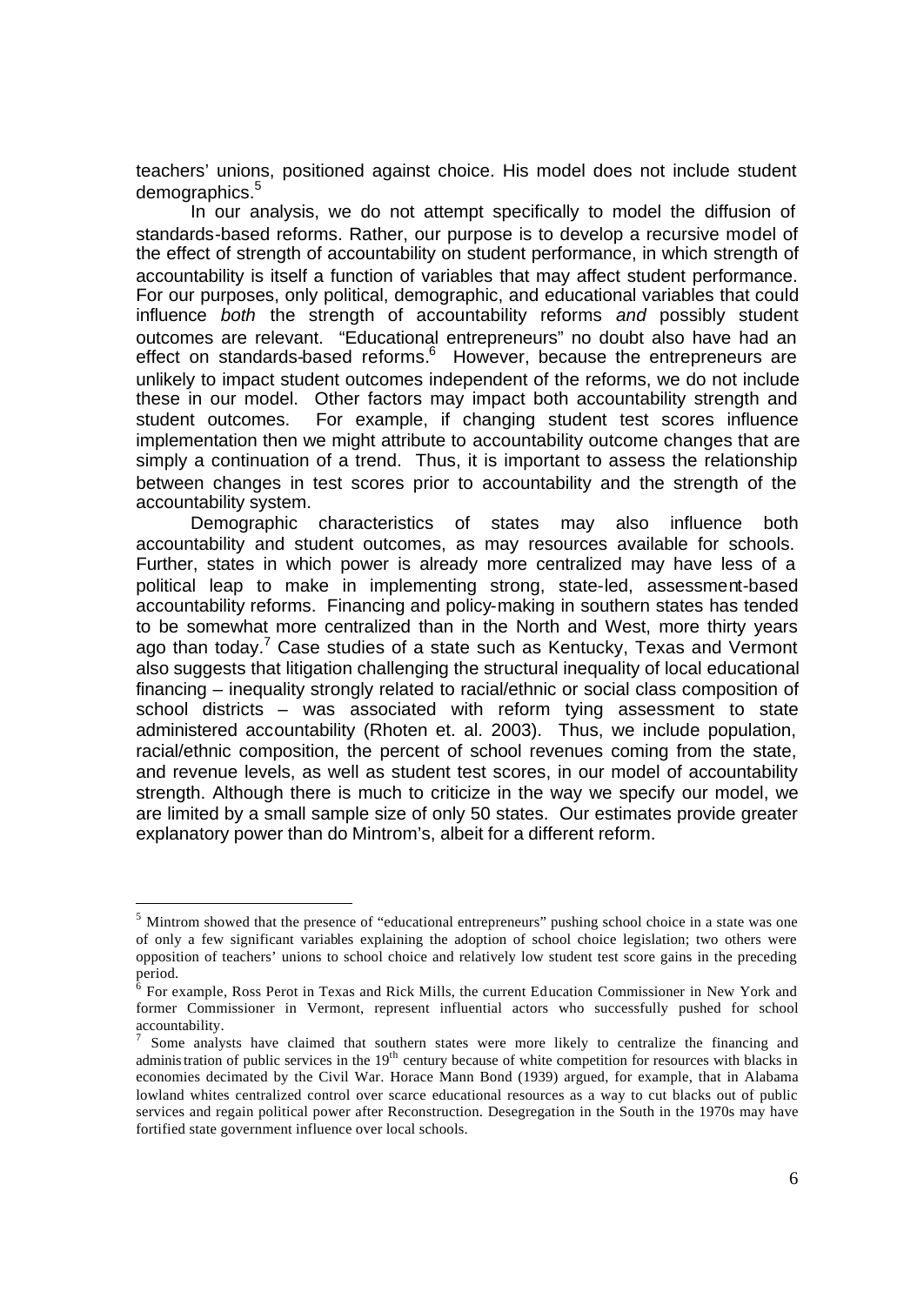### **EXPECTED OUTCOMES OF "STRONG" ACCOUNTABILITY**

The expressed purpose of the new state accountability systems is to raise student achievement and, more generally, to improve the quality of schooling. By testing pupils, states hope to provide performance benchmarks for schools that would, in President Bush's words, "leave no child behind." School administrators and teachers, exposed to scrutiny by published test scores, are expected to improve educational delivery to avoid "failing" and to gain the rewards of high academic achievement. States with strong accountability systems reward schools that perform well on tests and send negative signals to those that do not. A clear measure of the effect of strong accountability systems is thus whether they have a positive effect on test scores.

The NAEP tests students approximately every four years in mathematics and reading at the  $4<sup>h</sup>$  and  $8<sup>h</sup>$  grades. These tests, designed at the federal level and considered a reasonable assessment of student knowledge in these subjects, have been used by many analysts to gauge whether students are learning more or less over time. More recently (since 1990), NAEP scores have also been available by state, although not every state participates in the assessment. Some states participate some years, and not in others. Since the NAEP math test was given in 1996 and 2000, it provides a good measure of whether state accountability systems--many of which came into being in the mid-1990s--are having a significant effect on student learning outcomes.

The stated objective of higher standards (for example, requiring all students to pass ninth grade algebra or biology to graduate from high school) and statewide assessment, including high school exit tests, is to increase schools' focus on how much students learn. This new focus may have unintended consequences, at least in the short and medium run. Raising the bar on student learning in high school may make it more difficult for students to pass courses, hence increasing student retention and decreasing graduation rates. Thomas Dee (2002) analyzing the introduction of minimum competence testing and course graduation requirements found reductions in educational attainment, particularly for black students. Brian Jacobs (forthcoming) found similar results for low-achieving students in Chicago; and Lillard and DeCicca (2001) found that graduation requirements can increase dropout rates. In his analysis of Texas data, Walt Haney (2000) found that the implicit retention rates in the ninth grade (the number of ninth grade students that remained classified as ninth graders for a second year) increased steadily after the early 1980s to the mid-1990s for all ethnic groups, but particularly for blacks and Hispanics. He associated this trend with the implementation of statewide assessment and particularly with the Texas Assessment of Academic Skills (TAAS) high school exit testing, first implemented in 1991. We reanalyzed Texas enrollment data and confirmed Haney's ninth grade retention finding. However, we were not as convinced that increased retention in ninth grade could be associated with the TAAS high school exit test, given in the tenth grade. If there is a link between retention and state policies in Texas it is likely to date back to the

<sup>&</sup>lt;sup>8</sup> In cross-state and cross-national comparisons, Bishop et. al. (2001) did not find a relationship between minimum competency exams and student test performance.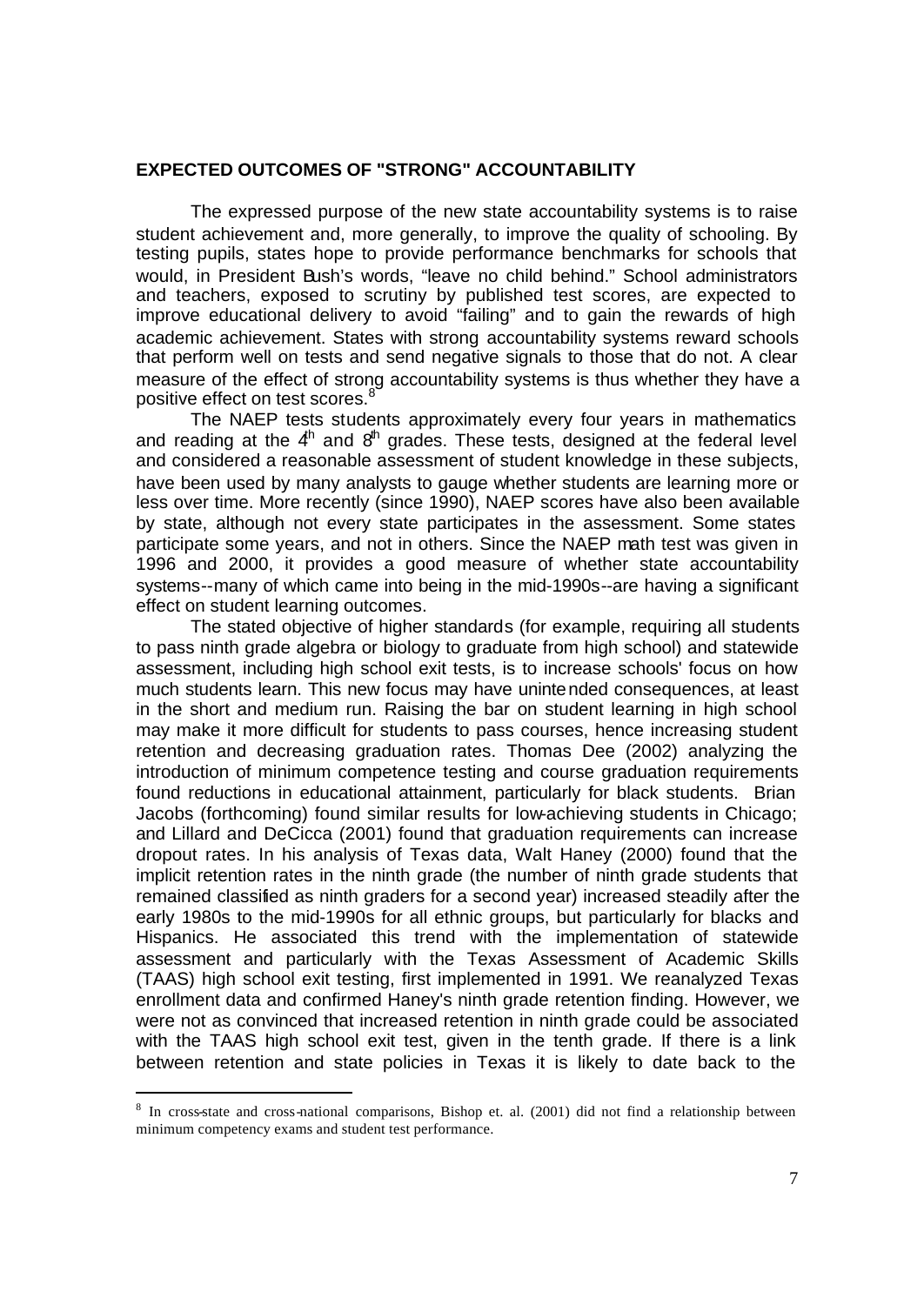implementation of accountability in a more general sense and not to the current policy (Carnoy, Loeb, and Smith, 2001).<sup>9</sup>

Evidence of higher retention rates due to the new focus on assessment is important because, at the individual level, retention is a strong predictor of dropping out. For example, Rumberger (1995) shows that retained students are four times more likely to drop out, even after controlling for a host of background and school measures. In the 1980s in Texas, increased ninth grade retention rates were clearly associated with declining high school completion rates for all ethnic groups (as measured by the ratio of the number of students graduating to the number of students in the eighth grade four years earlier). Yet, graduation rates stopped declining in the early 1990s, just as the tenth grade TAAS exit test was implemented across the state; by the end of the 1990s, the graduation rate was rising. Thus, a few years after the implementation of the high school exit test, retention rates had leveled off and graduation rates had begun to climb (Carnoy, Loeb, and Smith, 2001).

There are several possible explanations for these Texas trends. One is that the exit test has been easy enough or graded easily enough, so that it has not affected the decision of students who would not have dropped out anyway. A second is that it has taken some years for the positive effects of the accountability system to be felt in Texas high schools, so that the initial impact of stronger accountability through assessment was to increase retention rates, hence increase dropouts, but by the mid-1990s, student performance had improved sufficiently to increase graduation rates. Finally, financial resources may have played a role. As we mentioned earlier, Texas increased real spending per student much more than the national average in 1980-1996. The courts also mandated more equal distribution of spending across districts, and Texas began to implement the court order in the early 1990s. Now that enough other states have implemented accountability systems, we can use cross-state analysis to assess the relationship between these reforms and both progression through high school and performance on an independent measure of achievement, NAEP.

#### **THE MODEL**

Our model is recursive. First, we estimate accountability implementation as a function of the average level of test scores in the state in the early-1990s, test score gains in the early 1990s, the percent of Latinos and African-Americans in the state, the state population, the percent of school revenues raised at the state level in 1963 and 1995, average per pupil revenues in 1990, and the yearly change in revenues in the early 1990s..

$$
A_i = \beta_0 + \beta_1 T_i + \beta_2 R_i + \beta_3 P_i + S_i \beta_4 + D_i \beta_5 + \epsilon;
$$
 (1)

 $9$  Texas has tested students since the early 1980s. The Texas Assessment of Basic Skills was administered from 1980 through 1985 in grades five and nine and from 1981 through 1985 in grade three. Students were required to retake the ninth grade test in grades ten, eleven and twelve if they had not passed it. TEAMS was administered in 1986 through 1989 in grades one, three, five, seven, and nine (math, reading and writing) and in grades eleven and twelve (math and English language arts).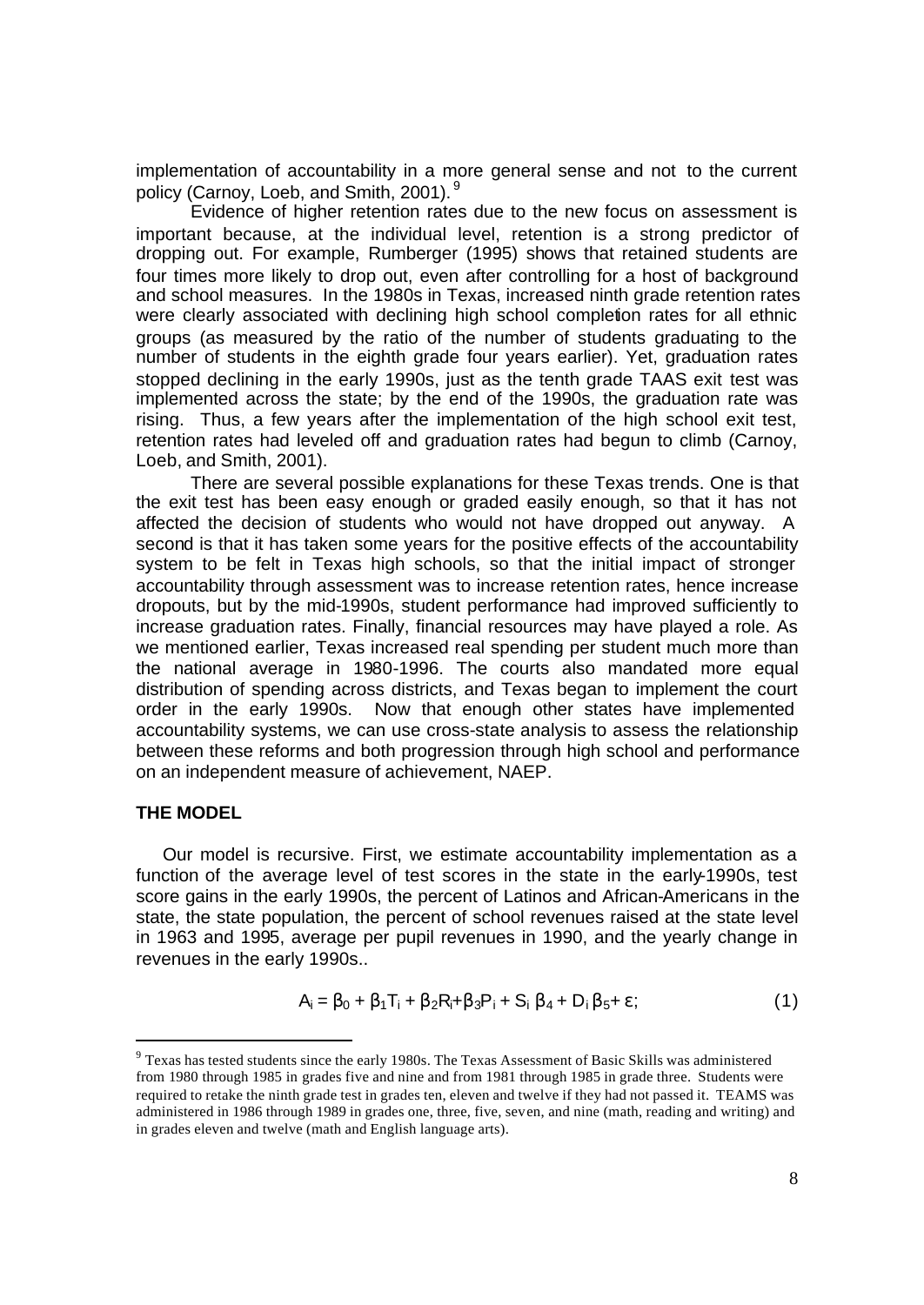where  $A =$  strength of accountability in state i (scale of 0 to 5);

 $T =$  average scale score of 4<sup>th</sup> grade students in state i on the 1992 mathematics NAEP (in alternative specifications, we use the percent basic in reading and the change in percent basic in reading from 1992- 1994);

R = the proportion of African-American and Hispanic (public school) students in state i;

 $P =$  the state population;

 $S =$  the proportion of schools' funds coming from the state rather than local sources in 1963 and 1995; and

 $D =$  dollars per pupil revenues in 1990 and the yearly percent change in revenue from 1990 to 1995.

Next, we look at student achievement as a function of accountability, testing whether the percent of  $8<sup>th</sup>$  graders or  $4<sup>th</sup>$  graders achieving at the basic skills level or better increased more between 1996 and 2000 in states with "strong" outcomebased accountability than in states with "weak" accountability. We control for the 1996 test score to test whether lower-scoring states in 1996 had a significantly higher gain in the next four years independent of the accountability index. We include as controls those variables that were significant predictors of accountability strength in Equation (1). We also include population growth and growth in the percent of black or Hispanic students.

$$
G_i = \phi_0 + \phi_1 A_i + \phi_2 Pr_i + X_i \phi_3 + C_i \phi_4 + \epsilon; \qquad (2)
$$

- where  $G =$  change the percent of  $8<sup>th</sup>$  grade or  $4<sup>th</sup>$  grade students in state *i* who demonstrated basic skills or better on the mathematics NAEP between 1996 and  $2000:^{10}$ 
	- $Pr \equiv$  the 1996 level of the outcome measure;

 $X \equiv$  controls from Equation (1); and

 $C \equiv$  the change population and in the percent of black or Hispanic students.

We run a number of specification checks on this basic model. One specification focuses on scale scores, but we are more interested in the percent of students passing at different skill levels (basic skills or better and proficient or better) because that allows us to test whether stronger accountability just affects gains in basic skills or also in higher level skills. As described in more detail below, we check the estimated coefficient for accountability for possible bias due to exclusion from the NAEP math test of students classified as special education or limited English proficient.

Using a specification similar to Equation (2), but including an additional control for 1996 test score, we test whether  $9<sup>h</sup>$  grade retention (the number of

<sup>&</sup>lt;sup>10</sup> Results using levels as the outcome, instead of changes, give similar results.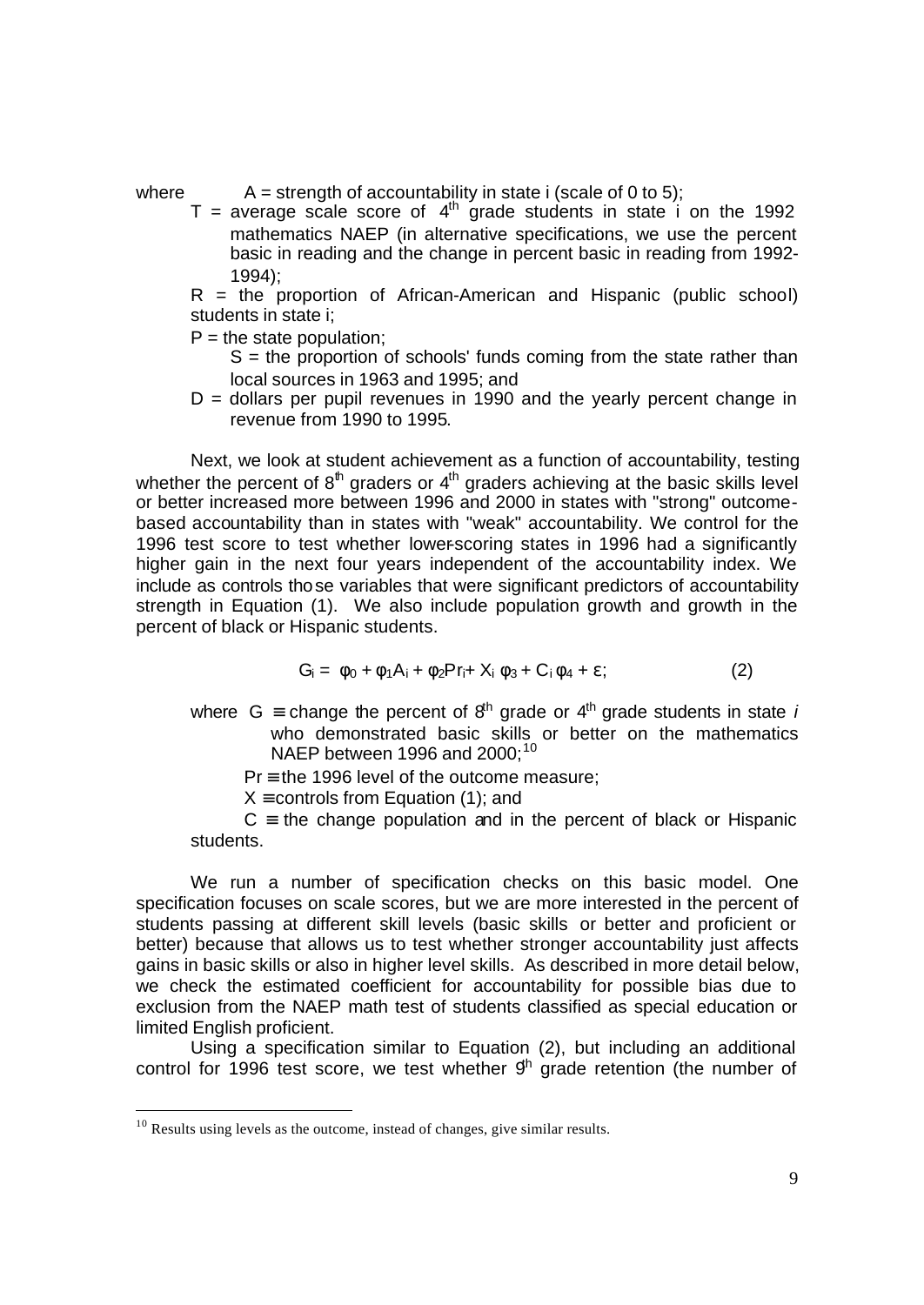students in the  $9<sup>th</sup>$  grade divided by the number of students in the  $8<sup>th</sup>$  grade the year before) rose more in the late 1990s in states with strong accountability than in states with weak accountability. We also test whether  $10<sup>th</sup>$  to  $12<sup>th</sup>$  grade survival rates and  $8<sup>h</sup>$  to 12<sup>th</sup> grade survival rates increased more in states with strong accountability than in states with weak accountability.

$$
Rt_i \text{ or } SF = \phi_0 + \phi_1 A_i + \phi_2 Pr_i + X_i \phi_3 + C_i \phi_4 + \phi_5 E + \varepsilon;
$$

(3)

where Rt  $\equiv$  ninth grade retention rate in state i, 1996-2001;

 $Sr = h$ igh school survival rates in state i: and

 $E = 8<sup>th</sup>$  grade percent demonstrating at least basic skills in NAEP math in 1996.

We run a number of specification checks on this basic model as well.

### **THE DATA**

We use fo ur sets of data. For test scores, we use the posted NAEP math results by state from *The Nation's Report Card* [http://nces.ed.gov/nationsreportcard/states]. We use a number of different test scores to estimate Equations (1), (2) and (3).<sup>11</sup> In equation (1), if most states were making their decisions to implement the new accountability systems in the early to mid-1990s, the most relevant scores are on the 1992 and 1994 reading tests and the 1992 math test. In Equation (2), the outcome measure is the latest one available, the gain in score on the NAEP math test from 1996 to 2000. We estimate the effect of the accountability index and other variables on both the  $8<sup>th</sup>$ grade results and the 4<sup>th</sup> grade results. In checking for possible bias from exclusion, we use an alternative set of gain scores provided by Don McLaughlin (2001) as the dependent variable in one set of alternative estimates. In another set of estimates of Equation (2), we use two alternative exclusion adjustments provided to us by the National Center of Educational Statistics (NCES) as control variables. In Equation (3), the most relevant measure of test score is the 1996  $8<sup>th</sup>$ 

<sup>&</sup>lt;sup>11</sup> For the 1992 NAEP reading exam, the following states do not have data: Alaska, Idaho, Illinois, Indiana, Kansas, Montana, Nevada, Ohio, Oklahoma, Oregon, South Dakota, Vermont, and Washington. For the 1994 NAEP reading exam, the same states are missing with the exception of Montana and Washington. For the 1992 NAEP mathematics exam Alaska, Idaho, Illinois, Kansas, Montana, Nevada, Oregon, South Dakota, Vermont, and Washington are missing for white students and the same states plus Hawaii, Iowa, Minnesota, New Mexico, Utah, and Wyoming are missing for black students. Thirteen states do not have both the 2000 math NAEP and an earlier comparison year (1996, 1992, or 1990) for  $\hat{\delta}^h$  graders: Alaska, Colorado, Delaware, Florida, Iowa, Kansas, Nevada, New Hampshire, New Jersey, Pennsylvania, South Dakota, Washington, and Wisconsin. Of the 37 states with NAEP 2000 scores, all but Illinois, Ohio, and Oklahoma had 1996 scores. For those three states, we interpolated between 1992 and 2000 to get a 1996 for Illinois, and between 1990 and 2000 to get a 1996 score for Ohio and Oklahoma. The situation was identical for the  $4<sup>th</sup>$ grade math NAEP except for Illinois, which had no 1992 score, so was left out of the  $4<sup>th</sup>$  grade regression estimates. Of the 37 states, Arkansas, Kentucky, Maine, and Vermont were not in the estimates for Hispanic students. Of the 37 states, Hawaii, Idaho, Maine, Minnesota, Montana, New Mexico, North Dakota, Oregon, Utah, Vermont, and Wyoming are not in the estimates for black students.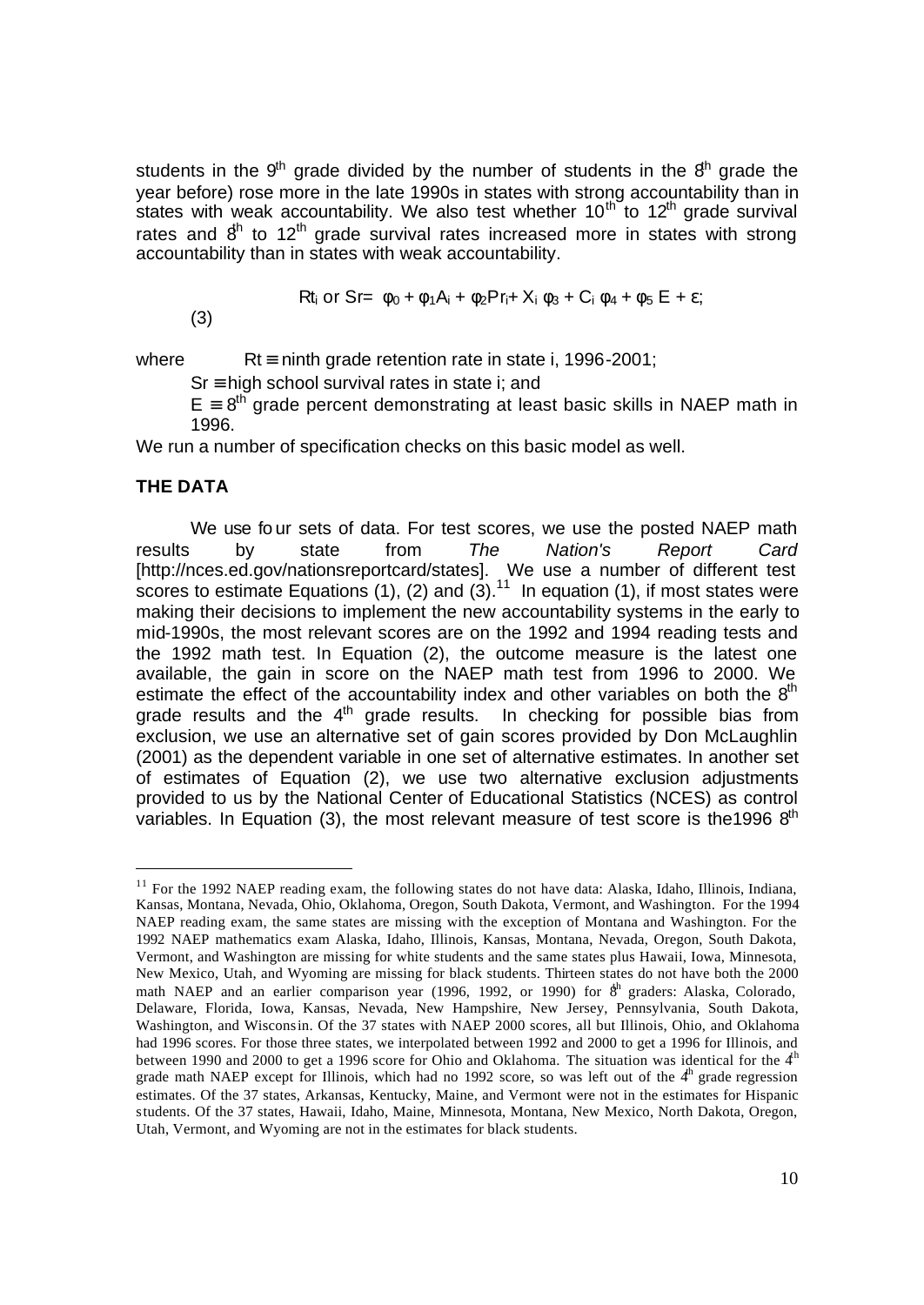grade math results, since these directly proceed in time the changing  $9<sup>h</sup>$  grade retention rates and student survival rates in high school.

For retention rate and survival rate student outcome measures, we use enrollment figures that we gathered from a number of different sources including state department of education web pages and the National Center for Education Statistics. Using data on eighth, ninth, tenth, and twelfth grade enrollment for the years 1992-93 through 2000-'01, we calculate (1) the ratio of students in the ninth grade in year t to the number of students in the eighth grade in year t-1, (2) the ratio of the number of students in the twelfth grade in year t to the number in the tenth grade in year t-2 and (3) the ratio of the number of students in the twelfth grade in year t to the number in the eighth grade in year  $t$ -4.<sup>12</sup> We were unable to obtain sufficient enrollment data for Idaho, North Dakota and Utah.<sup>13</sup>

For accountability strength, we use the database developed by the Consortium for Policy Research in Education (CPRE), available on the CPRE web site [http://www.cpre.org/Publications/Publications\_Accountability.htm]. The database provides information on state testing and accountability policies as of 1999-2000 (the year we used as our benchmark). From the database, we constructed a scale of accountability levels 0 to 5, based on pre-2000 accountability conditions, with states such as Iowa and Nebraska, that do not have any state-level accountability requirements for schools or districts coded 0, and states with "maximum" state level demands on schools and that require a high school competency exam for graduation, such as Texas, North Carolina, New Jersey, and Florida coded 5. Table 1 reports our index, state by state.

The 0-5 scale captures degrees of state external pressure on schools to improve student achievement according to state-defined performance criteria. States receiving a zero do not test students statewide or do not set any statewide standards for schools or districts. States that require state testing in the elementary and middle grades and the reporting of test results to the state but no school (or district) sanctions or rewards (no or weak external pressure) get a 1. Those states that test at the elementary and middle school levels and have moderate school or district accountability sanctions/rewards *or,* alternatively, a high school exit test (that sanctions students but pressures schools to improve student performance) get a 2. Those states that test at the lower and middle grades, have moderate accountability repercussions for schools and districts, *and* require an exit test in high school, get a 3. Those that test and place *strong* pressure on schools or districts to improve student achievement (threat of reconstitution, principal transfer,

<sup>&</sup>lt;sup>12</sup> Our outcome measures are correlated. Generally  $4<sup>h</sup>$  and  $8<sup>h</sup>$  grade scores are highly positively correlated (for basic proficiency, the correlations are 0.86, 0.70, and 0.75 for whites, blacks and Hispanics, respectively). Test scores are not strongly correlated with retention rates for whites but are for Hispanics (-  $0.043$ ,  $0.18$ , and  $-0.37$  with  $8<sup>h</sup>$  grade basic for whites, blacks and Hispanics). These scores are positively correlated with  $10^{th}$  to  $12^{th}$  grade progression (0.31, 0.10, and 0.07). Ninth grade retention is consistently negatively correlated with  $10^{th}$  to  $12^{th}$  progression (-0.24, -0.23, and -0.25)

 $13$  The drawback of these measures is that they confound migration into the state with progression through high school. We create an alternative measure which adjust the base (i.e. the  $t-1$   $8<sup>th</sup>$  grade enrollment) by the percent increase in  $\dot{8}^h$  grade enrollment during the progression time. The problem with this alternative measure is that it confounds demographic changes not due to migration with the progression rate. The results for the two measures are similar.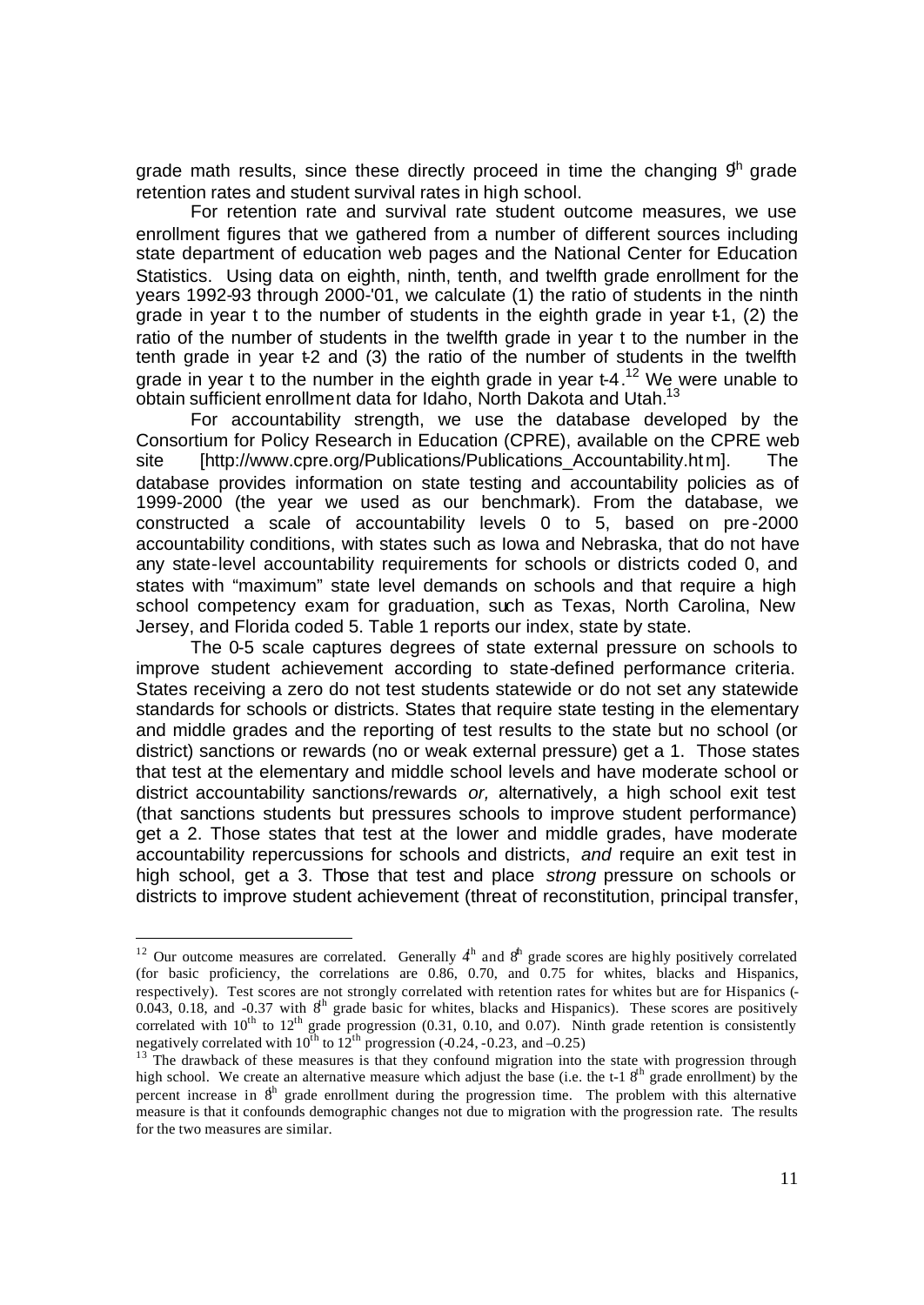loss of students) but do not require a high school exit test get a 4. States receiving a 5 test students in primary and middle grades, strongly sanction and reward schools or districts based on improvement in student test scores, *and* require a high school minimum competency exit test for graduation.<sup>14</sup>

### **THE RESULTS**

Descriptions of the variables central to the analysis appear in Table 2. We see that average math test scores rose in 1996 to 2000 for all three race/ethnic groups in both the 4<sup>th</sup> and 8<sup>th</sup> grades. This was not the case in all states, however (see maximum and minimum score changes). A much lower proportion of blacks and Hispanics than whites achieve at the basic skills level of proficiency or better and at the proficient level or better. In the worst performing state, Mississippi, only 1 percent of blacks score at the proficient level or above. In the states in which black students perform best, such as New York, about 8-10 percent score at the proficient level or above. In the states where white students perform best, such as Connecticut, more than 40 percent scored at the proficient level or better on the 2000 test.

We also see that the ratio of ninth graders in 2000-'01 (2001) to eighth graders in 1999-2000 (2000) averaged approximately 1.19 for black students across the states. With no population growth, this would indicate an approximately 19 percent retention of students in the ninth grade. In 1996 the corresponding rate was 18 percent. There are large differences between black and white students. In both 1996 and 2001 the retention ratio averaged only six percent for white students. The ratio of twelfth grade enrollment in 2001 to eighth grade enrollment in 1997 captures students' progression through high school. We see that on average this ratio is 0.85 for whites and 0.75 for blacks. With no population growth this would indicate that 85 (75) percent of eighth graders in 1997 progressed to twelfth grade four years later.

### **States' implementation of strong accountability**

The results of our estimates of the strength of state accountability equation appear in Table 3. We hypothesize that states with lower student test scores earlier in the 1990s would be more likely to implement strong systems. This appears to be the case, but only relative to white students test scores, particularly on the math exam. There is no relationship between early black student test scores and the strength of accountability. The results for whites does suggest that in our modeling of accountability effects, we should watch for regression to the mean, in which low scoring students make the largest gains. Our specification with achievement changes as the outcome and a control for prior test scores is suited

<sup>&</sup>lt;sup>14</sup> Our estimates of state external pressure on local educational authorities are, by their nature, somewhat interpretive, especially in the "middle range" of 2's and 3's. Margaret Goertz, the co-author of the database, checked this index and, in all but a few cases, agreed with the values we assigned. She argued, for example, that in New York and California, the accountability system had not been in place long enough to count as strong accountability. We included her values as a check on the robustness of our results. The change made little change in the regression estimates.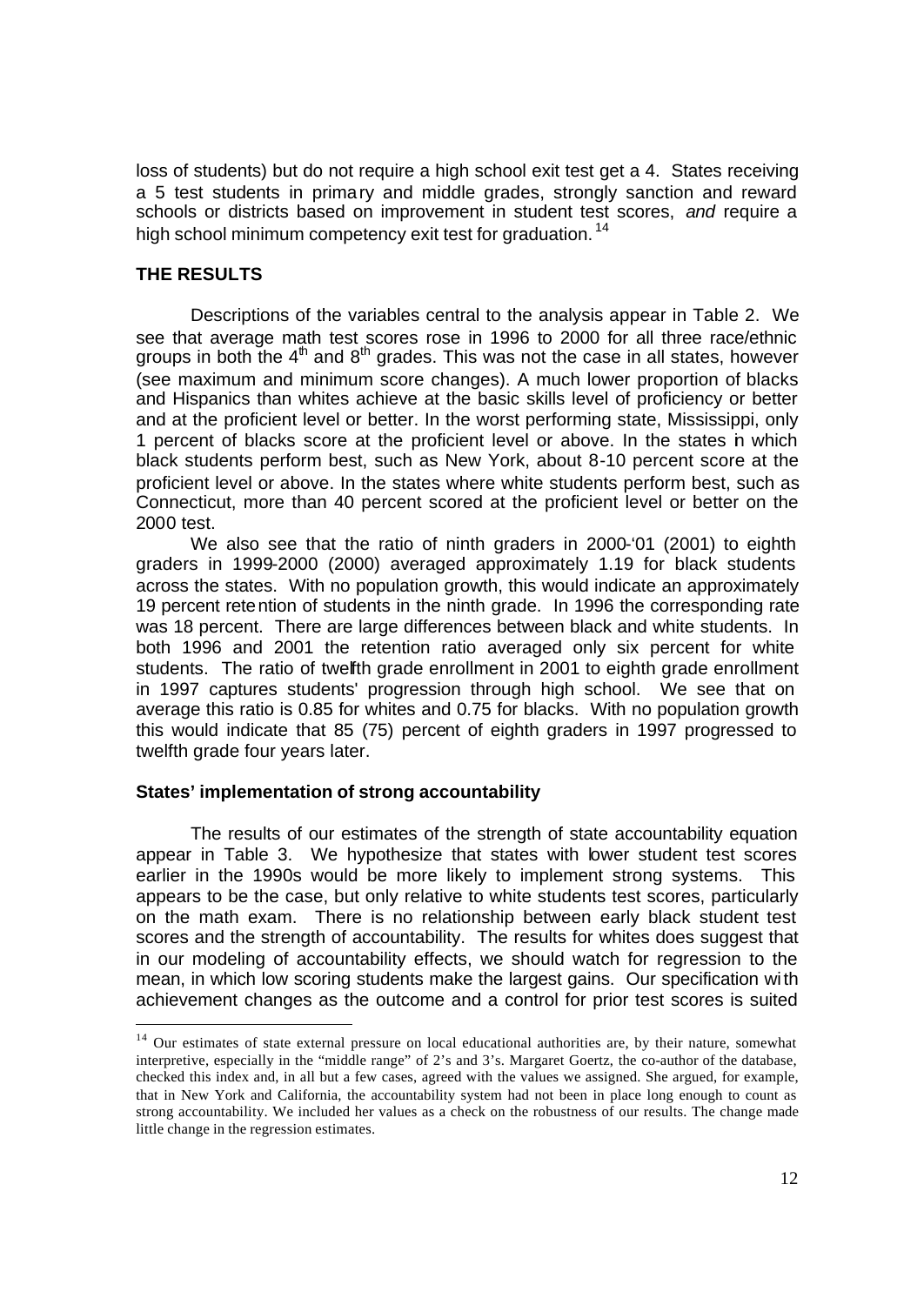to this. More centrally, we find no relationship between prior test score gains and the implementation of accountability. If we remove states that implemented accountability prior to the test score change -- Texas, North Carolina, and South Carolina -- the coefficients are even closer to zero. This finding suggests that any estimate of an impact of accountability on test scores is unlikely to be biased by a continuing tre nd in test score growth.

We do find large effects of racial composition on accountability strength. As discussed earlier, states with large residentially segregated minority or low-income populations may have developed more central control or regulation over educational resources. The relationship between strong accountability and racial composition may be the result of a positive correlation between the proportion of minority students in the state and the centralization of school policy, either for earlier historical reasons related to segregation or for more recent historical reasons related to litigation over the distribution of public resources for education. The point estimates on the percentage of minority students imply that states with 20 percentage points more blacks and Hispanics have accountability systems that are approximately one index number stronger.

To test the centralization hypothesis, we included as an explanatory variable the proportion of public school funding revenues coming from the state in 1963-64 and in 1994-95. The data on the proportion of school revenue coming from the state in the early 1960s predates the *Serrano* decision (1967) that moved many states to more centralized funding formulas to achieve greater revenue equalization among school districts. Most southern states had more centralized school financing systems in 1963. Schools in an average southern state received 58 percent of their funding from the state, compared with 36 percent in states outside the South. However, school finance in some southern states, such as Virginia was relatively decentralized. And some Western states, such as Utah and New Mexico, whose politics continue to be dominated by rural interests, and Hawaii, with a completely different political history, have even more centralized school finance systems than the South. In any case, when accountability strength in 2000 is regressed alone against the proportion of school revenues coming from the state in 1963, the relationship is statistically significant. But when percent minority is included as an independent variable, centralization of school finance seems to play no significant role in explaining the strength of the accountability system. Measures of financial centralization in the mid-1990s, when many of today's state accountability systems were being organized are much less significant in explaining the strength of the accountability system even in the bivariate model.

More populous states with correspondingly larger absolute numbers of disadvantaged minorities, larger school systems, and larger cities also appear to implement stronger accountability systems. These conditions could imply greater difficulty in implementing local school improvement reforms and greater pressure for state-level controls. States vary in size from Wyoming with 480 thousand people to California with 33 million.

Finally, while yearly growth in revenues does not predict accountability implementation, the level of resources in 1990 does. Using the results reported in Table 3 we choose to include the percent black or Hispanic students in 1995, the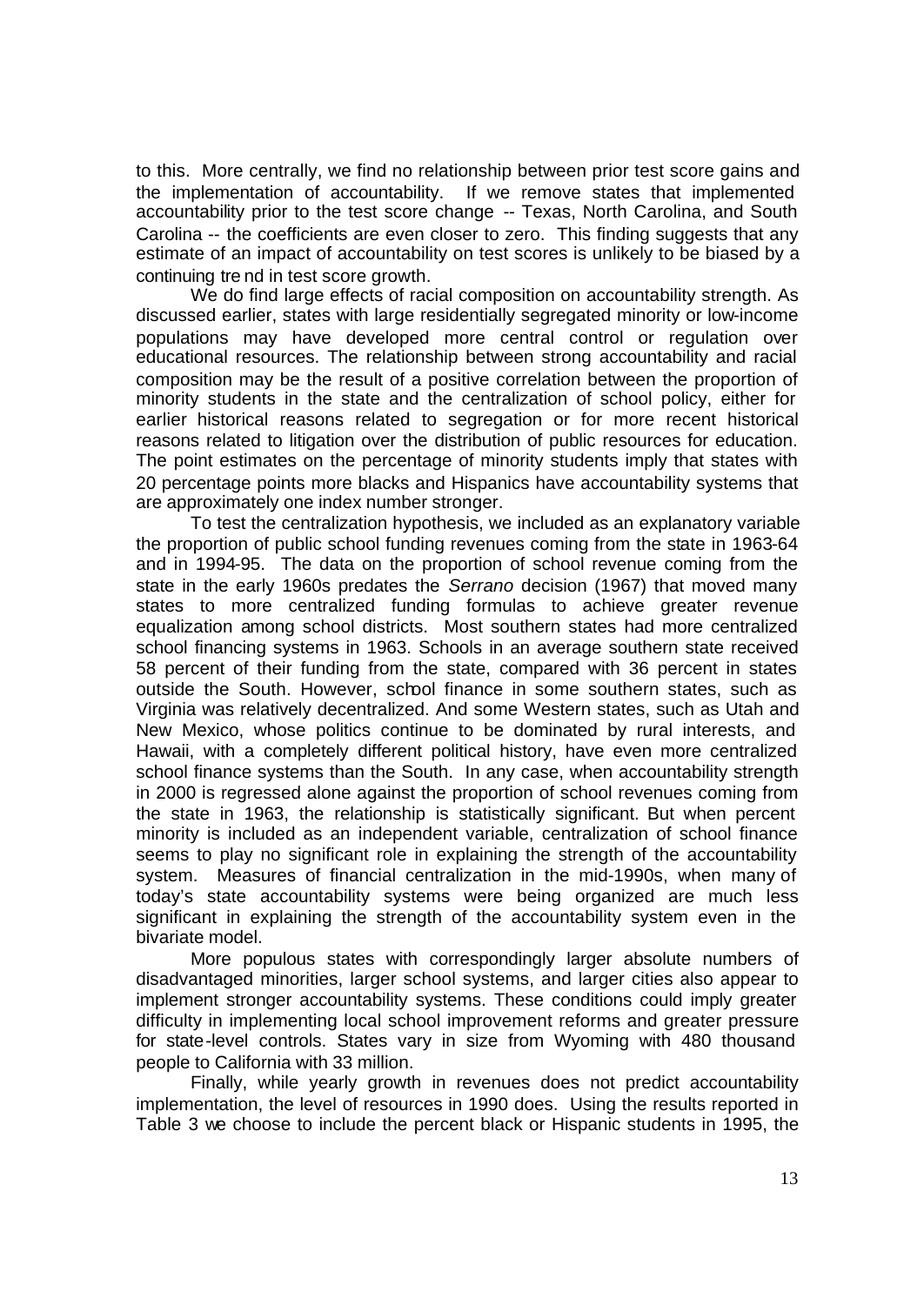population in 1995, and per pupil revenues in 1990 as controls in our assessment of accountability effects.

#### **Do states with stronger accountability see greater test score gains?**

Table 4 shows that for the percent scoring at the basic skills level or better on the  $8<sup>th</sup>$  grade math NAEP, the effect of a two step move in the accountability index (from, say, 1 to 3) implies a considerable increase in gains in the percentage of those students who score at the this level. For white  $8<sup>th</sup>$  graders, for example, a two step move means 2.8 percentage points more gain in the proportion scoring at basic skill level or more. With a mean gain of 4.8 percentage points and a standard deviation of 3.6 in average state proportions scoring at or above basic skill levels, the increase in gain from raising the external pressure on schools by the state appears to be substantial. The footnote to Table 4 gives the results using an alternative index that decreases the strength for California and New York to 2 and increases Maryland and New Mexico to 5. The results using the two indexes are very similar. Figure 1a shows how gains of white  $8<sup>th</sup>$  graders vary from state to state across accountability levels.

Gains for other racial/ethnic groups from greater emphasis on student outcomes and accountability are even greater, perhaps due to lower rates of basic proficiency in 1996. For African-Americans, the potential gains on the 8<sup>th</sup> grade test from increased outcome-based accountability are approximately five percentage points for every two step increase in accountability, relative to an average gain of 5.7 and a standard deviation of 5.3. For a two-step increase in the accountability index, the gain for Hispanic  $8<sup>th</sup>$  graders is almost nine percentage points. The mean of the gains is 6.1 percentage points, and the standard deviation of gains among states is 8.5 points, so a two-step increase again makes a large difference. Figures 1b and 1c show how the gains of black and Hispanic  $8<sup>th</sup>$  graders vary across states by level of state accountability.

Table 5 shows similar, though somewhat smaller estimates of the relationship between accountability strength and the percent of  $4<sup>th</sup>$  graders achieving at at least the basic level. The coefficient of the accountability index is not significantly different from zero in the estimated equation for white  $4<sup>th</sup>$  graders. Since blacks and Hispanics start out at lower levels of basic skills proficiency than whites, it may be easier to raise their low basic skills in the primary grades. This is partially borne out by our estimates. The estimated increase in the proportion of Hispanic  $4<sup>th</sup>$  graders scoring at the basic skill level or higher corresponding to accountability strength is only marginally significant. The point estimate in the fully specified model suggests that a two-stem increase in accountability would increase the percent achieving basic by 3.4 percentage points (just over half of a standard deviation in the change score). For black students the impact of accountability is significant and suggests a 5.1 percent increase in basic skills with a two-step increase in accountability.

The effect of strong accountability systems at higher skill proficiency levels on the NAEP test might be expected to be less, given the relatively "basic" nature of most state states used for accountability. We do, however, find a significant relationship between proficiency and the strength of the accountability system for all racial ethnic groups (Table 6). A two-step increase in the accountability index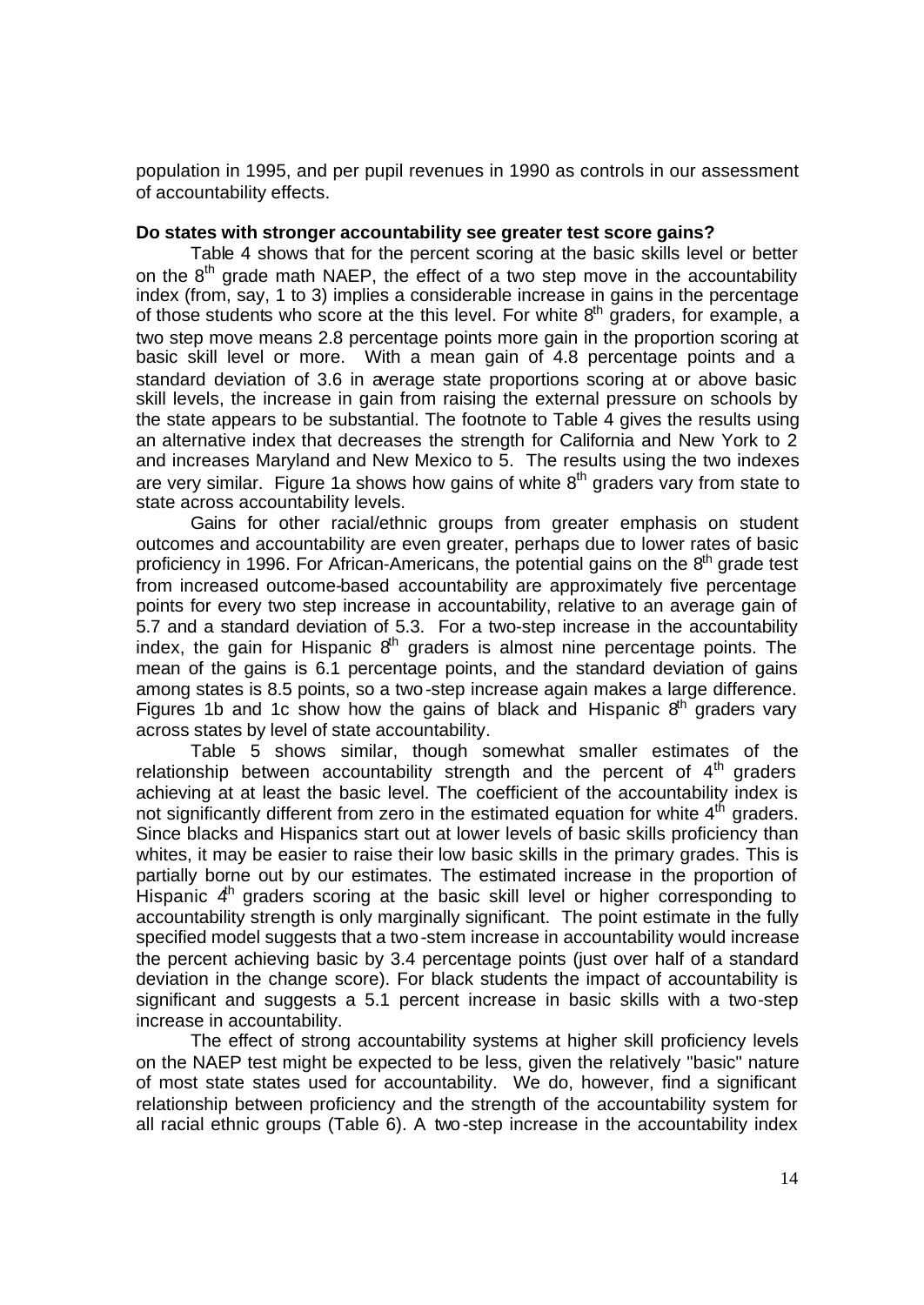implies a 2.4 percentage point gain in the percent of white students and black students scoring at proficient or better on the test, and 3.8 percentage point gain in the percent of Hispanic students scoring at proficient or better on the test.

*Adjusting results for differential exclusion and inclusion rates*. A potentially serious bias in the NAEP math gains may arise because some students are eligible for exclusion from the test because they are designated as special education (SD) or limited English proficient (LEP). The proportion of SD plus LEP varies greatly among states. All states have some of these students take the standard NAEP test without accommodation and exclude others. A potential bias in gains arises because the proportion of students designated SD plus LEP increased in most states administering the math NAEP in 1996-2000, and some states increased the percentage assessed whereas others decreased it. Some analyses have claimed that changing exclusion rates can account for a substantial proportion of NAEP math and reading gains in the late 1990s in states with strong accountability systems (Amrein and Berliner, 2002).

Since our analysis focuses on the relationship between the accountability index and math NAEP gains, it is important to adjust for the possible exclusion bias in the gains. There are several possible ways to do this given available data. Don McLaughlin of the American Institutes for Research has estimated an imputed set of 4<sup>th</sup> and 8<sup>th</sup> grade math NAEP scale scores for 1996 and 2000 by state, assuming that all excluded students had taken the test without accommodation (McLaughlin, 2001). He was kind enough to make a special calculation for us of scale scores by race/ethnic group and state. We use his imputed math scores to re-estimate the regression equations.

Since McLaughlin's estimates rely on imputed scores, they may over or under correct for changing exclusion rates. We made our own adjustments to the estimate regression equations that include control variables measuring the change in inclusion and assessment rates by state in 1996-2000. These rates are unpublished, but were provided to us by NCES (for the  $8<sup>th</sup>$  grade percentages, see Appendix A Tables 1 and 2). One variable we use as a control is the ratio of the percent of identified SD and LEP students who took the NAEP math test without accommodations in 2000 and in 1996 in each state. Some states included a higher percentage of identified SD and LEP students in 2000 than in 1996 and other, a lower percentage. If states with a stronger accountability system have had a propensity to exclude a greater proportion of their identified SD/LEP students from the NAEP test in 1996-2000, this adjustment should reduce the estimated coefficient of accountability in the test score gain equation. However, the change in the percent included does not capture the fact that the percent identified might also have risen substantially between 1996 and 2000. Thus, we estimate a second control variable: the absolute difference in percent of identified SD plus LEP students assessed between 1996 and 2000.

The results in Table 7 suggest that the positive relationship between test score gains and the strength of a state's accountability system hold up across race/ethnic groups at the  $8<sup>h</sup>$  grade even when adjusted for changing inclusion rates. The relationship of accountability to gains is generally not statistically significant for white or Hispanic students in the  $4^{\text{th}}$  grade, but is for black  $4^{\text{th}}$ graders.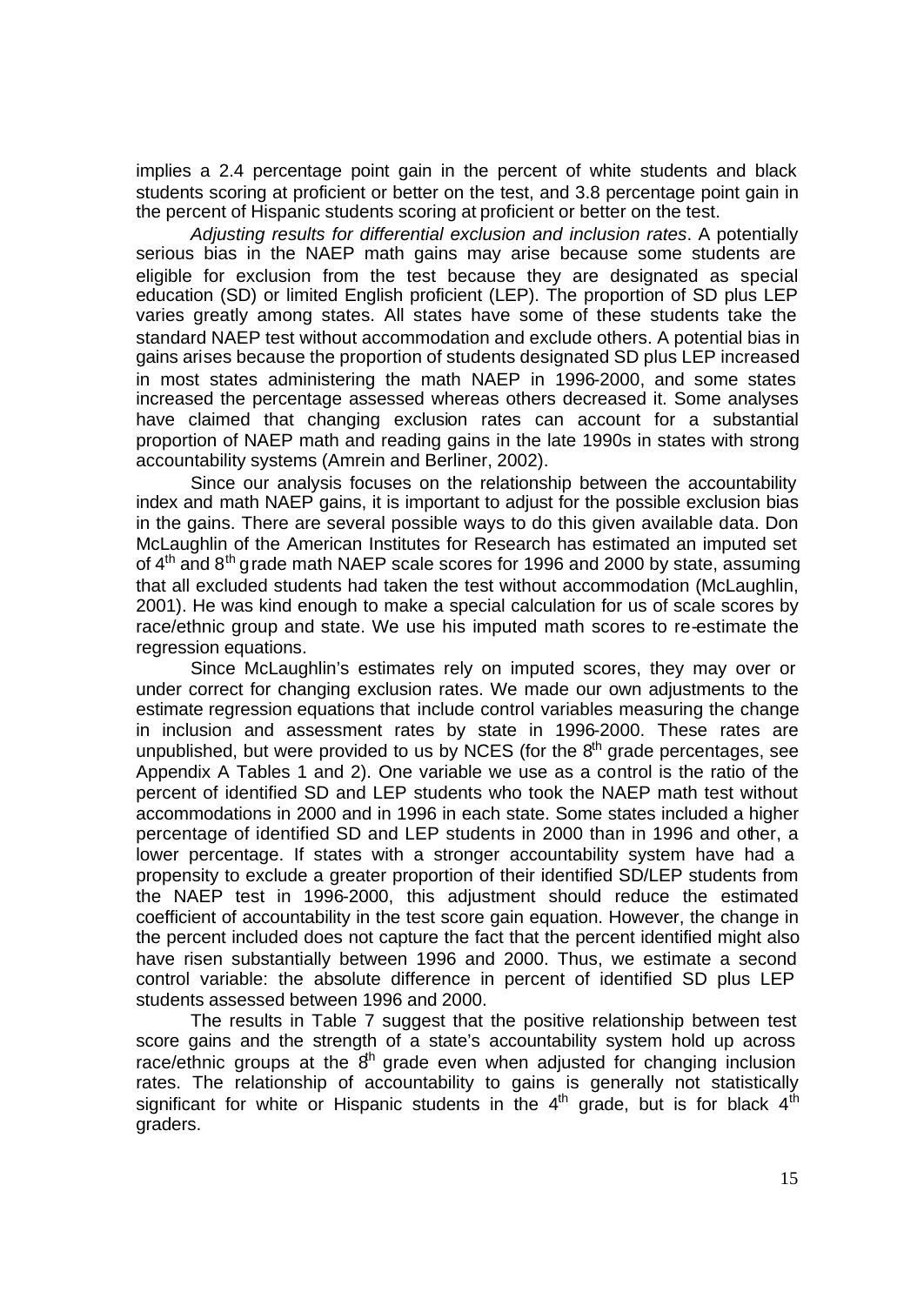#### **Do states with stronger accountability see lower retention rates and/or improved progression rates through high school?**

We do not find a strong relationship between the accountability system in a state in the late 1990s and changes in the retention rate. Table 8 gives these results. Accountability is correlated with Hispanic student retention in the univariate model, but this relationship goes away once prior retention is included. None of the other estimates of the accountability coefficient are even marginally significant and the point estimates are close to zero. We run three specification checks on this model. First, we adjust the  $8<sup>th</sup>$  grade enrollment in t-1 by the growth in  $8<sup>th</sup>$  grade enrollment between t and t-1; thus, retention is measured by  $9<sup>th</sup>$  grade enro llment divided by  $8<sup>th</sup>$  grade enrollment in the same year. Second, we use the alternative coding of the accountability index; and third, we omit 1996 test score in order to increase the sample size. The results are reported in the footnote to Table 8. We see no relationship between accountability and retention in any of the models for white or black students. However, when adjusted retention is used there is a strong positive relationship between accountability and retention for Hispanic students. One no te of caution is that our measures of retention do not do a good job distinguishing among migration, demographic population bulges, and retention. This shortcoming may be particularly problematic for Hispanic students. Yet, we have not ruled out the possibility that strong accountability is associated with increased 9<sup>th</sup> grade retention for Hispanic students.

Table 9 gives the results for progression from  $10<sup>th</sup>$  to  $12<sup>th</sup>$  grade. None of the estimated effects of accountability are significant in any of the specifications. All of the point estimates for white students are close to zero, but again the point estimates for Hispanic students (and some estimates for black students) are large enough not to allow us to rule out a negative relationship between accountability and 10<sup>th</sup> to 12<sup>th</sup> grade progression. The final set of analyses combines  $9<sup>th</sup>$  grade retention with 10<sup>th</sup> to 12<sup>th</sup> grade progression by looking at 8<sup>th</sup> to 12<sup>th</sup> grade progression as a function of accountability strength. The results, reported in Table 10, again show no significant impact of accountability on these survival rates. In all specifications the point estimates for white and black students are close to zero; however, again, for Hispanic students our estimates are imprecise enough that we cannot rule out a negative relationship between accountability strength and progression through high school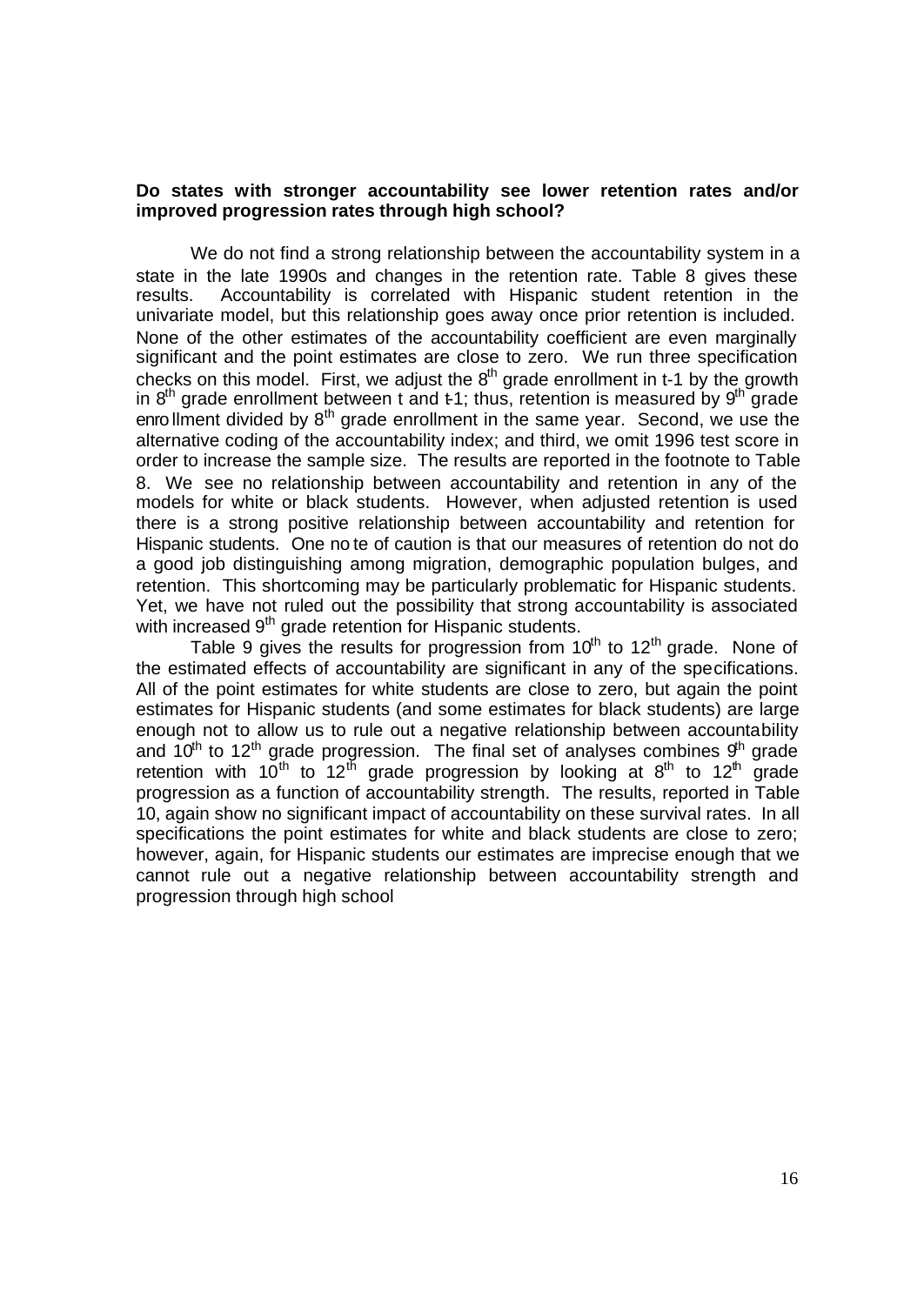### **CONCLUSIONS**

This analysis set out to assess changes in student outcomes associated with the implementation of state-level accountability systems in the 1990s. We start by developing a 0-5 scale of accountability strength based on testing requirements and repercussions of test results for schools and districts. We next explore the characteristics of states that have implemented accountability systems of different strengths in order to inform our analysis of the relationship between accountability and outcomes. Doing this reduces the potential that, in our assessment of the relationship between accountability and student outcomes, our index of accountability would simply be proxying for an underlying factor that affects student performance. We find that states with a higher proportion of minority students and with larger populations are more likely to implement strong accountability. In addition, while we find no relationship between test score gains prior to implementation and the strength of accountability, the results suggest that states with lower achieving white students are more likely to implement strong systems. Following these analyses, we estimate the relationship across states between accountability and both student test performance and student progression through high school. We run a number of specification checks to test the robustness of our findings.

Our results indicate a positive and significant relationship between the strength of states' accountability systems and math achievement gains at the 8<sup>th</sup> grade level across racial/ethnic groups. Surprisingly, students' achievement at higher levels of math skills is also related significantly to stronger state accountability, suggesting that focusing on higher standards and how well schools do on tests may also improve higher-level skills. This may result because schools with high achieving students also feel the pressure to improve their students' performance. Indeed, there is some evidence that better performing schools have greater capacity to respond to external accountability pressures (Carnoy et. al., forthcoming 2003). The  $8<sup>th</sup>$  grade achievement gains associated with stronger accountability are large. A two-step increase in the accountability scale corresponds to approximately a one half a standard deviation higher gain in the percent of students that achieve at least the basic level; and the effect sizes for gains at the proficiency level are even higher.

Another surprise is that  $4<sup>th</sup>$  grade test gains are generally not as strongly associated with accountability as  $\check{g}^h$  grade gains. We do find that states with stronger accountability saw significantly greater gains in the percent of  $4<sup>h</sup>$  grade black students that achieved at least the basic level on the math NAEP (more than a third of a standard deviation increase associated with a two-step increase in accountability); and marginally significant greater gains in the percent of  $4<sup>th</sup>$  grade Hispanic students that achieved at least the basic level on the math NAEP (approximately a quarter of a standard deviation increase associated with a twostep increase in accountability). We had expected the  $4<sup>th</sup>$  grade results to be stronger because many states have made greater gains on their own state test in the earlier grades and because elementary school teachers may have more flexibility to organize their time. Alternatively,  $8<sup>th</sup>$  grade students may have had more practice on tests and more exposure to accountability since many states start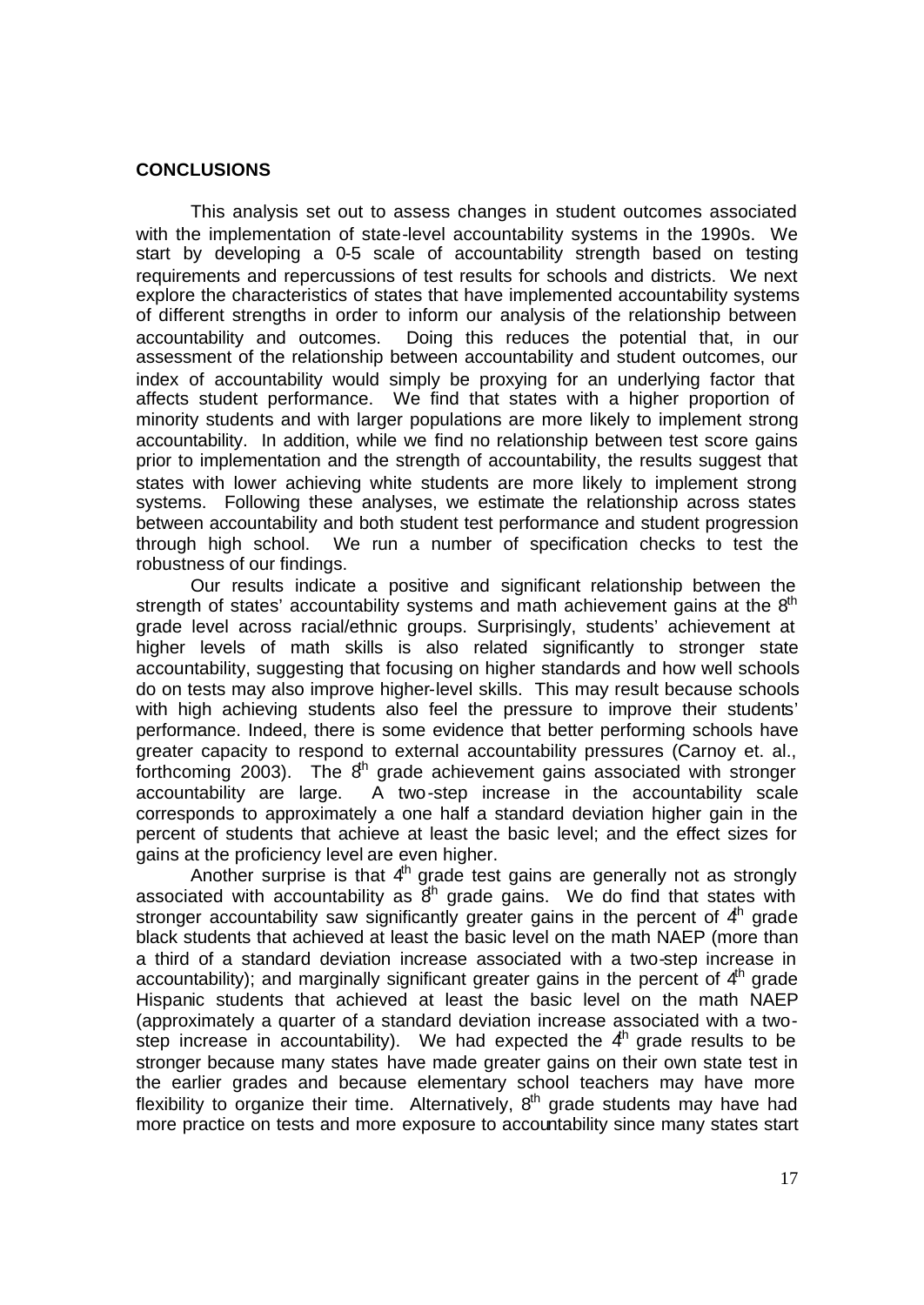testing in 4<sup>th</sup> grade. Similarly, 8<sup>th</sup> grade students may better understand the benefits of improved test performance and the ramifications of accountability for their academic success. Both the  $4<sup>th</sup>$  and  $8<sup>th</sup>$  grade results hold up to numerous specification checks, though despite positive effects on math achievement of stronger accountability, we observe considerable variation among states with similarly weak or strong accountability systems.

The longer-term effects of stronger accountability are less clear. Our measures of progression through high school are not as reliable as we would like. Because they are based on state-by-grade enrollment in each year we cannot distinguish well among progression, migration and enrollment changes due to demographic population bulges. We find no evidence of a relationship between accountability and 9<sup>th</sup> grade retention, progression from 10<sup>th</sup> to 12<sup>th</sup> grade or progression from  $8<sup>th</sup>$  to  $12<sup>th</sup>$  for black or white students. However we cannot rule out the possibility that accountability is associated with increased retention and decreased progression for Hispanic students. Of the many specifications, only a few show a significant relationship between accountability and these outcomes, but the point estimates are not accurate.

Certainly the results show no evidence of a positive affect of accountability on student progression through high school. Why might we find positive test score effects but not positive attainment effects? There are a number of possible explanations. First, while the NAEP results suggest that students in states with strong accountability programs are learning more than simply how to score well on their own state tests, these programs may be improving test taking skills but not changing factors that influence educational attainment and other outcomes of significance. An alternative explanation is that despite the positive effects of highstakes accountability on math test scores, it may simply be too early to assess the long -term implications of this relatively new policy initiative on attainment outcomes. We may see attainment effects as the students who have spent more of their education under accountability systems move through high school. Our finding that states with stronger accountability systems have higher math gains on the  $8<sup>th</sup>$  grade NAEP may mean that students in those states will be more likely to do well in their ninth grade courses and be more likely to graduate. On average, states with higher math scores do have lower  $9<sup>th</sup>$  grade retention rates, but this relationship is much weaker for African-American students. African-American students' average achievement may be sufficiently low in  $8<sup>th</sup>$  grade that marginal increases in performance are not enough to improve high school course pass rates significantly, especially if standards for passing these courses are being raised. A third possibility is that outcomes for younger children are more easily influenced than those for high school students. Even though the current fourth and eighth grade students are performing better on the NAEP, other factors may affect them in high school and reverse the impact of accountability even on test performance. A final possible explanation is that higher scores on the NAEP math test may not measure "real" learning. A somewhat higher test score on the NAEP may not measure the learning that converts into better grades in math, English, and social studies courses in high school, enabling students to complete high school with their cohort. We cannot distinguish among these possibilities with this analysis.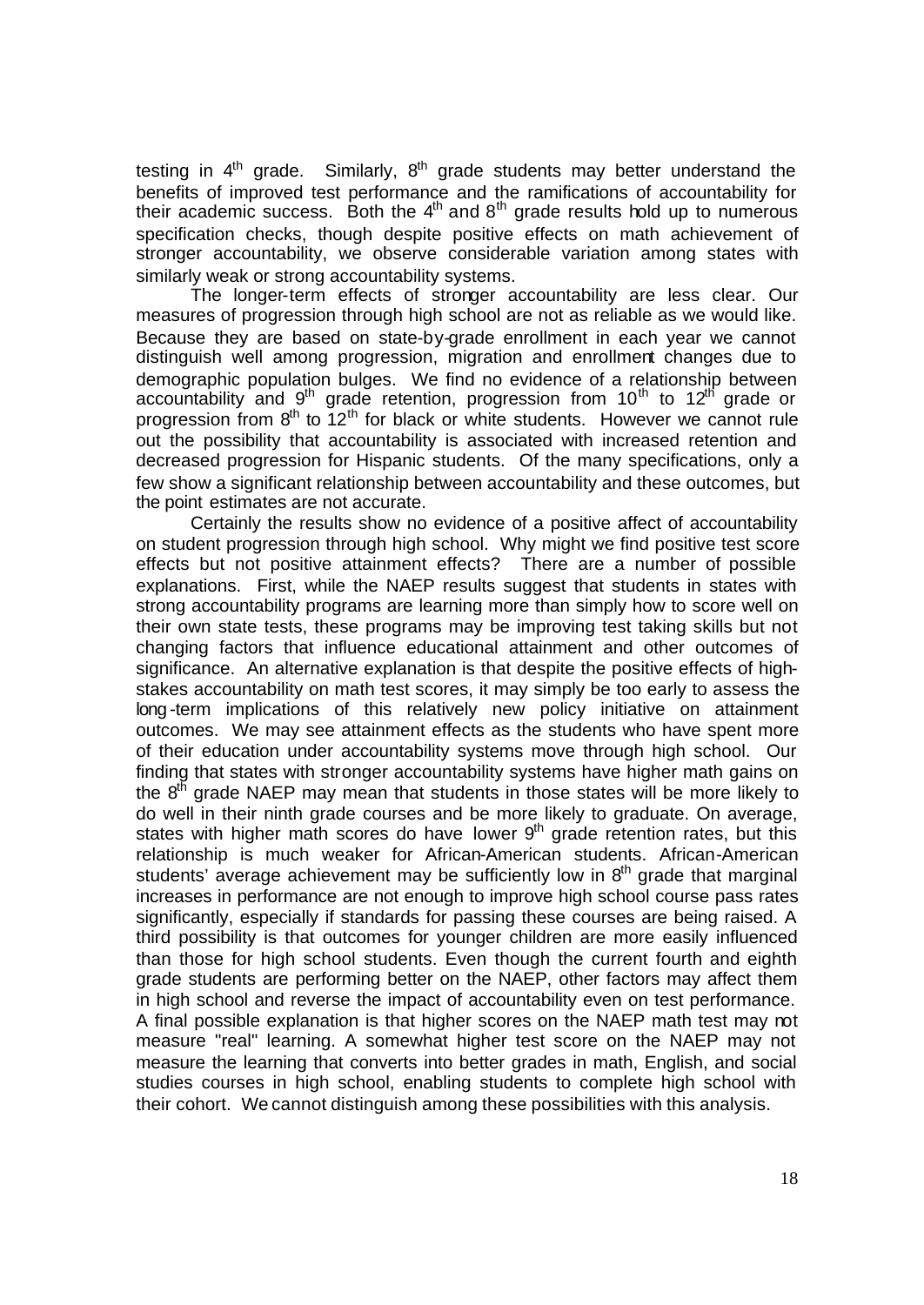In summary, this paper provides evidence that states that implemented stronger accountability systems in the 1990s saw larger gains in student performance on the National Assessment of Education Progress mathematics exam between 1996 and 2000. These results are robust to numerous specification checks including controls for exclusion of students from the test due to classification into special education or limited English proficiency. A positive relationship is evident at both the basic level and at the proficient level of achievement and for both  $8<sup>th</sup>$  grade and  $4<sup>th</sup>$  grade, though the  $8<sup>th</sup>$  grade results are stronger. This positive relationship is evident for black, white and Hispanic students.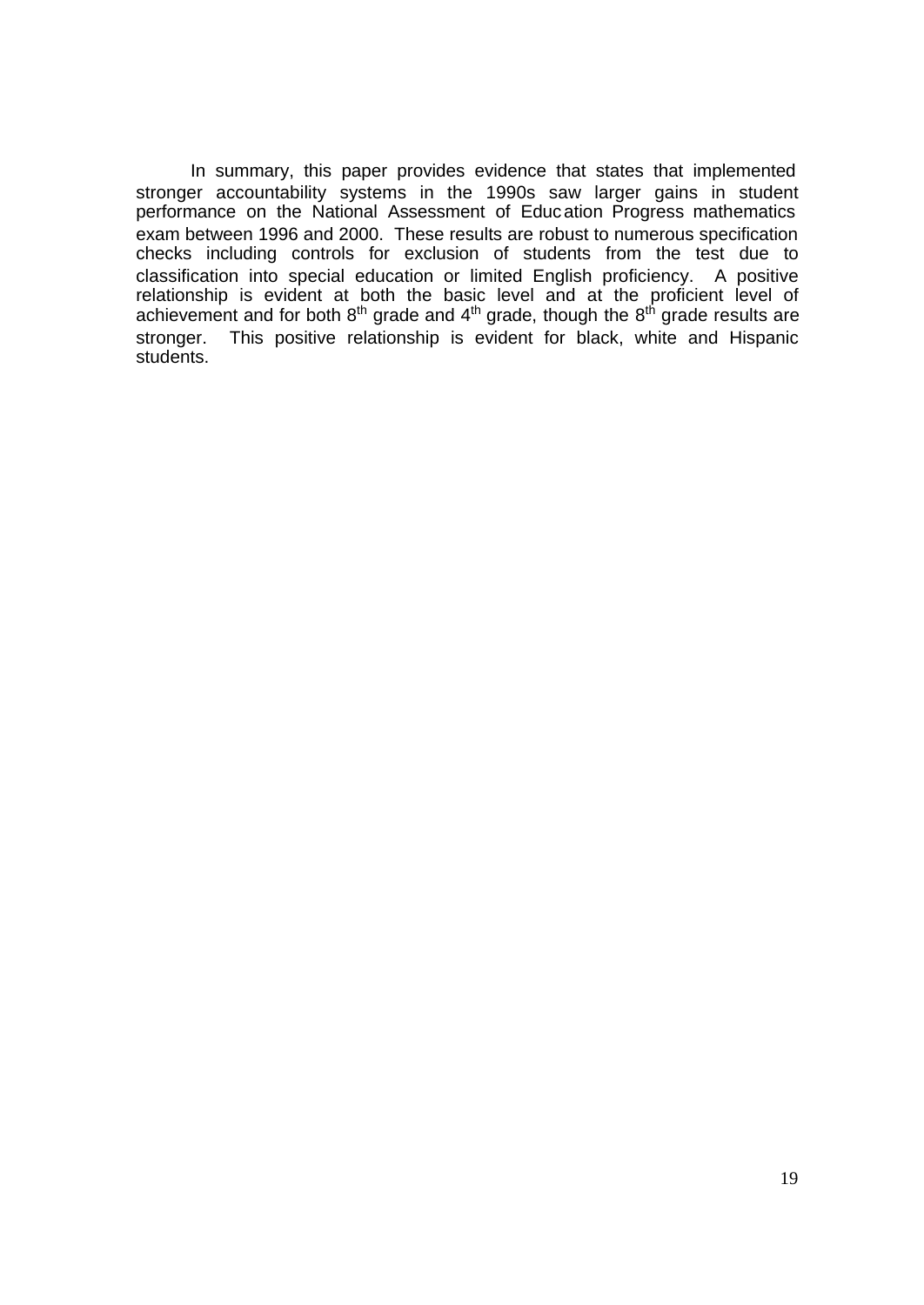### **REFERENCES**

Amrein, Audrey and David Berliner (2002). "High-stakes Testing, Uncertainty, and Student Learning." http://epaa.asu.edu/epaa/v10n18

Bishop, John (1998). "The Effect of Curriculum-Based External Exit Systems on Student Achievement," *Journal of Economic Education 29*(2). p171-82

Bishop, John H. Ferran Mane, Michael Bishop and Joan Moriarity. (2001). "The Role of End-of-Course Exams and Minimal Competency Exams in Standards-Based Reforms." In Diane Ravitch (ed). *Brooking Papers in Educational Policy 2001*. Washington DC: Brookings Institution.

Carnoy, Martin et al. (forthcoming, 2003) *High Schools and the New Accountability: A Schools-Eye View of Standards-based Reforms*. New York: Routledge.

Carnoy, Martin, Loeb, Susanna and Smith, Tiffany (2001). "Do Higher State Test Scores in Texas Make for Better High School Outcomes," *CPRE Research Report*.

Cohen, David K. and Ball, Deborah L. (1999). *Instruction, Capacity and Improvement*. Consortium for Policy Research in Education Report, Philadelphia, PA.

Darling-Hammond (1997). "The Quality of Teachers Matters Most*," The Journal of Staff Development 18*(1).

Dee, Thomas S. (2002). "Standards and Student Outcomes: Lessons from the 'First Wave' of Education Reforms," Working paper.

Elmore, Richard (1995). "Teaching, Learning, and School Organization: Principles of Practice and the Regularities of Schooling," *Educational Administration Quarterly 31*(3).

Goertz, Margaret E. and Mark C. Duffy (2001). "Assessment and Accountability Systems in 50 States: 1999-2000." *CPRE Research Report*.

Grissmer, David and Flanagan, Ann (1998). "Exploring Rapid Achievement Gains in North Carolina and Texas." Washington, D.C.: National Education Goals Panel.

Haney, Walter. 2000. "Report for Testimony in *GI forum v. Texas Education Agency*." Boston College, School of Education (mimeo).

Jacobs, Brian A. (forthcoming). "Getting Touch? The Impact of High School Graduation Exams," *Education Evaluation and Policy Analysis*.

Klein, Stephen P., Hamilton, Laura S., McCaffrey, Daniel F., and Stecher, Brian M. (2000). "What Do Test Scores in Texas Tell Us?" *RAND Issue Paper*.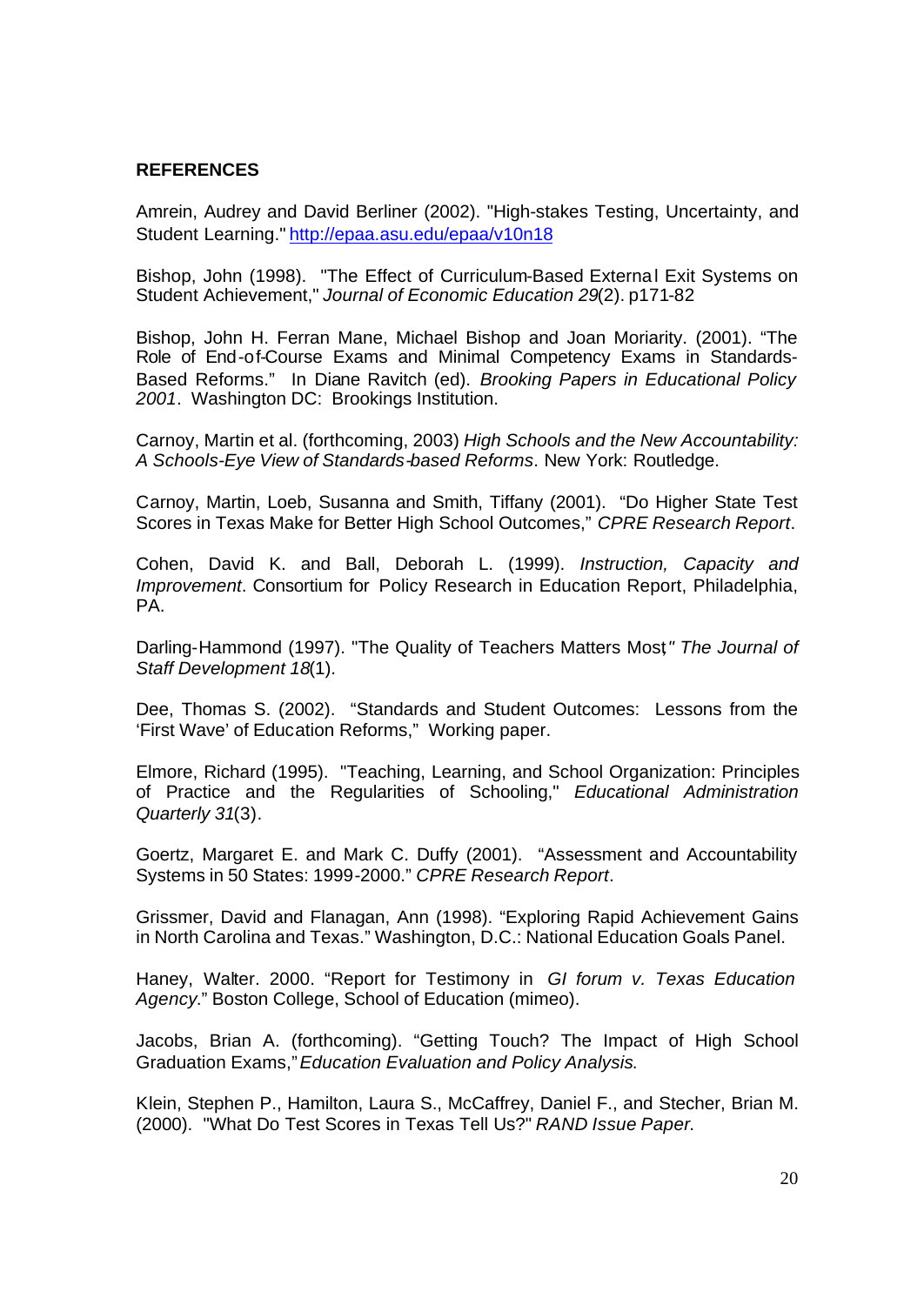Lillard, Dean R. and Philip P. DeCicca (2001). "Higher Standards, More Dropouts? Evidence within and across time," *Economics of Education Review 20*: 459-473

McLaughlin, Don (2001). "Exclusions and Accommodations Affect State NAEP Gain Statistics:

Mathematics, 1996 to 2000," American Institutes for Research (mimeo).

Mintrom, Michael (2000). *Policy Entrepreneurs and School Choice* (Washington, D.C.: Georgetown University Press, 2000).

O'Day, Jennifer A. and Smith, Marshall S. (1993). "School Reform and Equal Opportunity: An Introduction to the Education Symposium," *Stanford Law and Policy Review 4*.

Rhoten, Diana et al (forthcoming, 2003)." The Conditions and Characteristics of Assessment and Accountability: The Case of four States," in Carnoy, Martin et al (eds). *High Schools and the New Accountability: A Schools-Eye View of Standards-based Reforms*. New York: Routledge.

Rumberger, Russel (1995). "Dropping Out of Middle School: A Mulitlevel Analysis of Students and Schools," *American Educational Research Journal 32* (Fall): p583-625.

Smith, Marshall S., O'Day, Jennifer A. and Cohen, David K. (1990). "National Curriculum, American Style: What Might It Look Like?" *American Educator 14*(4).

Talbert, Joan E., McLaughlin, Milbrey and Rowan, Brian (1993). "Understanding Context Effects on Secondary School Teaching." *Teachers College Record 95*(1).

Tyack, David (1974). *The One Best System: A History of American Urban Education*. Cambridge, MA: Harvard University Press.

Wells, A. S., & Crain, R. L. (1992). Do parents choose school quality or school status? A sociological theory of free market education. In P. W. Cookson (Ed.), *The Choice Controversy* (pp. 65-81). Newbury Park, Calif.: Corwin Press.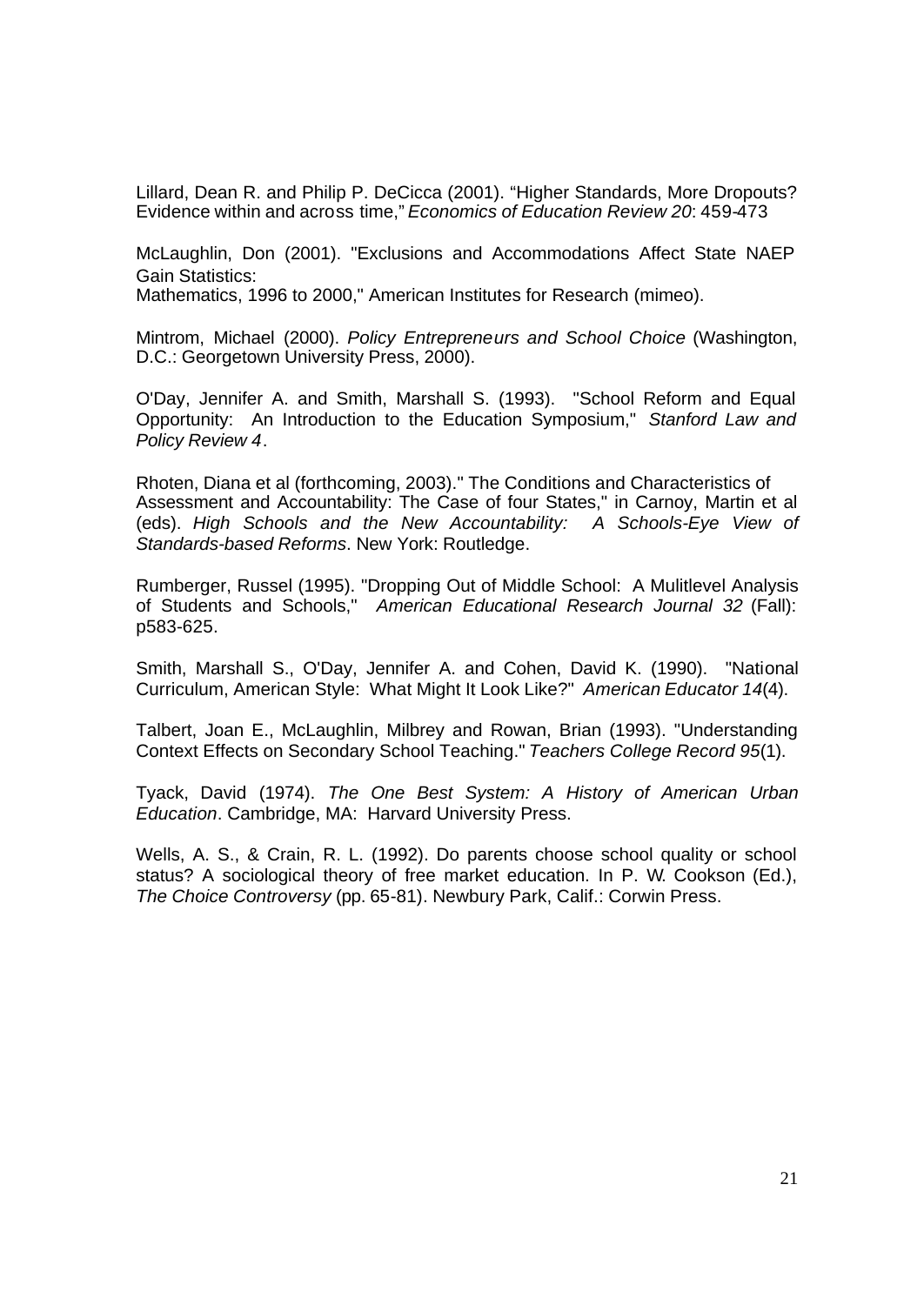|              | Grades              | School                          | Repercussion          | Strength<br>$\overline{of}$ | HS                     | Grad  | <b>First</b> | Index          |
|--------------|---------------------|---------------------------------|-----------------------|-----------------------------|------------------------|-------|--------------|----------------|
|              | with State          | Accountability                  | Schools<br>for        | Repercussio                 | Exit                   | e HS  | Grad         |                |
|              | Testing in          | 1999-2000                       | 1999-2000             | for<br>n.                   | Test                   | Test  | Class        |                |
| <b>State</b> | 1999-               |                                 |                       | Schools                     | in                     | First |              |                |
|              | 2000                |                                 |                       | 1999-2000                   | 2000                   | Give  |              |                |
|              |                     |                                 |                       |                             |                        | n     |              |                |
| Alabama      | $3 - 11$            | School<br>report                | Ratings,              | Strong                      | Yes                    | 10    | 2001         | $\overline{4}$ |
|              |                     | cards                           | intervention          |                             |                        |       |              |                |
| Alaska       | $4 - 7$             | <b>None</b>                     | None                  | <b>None</b>                 | Yes                    | 10    | 2002         | 1              |
| Arizona      | 3,5,8,10            | Report cards                    | 'Public shame'        | Weak                        | Yes                    | 10    | 2002         | $\overline{2}$ |
| Arkansas     | 4, 6                | <b>None</b>                     | None                  | <b>None</b>                 | No                     |       |              | $\overline{1}$ |
| California   | $2 - 11$            | Report cards                    | Ratings,              | Strong                      | No                     | 10    | 2004         | $4(2)^{*}$     |
|              |                     |                                 | awards.               |                             |                        |       |              |                |
|              |                     |                                 | intervention          |                             |                        |       |              |                |
| Colorado     | 3, literacy         | None                            | None                  | <b>None</b>                 | <b>No</b>              |       |              | 1              |
| Connecticut  | 4,6,8,10            | Reporting                       | Identify schools      | Weak                        | <b>No</b>              |       |              | 1              |
|              |                     | scores to state                 | with needs            |                             |                        |       |              |                |
| Delaware     | 3,5,8,10,1          | None                            | None                  | None                        | No                     | 10    | 2004         | 1              |
|              | 1                   |                                 |                       |                             |                        |       |              |                |
| Florida      | 4,5,8,10            | Report cards                    | Ratings,              | Strong                      | Yes                    | 10    | 1988         | $\overline{5}$ |
|              |                     |                                 | subject<br>to         |                             |                        |       |              |                |
|              |                     |                                 | vouchers              |                             |                        |       |              |                |
| Georgia      | 3,4,5,8,11          | School reports                  | None                  | None                        | Yes                    | 11    | 1995         | $\overline{2}$ |
| Hawaii       | 3,5,8,10            | None                            | None                  | None                        | No                     |       |              | 1              |
| Idaho        | <b>ITBS, 3-8</b>    | None                            | None                  | None                        | <b>No</b>              |       |              | 1              |
| Illinois     | 3,4,5,8,10          | Academic                        | Watch<br>lists,       | Moderate                    | No                     |       |              | 2.5            |
|              |                     | improvement                     | warnings,             |                             |                        |       |              |                |
|              |                     |                                 | intervention          |                             |                        |       |              |                |
| Indiana      | 3,6,8,10            | Performance                     | Accreditation         | Moderate                    | Yes                    | 10    | 1999         | $\overline{3}$ |
|              |                     | Assessment                      |                       |                             |                        |       |              |                |
| lowa         | None                | None                            | None<br>Accreditation | None<br>Weak                | <b>No</b><br><b>No</b> |       |              | $\overline{0}$ |
| Kansas       | 3,4,5,8,10          | School reports                  |                       |                             |                        |       |              | 1              |
| Kentucky     | 4,5,7,8,10<br>$-12$ | Meeting<br>state<br>improvement | Monetary<br>rewards,  | Strong                      | No                     |       |              | $\overline{4}$ |
|              |                     | goals                           | intervention          |                             |                        |       |              |                |
| Louisiana    | LEAP, 4, 8          | Report<br>cards,                | Intervention          | Moderate                    | Yes                    | 10    | 1991         | $\overline{3}$ |
|              |                     | growth targets                  |                       |                             |                        |       |              |                |
| Maine        | 4,8,11              | None                            | None                  | None                        | <b>No</b>              |       |              | 1              |
| Maryland     | 3, 5, 8             | School                          | Monetary              | Strong                      | Yes                    | 10,11 | 2001         | 4(5)           |
|              |                     | Performance                     | rewards,              |                             |                        | ,12   |              |                |
|              |                     | Index                           | reconstitution        |                             |                        |       |              |                |
| Massachusett | 4,8,10              | Students only                   | <b>Student</b>        | Implicit only               | Yes                    | 10    | 2003         | $\overline{2}$ |
| s            |                     |                                 | promotions            |                             |                        |       |              |                |
| Michigan     | 4, 5, 7, 8          | School rating                   | Accreditation         | Weak                        | <b>No</b>              |       |              | 1              |
| Minnesota    | 3,5,8,10            | School reports                  | None                  | None                        | Yes                    | 8,10  |              | $\overline{2}$ |
| Mississippi  | $2 - 8$             | Only<br>districts               | Public                | Moderate to                 | Yes                    | 11    | 1994         | $\overline{3}$ |
|              |                     | accountable,                    | recognition,          | strong<br>at                |                        |       |              |                |
|              |                     | based on test                   | of<br>loss            | district level              |                        |       |              |                |
|              |                     | scores                          | accreditation         |                             |                        |       |              |                |
| Missouri     | $3 - 11$            | School can be                   | Possible audit        | Weak                        | <b>No</b>              |       |              | 1.5            |
|              |                     | deemed                          |                       |                             |                        |       |              |                |
|              |                     | academically                    |                       |                             |                        |       |              |                |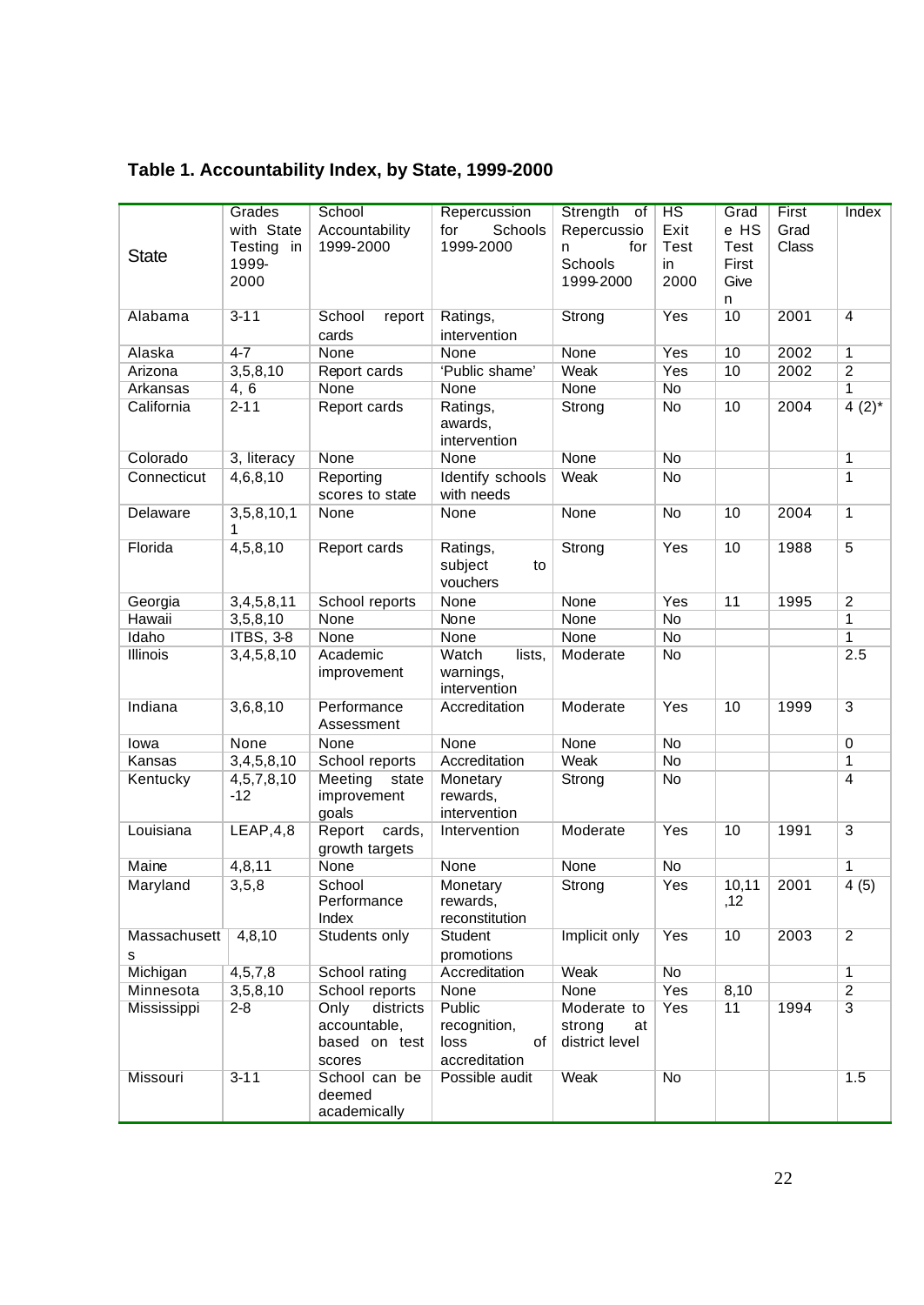|                         |                  | deficient                                           |                                                           |                            |                 |                |      |                |
|-------------------------|------------------|-----------------------------------------------------|-----------------------------------------------------------|----------------------------|-----------------|----------------|------|----------------|
| Montana                 | 4, 8, 11         | None                                                | None                                                      | None                       | No              |                |      | $\mathbf{1}$   |
| Nebraska                | None             | None                                                | None                                                      | None                       | <b>No</b>       |                |      | $\overline{0}$ |
| Nevada                  | 4,8,10           | School reports                                      | <b>None</b>                                               | Weak                       | Yes             | 11             | 1999 | 1.5            |
| <b>New</b>              | 3,6,10           | <b>None</b>                                         | None                                                      | <b>None</b>                | $\overline{No}$ |                |      | $\overline{1}$ |
| Hampshire<br>New Jersey | 4, 5, 11         | <b>Mostly</b><br>district                           | Audits, possible                                          | Strong                     | Yes             | 11             |      | $\overline{5}$ |
|                         |                  | level, 75% pass<br>rate                             | state takeover                                            |                            |                 |                |      |                |
| <b>New Mexico</b>       | $1 - 9$          | School<br>ratings<br>district<br>and<br>rankings    | Some<br>money<br>rewards,<br>probation                    | Moderate to<br>strong      | Yes             | 10             | 1990 | 4(5)           |
| <b>New York</b>         | 4,5,8,11         | State review of<br>school<br>performance            | Freeze on pupil<br>registration                           | Strong                     | Yes             | 10             | 1998 | 5(2)           |
| North<br>Carolina       | $3 - 8$          | School ratings                                      | Money<br>rewards,<br>intervention                         | Strong                     | Yes             | $\overline{9}$ | 1994 | $\overline{5}$ |
| <b>North</b><br>Dakota  | 4,8,12           | Improve<br>student<br>learning                      | Accreditation                                             | Weak                       | <b>No</b>       |                |      | 1              |
| Ohio                    | 4,6,9,12         | cards,<br>Report<br>mainly<br>but<br>district level | Money<br>for<br>schools,<br>sanctions<br>for<br>districts | Moderate                   | Yes             | $\overline{9}$ |      | $\overline{3}$ |
| Oklahoma                | 5,8              | Reports<br>to<br>state                              | Accreditation                                             | Weak                       | No              |                |      | $\overline{1}$ |
| Oregon                  | 3,5,8,10         | School<br>performance<br>ratings                    | Write<br>school<br>improvement<br>plans                   | Weak<br>to<br>moderate     | Yes             | 10             | 1991 | 2.5            |
| Pennsylvani<br>a        | 5,6,8,9,11       | High<br>schools<br>have ratings                     | Money for HS<br>improvement                               | Weak                       | No              |                |      | $\mathbf{1}$   |
| Rhode<br>Island         | 3,4,7,8,10       | Yearly progress<br>on test results                  | Reconstitution                                            | Weak<br>implementati<br>on | <b>No</b>       |                |      | $\mathbf{1}$   |
| South<br>Carolina       | $3-8, 10$        | <b>District only</b>                                | District defined<br>as impaired                           | Moderate                   | Yes             | 10             | 1990 | $\overline{3}$ |
| South<br>Dakota         | 2,4,5,8,9,1<br>1 | <b>Test reports</b>                                 | None                                                      | None                       | No              |                |      | $\overline{1}$ |
| <b>lennessee</b>        | $3-8, 9$         | <b>Test reports</b>                                 | Accreditation                                             | <b>Weak</b>                | Yes             | $\overline{9}$ |      | 1.5            |
| <b>Texas</b>            | $3 - 8, 10$      | Report cards                                        | School ratings,<br>interventions                          | Strong                     | Yes             | 10             | 1991 | 5              |
| Utah                    | 3, 5, 8, 11      | None                                                | Accreditation                                             | Weak                       | No              | 10             | 2007 | $\overline{1}$ |
| Vermont                 | 2,4,8,10         | School reports                                      | Identify schools<br>for assistance                        | Weak                       | <b>No</b>       |                |      | $\overline{1}$ |
| Virginia                | 3,4,5,6,8,9      | Report<br>tests,<br>other data                      | <b>Standards</b><br>of<br>Accreditation                   | Weak<br>to<br>moderate     | <b>No</b>       |                |      | $\overline{2}$ |
| Washington              | $2 - 10$         | School reports                                      | Accreditation                                             | Weak                       | <b>No</b>       | 10             | 2008 | $\overline{1}$ |
| West<br>Virginia        | $3-8$            | Performance<br>audits                               | Intervention                                              | Strong                     | No              |                |      | 3.5            |
| Wisconsin               | 3,4,8,10         | Continuous<br>Progress<br>Indicator                 | Ratings<br>of<br>schools                                  | Weak<br>to<br>moderate     | No              | 11             | 2004 | $\overline{2}$ |
| Wyoming                 | 4,8,11           | Only district                                       | Accreditation                                             | Weak                       | No              |                | 2001 | $\mathbf 1$    |

\*Alternative specification of index, as per Margaret Goertz, in parentheses.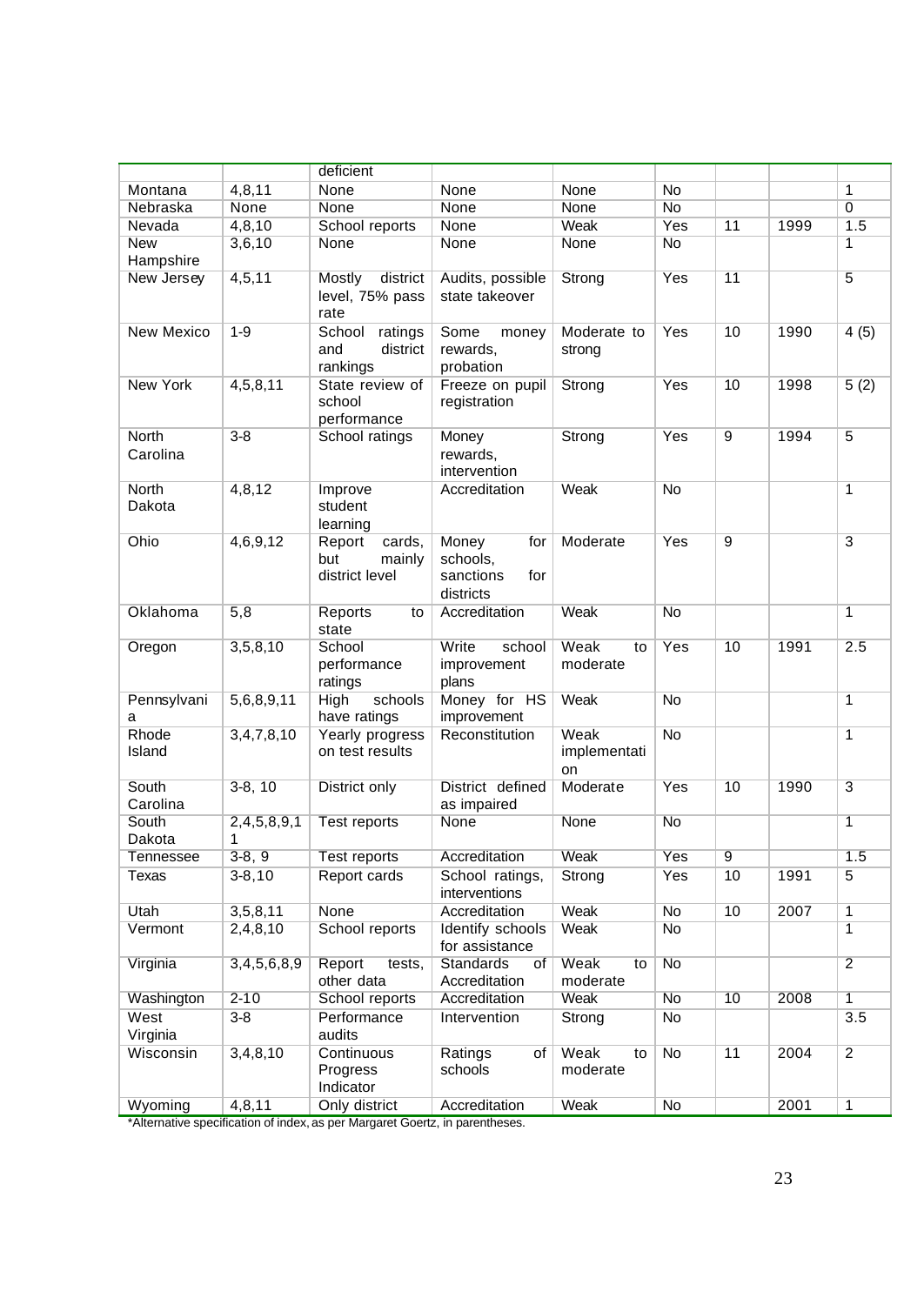|  | Table 2: Descriptive Statistics for Analysis Variables |  |  |
|--|--------------------------------------------------------|--|--|
|--|--------------------------------------------------------|--|--|

| Variable                                                                        | Sample Size | Mean  | Std. Dev. | Min            | Max   |
|---------------------------------------------------------------------------------|-------------|-------|-----------|----------------|-------|
| Accountability Index                                                            | 50          | 2.12  | 1.44      | $\pmb{0}$      | 5     |
| <b>NAEP Scores</b>                                                              |             |       |           |                |       |
| 1996 4th Grade % Basic - Whites                                                 | 36          | 71.92 | 6.25      | 63             | 86    |
| 1996 4th Grade % Basic - Blacks                                                 | 27          | 30.93 | 6.63      | 18             | 47    |
| 1996 4th Grade % Basic - Hispanics                                              | 32          | 42.66 | 9.87      | 24             | 66    |
| 2000 4th Grade % Basic - Whites                                                 | 36          | 77.00 | 6.48      | 66             | 89    |
| 2000 4th Grade % Basic - Blacks                                                 | 27          | 38.67 | 9.04      | 21             | 60    |
| 2000 4th Grade % Basic - Hispanics                                              | 33          | 10.73 | 5.00      | 1              | 23    |
| 1996 8th Grade % Basic - Whites                                                 | 37          | 70.49 | 6.95      | 56             | 80    |
| 1996 8th Grade % Basic - Blacks                                                 | 26          | 27.50 | 6.13      | 16             | 40    |
| 1996 8th Grade % Basic - Hispanics                                              | 33          | 37.36 | 9.41      | 11             | 55    |
| 2000 8th Grade % Basic - Whites                                                 | 37          | 75.24 | 6.95      | 59             | 86    |
| 2000 8th Grade % Basic - Blacks                                                 | 26          | 33.23 | 8.22      | 18             | 48    |
| 2000 8th Grade % Basic - Hispanics                                              | 33          | 43.48 | 11.51     | 15             | 68    |
| 1996 8th Grade % Proficient                                                     |             |       |           |                |       |
| Whites                                                                          | 37          | 26.46 | 6.81      | 12             | 37    |
| 1996 8th Grade % Proficient - Blacks 26<br>1996 8th<br>Grade<br>%<br>Proficient |             | 3.81  | 1.86      | 1              | 8     |
| Hispanics                                                                       | 33          | 8.18  | 3.60      | $\overline{2}$ | 19    |
| 2000 8th<br>Grade % Proficient                                                  |             |       |           |                |       |
| Whites<br>2000 8th Grade % Proficient - Blacks 26                               | 37          | 30.46 | 7.27      | 14             | 44    |
| 2000 8th Grade % Proficient                                                     |             | 5.35  | 2.30      | 1              | 10    |
| Hispanics                                                                       | 33          | 10.73 | 5.00      | 1              | 23    |
| Change in NAEP Score 1996-2000                                                  |             |       |           |                |       |
| 4th Grade % Basic - Whites                                                      | 36          | 5.08  | 3.98      | $-2$           | 13    |
| 4th Grade % Basic - Blacks                                                      | 27          | 7.74  | 6.60      | $-11$          | 21    |
| 4th Grade % Basic - Hispanics                                                   | 32          | 5.56  | 6.32      | -13            | 19    |
| 4th Grade Scale Score - Whites                                                  | 35          | 3.16  | 2.96      | $-3.62$        | 8.39  |
| 4th Grade Scale Score - Blacks                                                  | 35          | 4.48  | 5.00      | $-3.77$        | 14.57 |
| 4th Grade Scale Score - Hispanics                                               | 35          | 2.88  | 4.73      | $-7.33$        | 15.41 |
| 8th Grade % Basic - Whites                                                      | 37          | 4.76  | 3.62      | $-1$           | 15    |
| 8th Grade % Basic - Blacks                                                      | 26          | 5.73  | 5.42      | -9             | 17    |
| 8th Grade % Basic - Hispanics                                                   | 33          | 6.12  | 8.50      | -9             | 23    |
| 8th Grade % Proficient - Whites                                                 | 37          | 4.00  | 3.09      | $-2$           | 13    |
| 8th Grade % Proficient - Blacks                                                 | 26          | 1.54  | 2.12      | $-3$           | 6     |
| 8th Grade % Proficient - Hispanics                                              | 33          | 2.55  | 4.12      | $-6$           | 11    |
| 8th Grade Scale Score - Whites                                                  | 33          | 2.26  | 3.25      | $-3.36$        | 11.17 |
| 8th Grade Scale Score - Blacks                                                  | 33          | 3.63  | 6.73      | $-9.61$        | 23.05 |
| 8th Grade Scale Score - Hispanics                                               | 33          | 3.33  | 7.95      | $-13.98$       | 21.73 |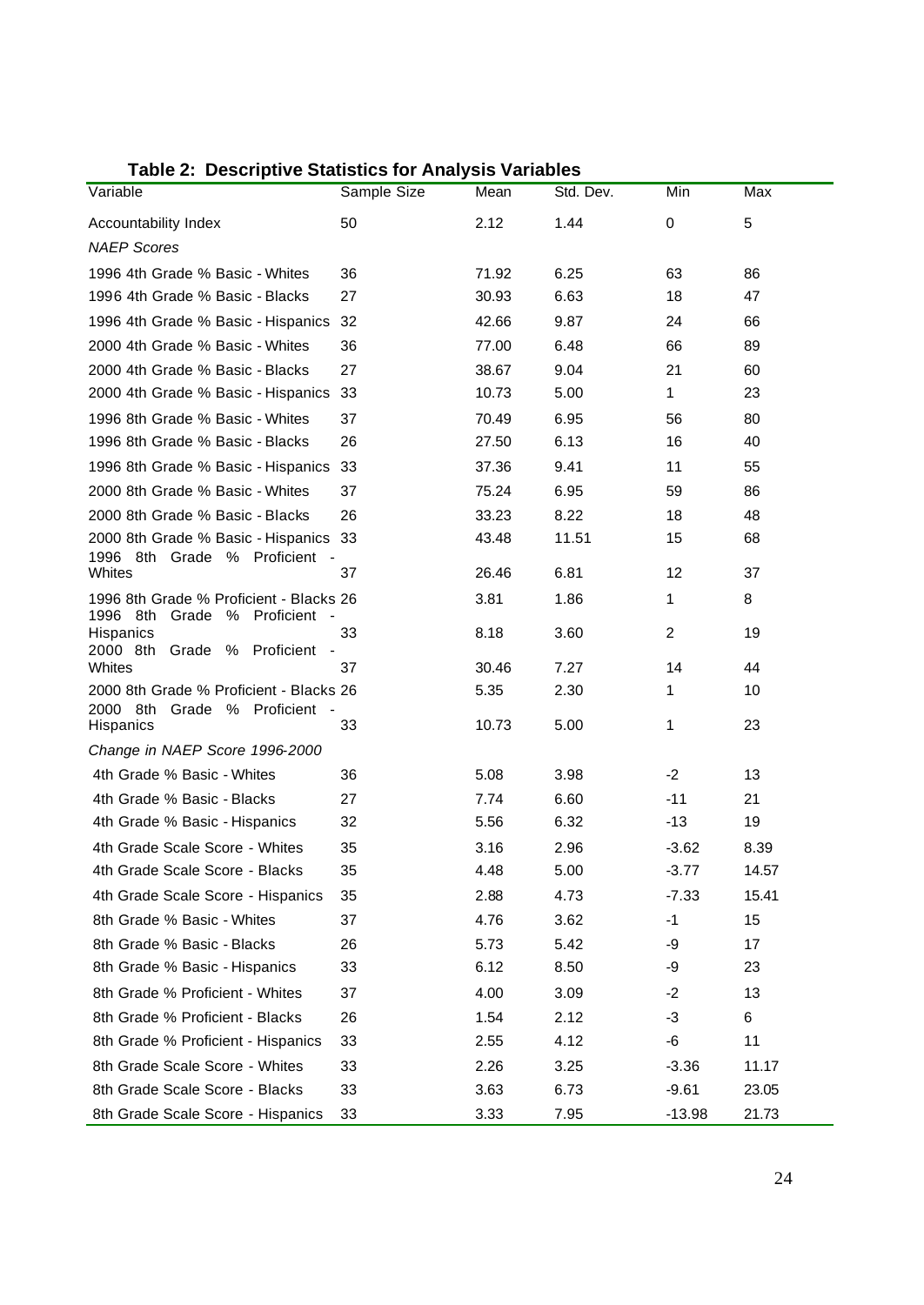| <b>Progression Rates</b>                                                                                          |    |      |      |           |       |
|-------------------------------------------------------------------------------------------------------------------|----|------|------|-----------|-------|
| $9^{\text{th}}$ Grd 1996 / $8^{\text{th}}$ Grd 1995 - Whites                                                      | 47 | 1.06 | 0.04 | 1.00      | 1.18  |
| 9th Grd 1996 / 8th Grd 1995 - Blacks<br>$9th$ Grd<br>$8th$ Grd<br>1996<br>$\sqrt{2}$<br>1995                      | 47 | 1.18 | 0.14 | 0.85      | 1.50  |
| Hispanics                                                                                                         | 47 | 1.26 | 0.21 | 0.88      | 2.35  |
| $9^{th}$ Grd 2001 / $8^{th}$ Grd 2000 - Whites                                                                    | 48 | 1.06 | 0.06 | 0.84      | 1.23  |
| $9^{th}$ Grd 2001 / $8^{th}$ Grd 2000 - Blacks<br>$9th$ Grd<br>$8th$ Grd<br>2001<br>$\sqrt{2}$<br>2000            | 48 | 1.19 | 0.12 | 0.89      | 1.46  |
| Hispanics                                                                                                         | 48 | 1.26 | 0.17 | 0.83      | 1.95  |
| 12th Grd 1996 / 10 <sup>th</sup> Grd 1994 - Whites 47                                                             |    | 0.86 | 0.05 | 0.72      | 0.97  |
| 12th Grd 1996 / 10 <sup>th</sup> Grd 1994 - Blacks 47<br>12th Grd 1996 / 10th Grd<br>1994                         |    | 0.74 | 0.09 | 0.48      | 0.93  |
| Hispanics                                                                                                         | 47 | 0.87 | 0.18 | 0.44      | 1.43  |
| 12th Grd 2001 / 10 <sup>th</sup> Grd 1999 - Whites 47                                                             |    | 0.87 | 0.14 | 0.67      | 1.75  |
| 12th Grd 2001 / 10 <sup>th</sup> Grd 1999 - Blacks 47<br>12 <sup>th</sup> Grd 2001 / 10 <sup>th</sup> Grd<br>1999 |    | 0.77 | 0.16 | 0.49      | 1.62  |
| Hispanics                                                                                                         | 46 | 0.88 | 0.40 | 0.46      | 3.16  |
| $12^{th}$ Grd 1996 / $8^{th}$ Grd 1992 - Whites                                                                   | 44 | 0.85 | 0.08 | 0.68      | 1.04  |
| 12th Grd 1996 / 8th Grd 1992 - Blacks<br>1996 / 8 <sup>th</sup> Grd<br>$12^{th}$ Grd<br>1992                      | 43 | 0.76 | 0.10 | 0.56      | 0.99  |
| Hispanics                                                                                                         | 44 | 1.05 | 0.51 | 0.57      | 3.00  |
| 12 <sup>th</sup> Grd 2001 / 8 <sup>th</sup> Grd 1997 - Whites                                                     | 48 | 0.85 | 0.08 | 0.62      | 1.02  |
| 12th Grd 2001 / 8th Grd 1997 - Blacks<br>$12^{th}$ Grd<br>/ 8 <sup>th</sup> Grd<br>2001<br>1997                   | 48 | 0.75 | 0.16 | 0.13      | 1.05  |
| Hispanics                                                                                                         | 48 | 0.87 | 0.20 | 0.55      | 1.70  |
| Controls<br>% Black or Hispanic Students - 1996<br>(8th Grd)                                                      | 50 | 0.20 | 0.15 | 0.00      | 0.51  |
| Yearly Growth in<br>$\%$<br>Black<br>or                                                                           |    |      |      |           |       |
| <b>Hispanic 1996-2001</b>                                                                                         | 46 | 0.02 | 0.03 | $-0.03$   | 0.11  |
| Population 1995 (thousands)                                                                                       | 50 | 5244 | 5759 | 480       | 31589 |
| Yearly Population Growth 1995-2000 50                                                                             |    | 0.01 | 0.01 | 0.00011   | 0.045 |
| % State Funding - 1963                                                                                            | 50 | 0.41 | 0.18 | 0.06      | 0.8   |
| % State Funding - 1995                                                                                            | 50 | 0.53 | 0.16 | 0.07      | 0.97  |
| Average Per Pupil Revenues 1990<br>Yearly Growth in Revenues 1990-                                                | 50 | 4932 | 1300 | 3023      | 9249  |
| 1995                                                                                                              | 50 | 0.06 | 0.02 | $-0.0012$ | 0.12  |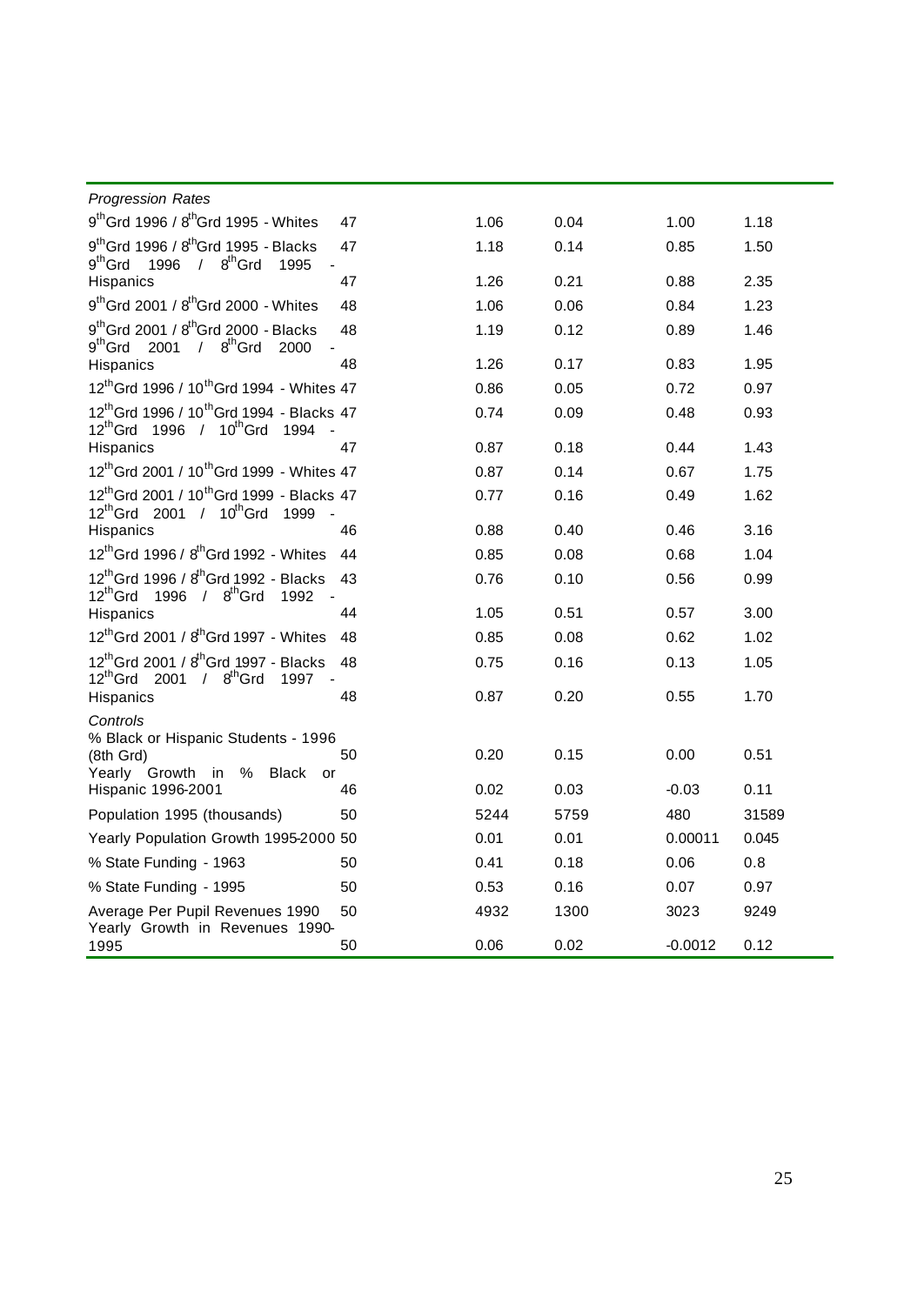| <b>Independent Variables</b>                                                    | T              | $\mathsf{I}\mathsf{I}$ | $\overline{\mathsf{III}}$ | $\overline{N}$       | $\overline{\mathsf{v}}$ | $\overline{\mathsf{V}}$ |
|---------------------------------------------------------------------------------|----------------|------------------------|---------------------------|----------------------|-------------------------|-------------------------|
| NAEP 1992 4 <sup>th</sup> Grade Math -                                          | $-0.049$       | $-0.178**$             |                           |                      |                         |                         |
| Whites scale score                                                              | (1.00)         | (2.85)                 |                           |                      |                         |                         |
| NAEP 1992 $4^{th}$ Grade Math -                                                 | 0.011          | 0.069                  |                           |                      |                         |                         |
| <b>Blacks scale score</b>                                                       | (0.21)         | (1.62)                 |                           |                      |                         |                         |
| NAEP 1992 4 <sup>th</sup> Grade Reading<br>Whites Percent at least Basic        |                |                        | $-0.053$<br>(0.99)        | $-0.116$<br>(1.52)   |                         |                         |
| NAEP 1992 4 <sup>th</sup> Grade Reading<br><b>Blacks Percent at least Basic</b> |                |                        | $-0.024$<br>(0.94)        | 0.033<br>(1.40)      |                         |                         |
| Reading<br>1992-1994<br>Change<br>Whites                                        |                |                        |                           |                      | 0.044                   | 0.105                   |
|                                                                                 |                |                        |                           |                      | (0.46)                  | (1.38)                  |
| Change<br>Reading<br>1992-1994<br><b>Blacks</b>                                 |                |                        |                           |                      | 0.037                   | 0.0028                  |
|                                                                                 |                |                        |                           |                      | (1.36)                  | (0.13)                  |
| Percent<br><b>Black</b><br>Hispanic<br>or<br><b>Students</b>                    |                | $5.40*$                |                           | $5.23*$              |                         | $4.71*$                 |
| 1995                                                                            |                | (2.10)                 |                           | (2.38)               |                         | (2.20)                  |
| Population - July 1995                                                          |                | $0.000114**$<br>(2.89) |                           | 0.000066<br>(1.68)   |                         | $0.000080*$<br>(2.04)   |
| Percent State Finance 1963                                                      |                | $-1.999$               |                           | 1.24                 |                         | 1.61                    |
|                                                                                 |                | $(-0.80)$              |                           | (0.60)               |                         | (0.77)                  |
| Percent State Finance 1995                                                      |                | 1.23                   |                           | $-0.77$              |                         | 0.177                   |
|                                                                                 |                | (0.39)                 |                           | $(-0.31)$            |                         | (0.08)                  |
| Avg. Per Pupil Revenue 1990                                                     |                | 0.000597*<br>(2.34)    |                           | $0.00053*$<br>(2.09) |                         | 0.00027<br>(1.28)       |
| Yearly %Revenue Change                                                          |                | 8.89                   |                           | 8.41                 |                         | 7.58                    |
| 1990-1995                                                                       |                | (1.03)                 |                           | (1.12)               |                         | (1.00)                  |
| Constant                                                                        | 5.98<br>(1.78) | 8.36<br>(1.69)         | 7.02<br>(2.05)            | 4.39<br>(0.82)       | 2.62<br>(7.84)          | $-1.59$<br>$(-0.85)$    |
| $R-2$<br>Sample Size                                                            | 0.04<br>31     | 0.58<br>31             | 0.09<br>36                | 0.56<br>36           | 0.06<br>36              | 0.55<br>36              |

### **Table 3: Strength of State Accountability System Related to Demography and Educational Performance (t-values in parentheses)**

Using the alternative index as the dependent variable, the coefficient and t-statistic on the test score variables are -0.080 (-1.74) and 0.045 (0.92) in column 1; -0.167(-2.28) and 0.080 (1.60) in column 2; -0.059(-1.12) and -0.022 (0.88) in column 3; -0.082 (0.92) and 0.020 (0.74) in column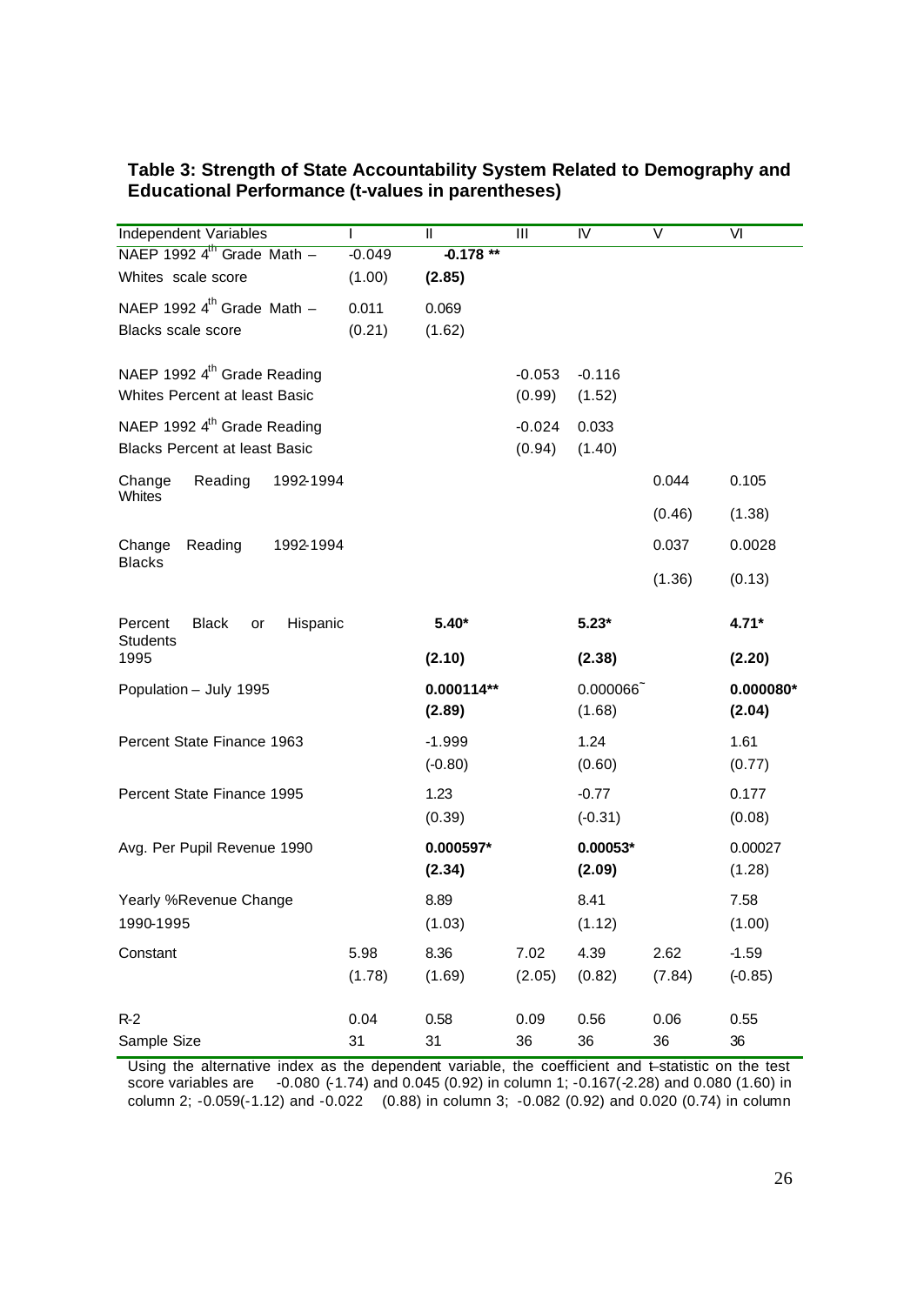4; 0.070 (0.73) and 0.039 (1.44) in column 5; 0.107(1.25) and 0.012 (0.48) in column 6.  $\degree$  p<.10,  $\degree$ p<.05, \*\* p<.01, \*\*\* p<.001

### **Table 4: Gain in Percent of Students at Basic Skills Level or Better, NAEP 8th Grade Math, 1996-2000, as Function of 1996 Level and Accountability, Across States, by Race/Ethnicity (t-values in parentheses)**

| Independent Variables                   | <b>White Gain</b>   |                         | <b>Black Gain</b>   |                      | Hispanic Gain      |                       |
|-----------------------------------------|---------------------|-------------------------|---------------------|----------------------|--------------------|-----------------------|
|                                         |                     | π                       |                     | π                    |                    | π                     |
| Accountability Index                    | $1.134**$<br>(2.86) | $1.41*$<br>(2.48)       | $1.77***$<br>(3.01) | $2.57**$<br>(3.70)   | $3.17**$<br>(3.16) | $4.47**$<br>(3.36)    |
| 1996 8 <sup>th</sup> Grade Math         | $-0.088$<br>(1.11)  | $-0.140$<br>(1.17)      | 0.211<br>(1.53)     | 0.052<br>(0.25)      | $-0.017$<br>(0.12) | $-0.142$<br>(0.71)    |
| <b>Black</b><br>Percent<br>and          |                     | $-0.046$                |                     | $-14.53$             |                    | $-31.44$ <sup>~</sup> |
| Hispanic                                |                     | (0.01)                  |                     | (1.52)               |                    | (1.96)                |
| Population - July 1995                  |                     | $-0.00014$<br>$(-1.06)$ |                     | $-0.00017$<br>(1.21) |                    | 0.000068<br>(0.25)    |
| Per Pupil Revenue<br>Avg.<br>1990       |                     | 0.00083                 |                     | 0.00091              |                    | 0.00102               |
|                                         |                     | (1.25)                  |                     | (1.04)               |                    | (0.81)                |
| Yearly Growth in % Black<br>or Hispanic |                     | 2.39<br>(0.07)          |                     | $-64.37$<br>(1.16)   |                    | $-54.49$<br>(0.74)    |
| <b>Yearly Population Growth</b>         |                     | $-75.09$<br>$(-0.75)$   |                     | 161.19<br>(1.02)     |                    | 15.66<br>(0.06)       |
| <b>Constant Term</b>                    | 8.37<br>(1.43)      | 8.97<br>(1.27)          | $-4.20$<br>(1.06)   | $-1.71$<br>(0.32)    | $-0.685$<br>(0.10) | 4.54<br>(0.43)        |
| $R^2$<br>Sample Size                    | 0.25<br>37          | 0.34<br>34              | 0.3626<br>25        | 0.5546<br>25         | 0.27<br>33         | 0.41<br>30            |

With the alternative index the coefficient and t-statistic on the index in columns II for whites, blacks, and Hispanics are 1.26 (2.45), 2.43 (3.52) and 4.84 (4.25) respectively. We omitted Nebraska from the models for blacks because the black scores were so low in 2000 and the number of test takers was low. With Nebraska included the coefficients on accountability increase to 2.41(3.88), 3.10(4.29). **<sup>~</sup>** p<.10, \* p<.05, \*\* p<.01, \*\*\* p<.001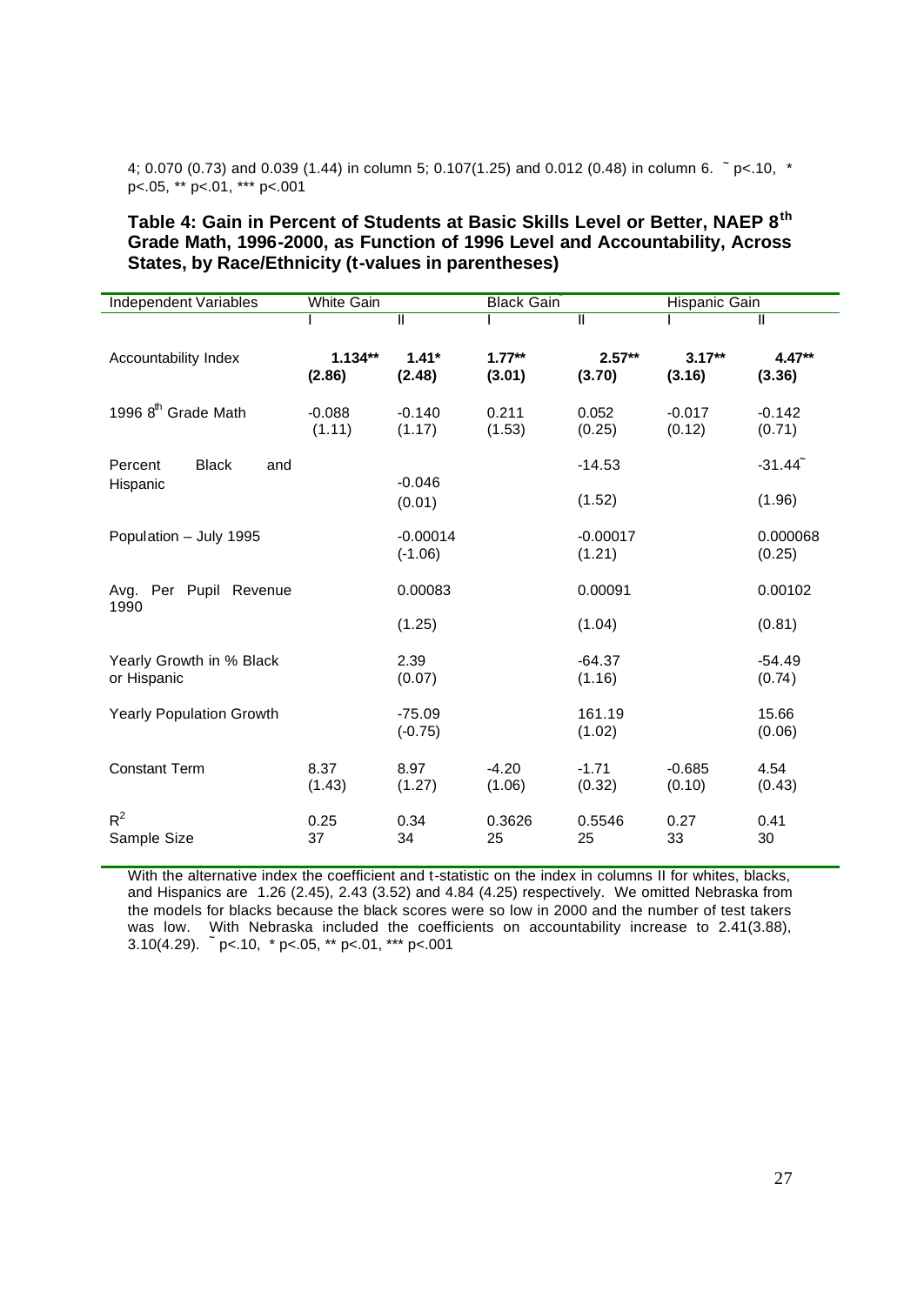### **Table 5: Gain in Percent of Students at Basic Skills Level or Better, NAEP 4th Grade Math, 1996-2000, as Function of 1996 Level and Accountability, Across States, by Race/Ethnicity (t-values in parentheses)**

| <b>Independent Variables</b>               | <b>White Gain</b>           |                         | <b>Black Gain</b>  |                         | <b>Hispanic Gain</b> |                             |
|--------------------------------------------|-----------------------------|-------------------------|--------------------|-------------------------|----------------------|-----------------------------|
|                                            |                             | $\overline{\mathbb{I}}$ |                    | $\overline{\mathbb{I}}$ |                      | $\mathbf{I}$                |
| Accountability Index                       | $0.766^{\degree}$<br>(1.68) | .194<br>(0.29)          | $1.80*$<br>(2.35)  | $2.54**$<br>(2.94)      | $1.91**$<br>(2.95)   | 1.70 <sup>°</sup><br>(1.70) |
| 1996 8 <sup>th</sup> Grade Math            | $-0.159$<br>(1.55)          | $-0.268*$<br>(2.05)     | $-0.091$<br>(0.59) | $-1.59$<br>(0.95)       | $-0.270**$<br>(2.92) | $-0.337*$<br>(2.39)         |
| <b>Black</b><br>Percent<br>and<br>Hispanic |                             | 6.03                    |                    | $-2.32$                 |                      | $-10.70$                    |
|                                            |                             | (0.94)                  |                    | (0.24)                  |                      | (0.81)                      |
| Population - July 1995                     |                             | 0.000050<br>(0.36)      |                    | $-0.00016$<br>(0.97)    |                      | 0.00023<br>(1.10)           |
| Avg. Per Pupil Revenue                     |                             | 0.0010                  |                    | .0011                   |                      | $-0.00043$                  |
| 1990                                       |                             | (1.48)                  |                    | (1.11)                  |                      | (0.47)                      |
| Yearly Growth in % Black<br>or Hispanic    |                             | $-8.21$<br>(0.22)       |                    | 61.23<br>(1.09)         |                      | $-46.39$<br>(0.84)          |
| <b>Yearly Population Growth</b>            |                             | $-78.19$<br>(0.69)      |                    | 434.45*<br>(2.38)       |                      | 25.19<br>(0.15)             |
| <b>Constant Term</b>                       | 14.81<br>(1.97)             | 18.28<br>(2.13)         | 6.53<br>(1.29)     | $-1.22$<br>(0.20)       | 12.58<br>(2.79)      | 19.91<br>(2.16)             |
| $R^2$<br>Sample Size                       | 0.14<br>36                  | 0.28<br>33              | 0.20<br>25         | 0.48<br>25              | 0.41<br>32           | 0.43<br>309                 |

With the alternative index the coefficient and t-statistic on the index in columns II for whites, blacks, and Hispanics are .403 (0.67), 2.43 (3.52), and 2.01 (2.18) respectively. We omitted Nebraska from the models for blacks because the black scores were so low in 2000 and the number of test takers was low. With Nebraska included the coefficients on accountability for blacks increase to 2.51(3.16), 3.18 (3.15). **<sup>~</sup>** p<.10, \* p<.05, \*\* p<.01, \*\*\* p<.001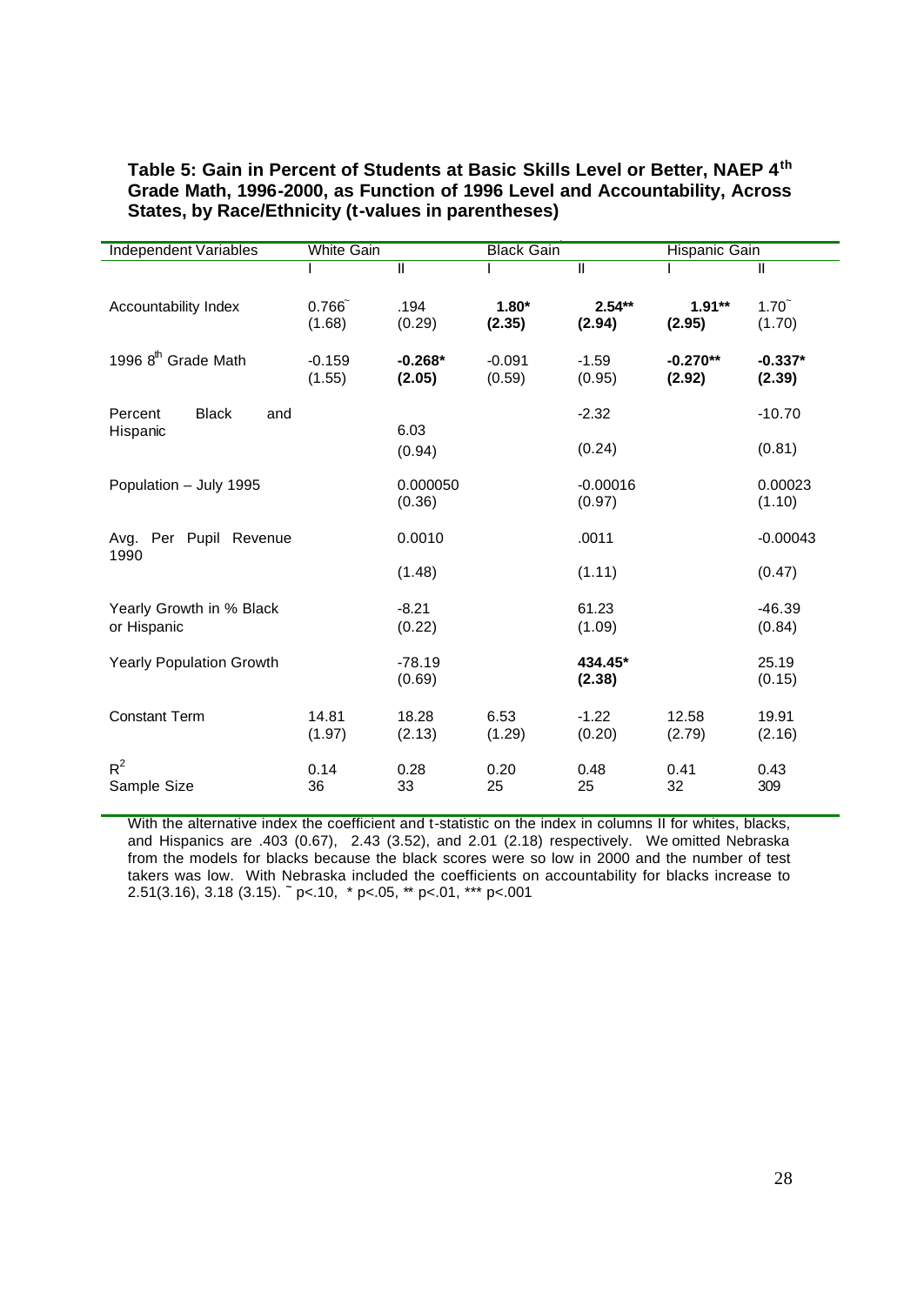### **Table 6. Gain in Percent of Students at Proficient Level or Better, NAEP 8th Grade Math, 1996-2000, as Function of 1996 Level and Accountability, Across States, by Race/Ethnicity (t-values in parentheses)**

| <b>Independent Variables</b>            | <b>White Gain</b>   |                        | <b>Black Gain</b>   |                          | <b>Hispanic Gain</b> |                         |
|-----------------------------------------|---------------------|------------------------|---------------------|--------------------------|----------------------|-------------------------|
| Accountability Index                    | $0.773*$<br>(2.14)  | Ш<br>$1.23*$<br>(2.39) | $0.861**$<br>(3.41) | Ш<br>$1.21***$<br>(6.10) | 0.787<br>(1.50)      | Ш<br>$1.92**$<br>(2.71) |
| 1996 8 <sup>th</sup> Grade Math         | $-0.0091$<br>(0.12) | $-0.093$<br>$(-0.84)$  | $-0.178$<br>(0.92)  | $-0.606**$<br>(3.66)     | $-0.145$<br>(0.72)   | $-0.285$<br>(1.05)      |
| Percent Black and Hispanic              |                     | $-3.96$<br>(0.80)      |                     | $-10.56***$<br>(4.40)    |                      | $-19.95$<br>(2.51)      |
| Population - July 1995                  |                     | $-0.00011$<br>(0.99)   |                     | $-6.35e-07$<br>(0.02)    |                      | 0.000072<br>(0.53)      |
| Pupil<br>Revenue<br>Per<br>Avg.         |                     | 0.00092                |                     | 0.0006768**              |                      | 0.00024                 |
| 1990                                    |                     | (1.52)                 |                     | (2.77)                   |                      | (0.36)                  |
| Yearly Growth in % Black<br>or Hispanic |                     | $-25.34$<br>(0.86)     |                     | 14.94<br>(0.92)          |                      | 0.121<br>(0.00)         |
| <b>Yearly Population Growth</b>         |                     | 25.50<br>(0.28)        |                     | 62.69<br>(1.45)          |                      | 75.50<br>(0.66)         |
| <b>Constant Term</b>                    | 2.47<br>(1.08)      | 0.79<br>(0.25)         | $-0.035$<br>(0.03)  | $-0.34$<br>(0.24)        | 1.88<br>(0.82)       | 3.05<br>(0.64)          |
| $R^2$<br>Sample Size                    | 0.12<br>37          | 0.28<br>34             | 0.41<br>26          | 0.80<br>26               | 0.10<br>33           | 0.25<br>29              |

With the alternative index the coefficient and t-statistic on the index in columns II for whites, blacks, and Hispanics are 1.23 (2.69), 0.966 (4.34), and 1.97 (2.91) respectively. <sup>\*</sup> p<.10, \* p<.05, \*\* p<.01, \*\*\* p<.001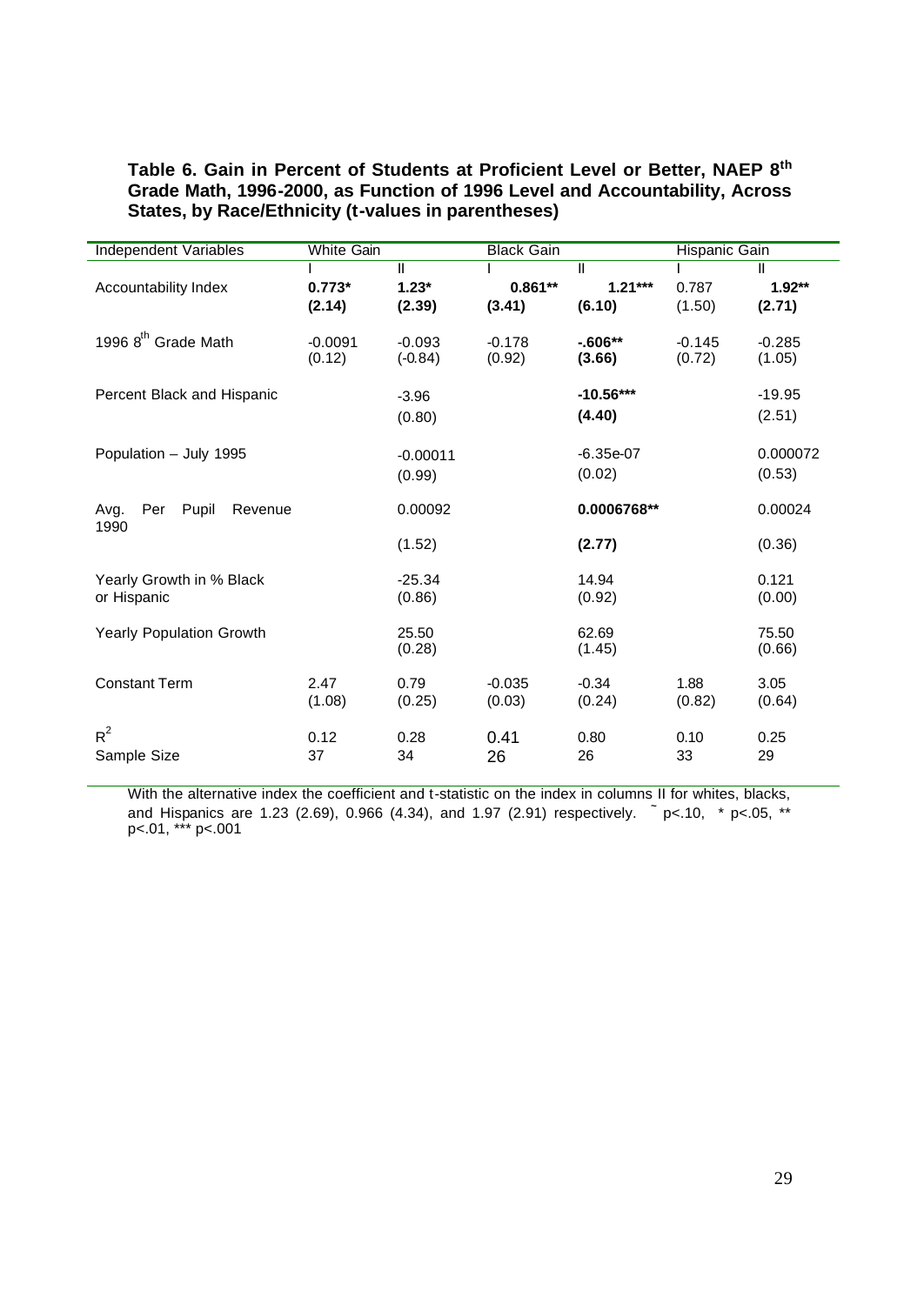### **Table 7. Coefficients of State Accountability Index from Regression Estimates Using Unadjusted NAEP Test Score Gains, 1996-2000, and Various Adjustments for Students Excluded from Taking the NAEP Test.**

| Group/grade and                   | Coefficient of                   | Coefficient Using                | <b>Coefficient Using</b>            | Coefficient Using                   |
|-----------------------------------|----------------------------------|----------------------------------|-------------------------------------|-------------------------------------|
| Dependent<br>variable             | Accountability<br>Index<br>Using | McLaughlin Scale<br>Scores<br>as | Growth<br>in<br>%<br>Included<br>as | Absolute Change<br>in % Assessed as |
|                                   | Unadjusted<br>Gains              | Dependent                        | <b>Control Variable</b>             | <b>Control Variable</b>             |
|                                   | on NAEP                          | Variable                         |                                     |                                     |
| 8th grade, basic<br><b>skills</b> |                                  |                                  |                                     |                                     |
| Whites                            | $1.41*$                          | n.a.                             | 1.03                                | $1.37*$                             |
| <b>Blacks</b>                     | $2.57**$                         | n.a.                             | 3.48***                             | 3.65***                             |
| Hispanics                         | 4.47***                          | n.a.                             | $2.99*$                             | $4.06**$                            |
| 8th<br>grade,<br>proficient       |                                  |                                  |                                     |                                     |
| Whites                            | $1.23*$                          | n.a.                             | 0.949                               | $1.27*$                             |
| <b>Blacks</b>                     | $1.21***$                        | n.a.                             | $1.28***$                           | $1.24***$                           |
| Hispanics                         | $1.92**$                         | n.a.                             | 1.66                                | $1.60*$                             |
| 8th Grade Scale<br><b>Score</b>   |                                  |                                  |                                     |                                     |
| Whites                            | $1.01$ <sup>~</sup>              | .957 <sup>°</sup>                | 0.964                               | 0.84                                |
| <b>Blacks</b>                     | $2.21**$                         | $2.25***$                        | $2.71**$                            | $2.57**$                            |
| Hispanics                         | $2.12$ <sup>~</sup>              | $2.68*$                          | $2.36^\circ$                        | $2.44*$                             |
| 4th Grade Basic<br><b>Skills</b>  |                                  |                                  |                                     |                                     |
| Whites                            | 0.193                            | n.a.                             | $-0.058$                            | $-0.19$                             |
| <b>Blacks</b>                     | $2.54***$                        | n.a.                             | $2.23**$                            | $3.42**$                            |
| Hispanics                         | 1.70                             | n.a.                             | 1.67                                | 1.69                                |
| 4th Grade Scale<br><b>Scores</b>  |                                  |                                  |                                     |                                     |
| Whites                            | $-0.104$                         | $-0.372$                         | $-0.160$                            | $-0.27$                             |
| <b>Blacks</b>                     | 0.170                            | 0.065                            | 0.97                                | 1.01                                |
| Hispanics                         | 0.717                            | 0.743                            | 0.74                                | 0.74                                |

Coefficient of accountability index reported for regression estimates that include the corresponding 1996 NAEP math score, percent black and/or Hispanic in 1995, average yearly growth in percent black and/or Hispanic, 1995 population, average yearly growth in population, and 1990 revenues<br>per pupil. ~ p<.10, \* p<.05, \*\* p<.01, \*\*\* p<.001. n.a.: not applicable.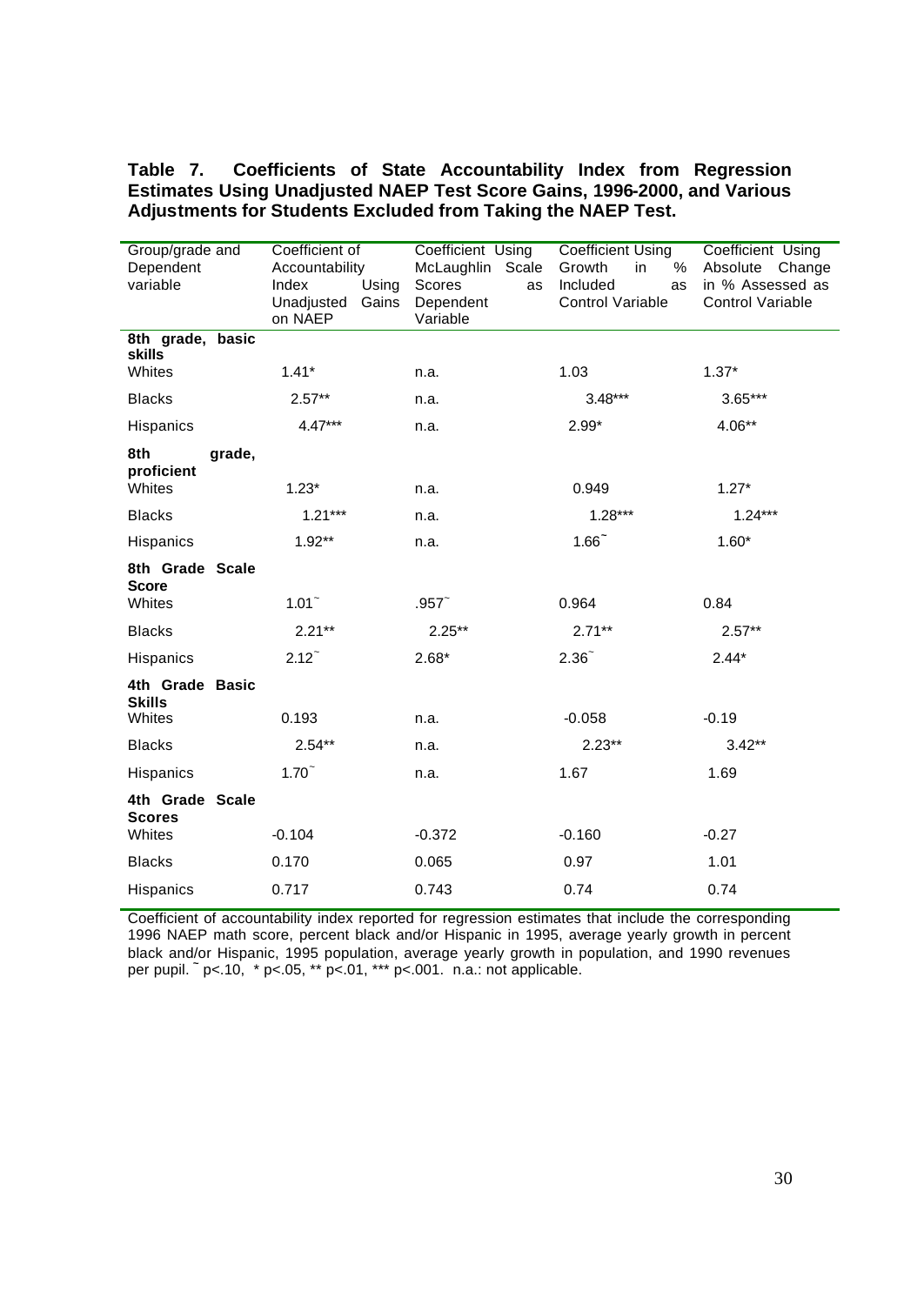### **Table 8: Ninth Grade Retention, 2000-01, as Function of Retention in 1995-96 and Accountability, Across States, by Race (t-values in parentheses)**

| Independent Variables                 | <b>White Retention Ratio</b> |             | <b>Black Retention Ratio</b> |          | <b>Hispanic</b><br>Ratio | Retention   |
|---------------------------------------|------------------------------|-------------|------------------------------|----------|--------------------------|-------------|
|                                       |                              | π           | I                            | π        |                          | π           |
| Accountability Index                  | 0.0047                       | 0.010       | 0.0067                       | 0.0015   | 0.023                    | $-0.0086$   |
|                                       | (0.83)                       | (1.30)      | (0.60)                       | (0.10)   | (1.75)                   | $(-0.39)$   |
| <b>Prior Retention Rate</b>           | $0.850***$                   | $0.704**$   | $0.424***$ 0.369             |          | $0.499***$               | $0.645***$  |
|                                       | (4.15)                       | (2.87)      | 3.76                         | (2.00)   | (5.77)                   | (4.96)      |
| 1996 8 <sup>Th</sup> Grade Basic NAEP |                              | 0.0019      |                              | 0.0075   |                          | 0.0052      |
|                                       |                              | (1.00)      |                              | (1.63)   |                          | (1.27)      |
| Percent Black and Hispanic            |                              | $-0.126$    |                              | $-0.108$ |                          | 0.432       |
|                                       |                              | (1.62)      |                              | (0.50)   |                          | (1.65)      |
| Population - July 1995                |                              | 6.09e-07    |                              | 1.31e-06 |                          | $-2.40e-06$ |
|                                       |                              | (0.33)      |                              | (0.39)   |                          | (0.52)      |
| Avg. Per Pupil Revenue 1990           |                              | $-1.26e-05$ |                              | 1.98e-05 |                          | 1.921e-05   |
|                                       |                              | (1.24)      |                              | (0.39)   |                          | (0.88)      |
| Yearly Growth in % Black              |                              | $-1.20*$    |                              | 0.776    |                          | $-1.73$     |
| and Hispanic                          |                              | (2.47)      |                              | (0.95)   |                          | (1.43)      |
| <b>Yearly Population Growth</b>       |                              | 1.14        |                              | 3.05     |                          | $-2.90$     |
|                                       |                              | (0.78)      |                              | (0.78)   |                          | (0.69)      |
| Constant                              | 0.155                        | 0.245       | 0.674                        | 0.448    | 0.587                    | 0.122       |
|                                       | (0.72)                       | (0.80)      | (5.25)                       | (1.85)   | (5.43)                   | (2.96)      |
| $R-2$                                 | 0.34                         | 0.54        | 0.29                         | 0.59     | 0.50                     | 0.74        |
| Sample Size                           | 46                           | 33          | 46                           | 26       | 46                       | 29          |

When the adjusted retention rates are used the coefficient on the accountability index in the six models are 00038(0.45), 0.0107(0.76), 0.0125(1.05), 0.0018(0.11), 0.063 (3.14), 0.069(2.10). With the alternative accountability index the coefficients on accountability are 0.0049(0.85), 0.0090(1.23), 0.0027(0.24), -0.0020 (0.14), 0.023(1.73), -0.0055 (0.27). When  $8<sup>h</sup>$  grade test scores are omitted from model II the sample sizes increase to 45 but the coefficients on accountability remain approximately the same: 0.0056(0.81), 0.0074(0.52) and 0.022(1.14).

**~** p<.10, \* p<.05, \*\* p<.01, \*\*\* p<.001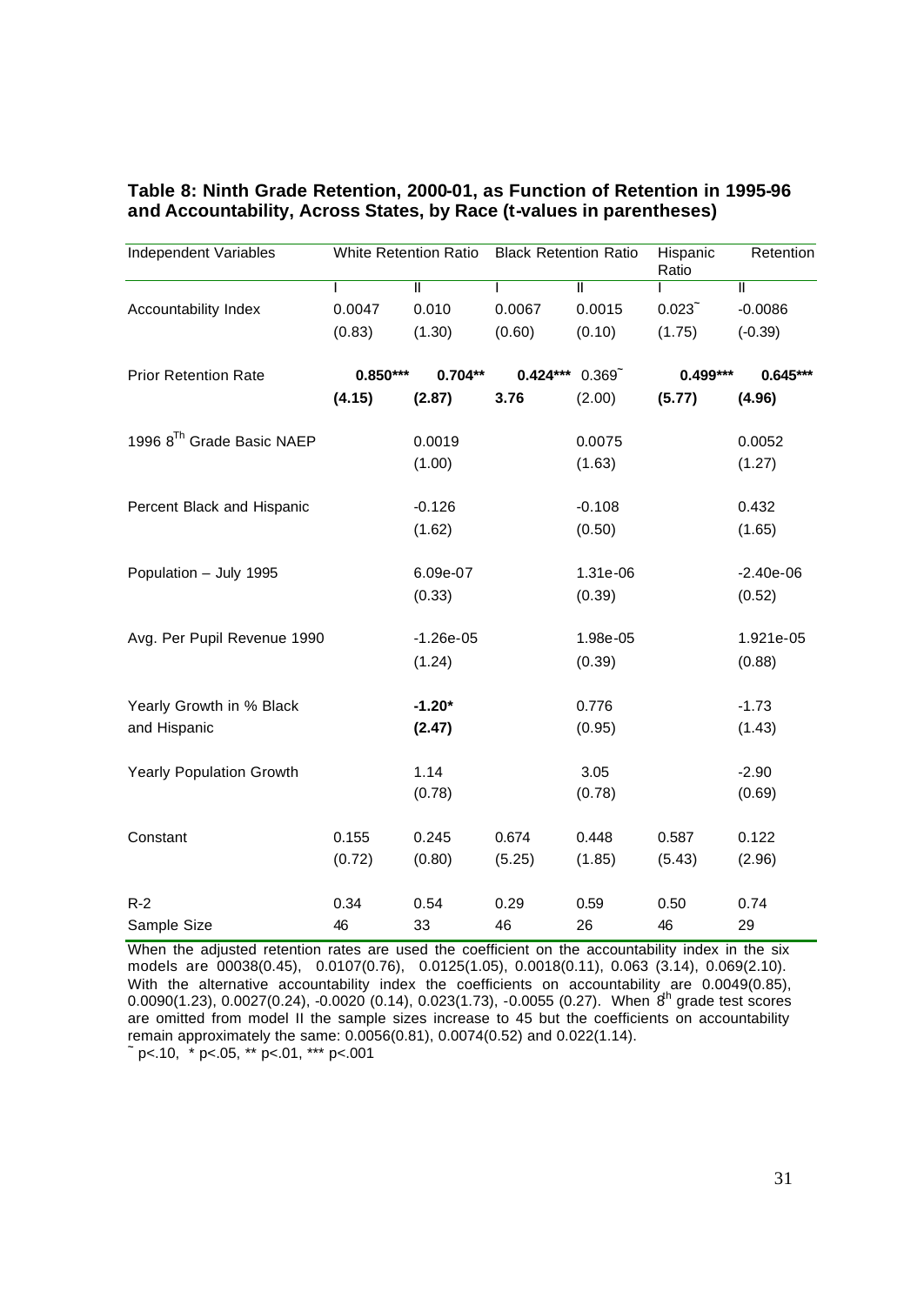| Independent Variables White Survival Rate |           |                    | <b>Black Survival Rate</b> |          | <b>Hispanic Survival Rate</b> |               |  |
|-------------------------------------------|-----------|--------------------|----------------------------|----------|-------------------------------|---------------|--|
|                                           |           | π                  |                            | π        |                               | $\mathbf{II}$ |  |
| Accountability Index                      | $-0.0013$ | $-0.011$           | $-0.0068$                  | $-0.027$ | $-0.039$                      | $-0.083$      |  |
|                                           | (0.07)    | (0.38)             | (0.39)                     | (0.98)   | (0.89)                        | (0.99)        |  |
|                                           |           |                    |                            |          |                               |               |  |
| <b>Prior Survival Rate</b>                | 0.717     | 1.03               | 0.556                      | 0.774    | 0.468                         | $-0.312$      |  |
|                                           | (1.44)    | (0.87)             | (1.91)                     | (1.42)   | (1.41)                        | (0.36)        |  |
| 1996 8 <sup>Th</sup> Grade Basic          |           | 0.0011             |                            | 0.011    |                               | $-0.0093$     |  |
| <b>NAEP</b>                               |           | (0.15)             |                            | (1.30)   |                               | (0.70)        |  |
|                                           |           |                    |                            |          |                               |               |  |
| % Black or Hispanic                       |           | 0.194              |                            | 0.262    |                               | $-0.133$      |  |
|                                           |           | (0.659)            |                            | (0.67)   |                               | (0.139)       |  |
|                                           |           |                    |                            |          |                               |               |  |
| Population - July 1995                    |           | 2.56e-06           |                            | 1.15e-06 |                               | 1.14e-05      |  |
|                                           |           | (0.39)             |                            | (0.18)   |                               | (0.623)       |  |
|                                           |           |                    |                            |          |                               |               |  |
| .Per<br>Revenue<br>Pupil<br>1990          |           | 2.95e-06           |                            | 2.33e-06 |                               | 2.05e-06      |  |
|                                           |           | (0.08)             |                            | (0.06)   |                               | (0.02)        |  |
|                                           |           |                    |                            |          |                               |               |  |
| Yearly Growth in %                        |           | 1.108              |                            | 0.442    |                               | 1.59          |  |
| <b>Black or Hispanic</b>                  |           | (0.66)             |                            | (0.18)   |                               | (0.35)        |  |
|                                           |           |                    |                            |          |                               |               |  |
| Yearly<br>Population<br>Growth            |           | 10.68 <sup>°</sup> |                            | 14.33*   |                               | 43.11**       |  |
|                                           |           | (1.92)             |                            | (2.06)   |                               | (2.72)        |  |
|                                           |           |                    |                            |          |                               |               |  |
| Constant                                  | 0.258     | $-0.252$           | 0.368                      | 0.231    | 0.553                         | 1.159         |  |
|                                           | (0.58)    | (0.31)             | (1.60)                     | (0.49)   | 1.69)                         | (0.85)        |  |
| $R-2$                                     | 0.07      | 0.24               | 0.10                       | 0.55     | 0.08                          | 0.36          |  |
| Sample Size                               | 45        | 33                 | 45                         | 26       | 44                            | 29            |  |
|                                           |           |                    |                            |          |                               |               |  |

### **Table 9: Tenth to Twelfth Grade Survival, 2000-01, as Function of Survival in 1995-96 and Accountability, Across States, by Race (t-values in parentheses)**

When the adjusted survival rates are used the coefficient on the accountability index in the six models are -0.0031 (0.19), -0.0025 (0.09), -0.010 (0.68), -0.018 (0.66), -0.013 (0.33), -0.040 (0.49). With the alternative accountability index the coefficients on accountability are -0.0026  $(0.14)$ , -0.017 (0.67), -0.0033 (0.20), -0.030 (1.13), -0.033 (0.76), -0.067 (0.82). When  $8<sup>th</sup>$  grade test scores are omitted from model II the sample sizes increase to 43 but the coefficients on accountability remain approximately the same: -0.0064(0.28), -0.022 (0.97) and -0.048 (0.79). **~** p<.10, \* p<.05, \*\* p<.01, \*\*\* p<.001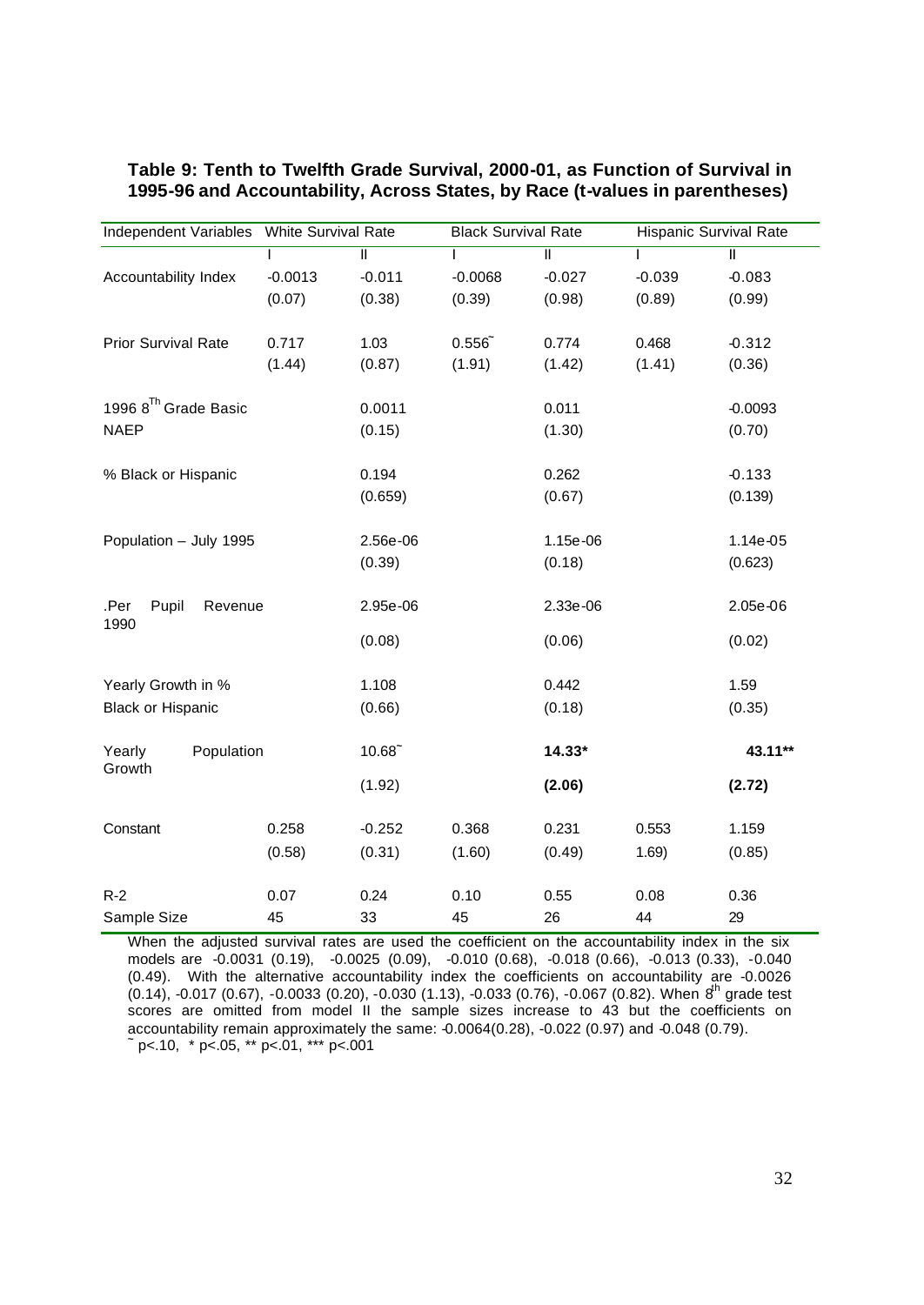### **Table 10: Eighth to Twelfth Grade Survival, 2000-01, as Function of Survival in 1996-97 and Accountability, Across States, by Race (t-values in parentheses)**

| <b>Independent Variables</b>     | <b>White Survival Rate</b> |                         | <b>Black Survival Rate</b> |                         | <b>Hispanic Survival Rate</b> |                         |  |
|----------------------------------|----------------------------|-------------------------|----------------------------|-------------------------|-------------------------------|-------------------------|--|
|                                  |                            | $\overline{\mathbb{I}}$ |                            | $\overline{\mathbb{I}}$ |                               | $\overline{\mathbb{I}}$ |  |
| Accountability Index             | 0.0069                     | 0.0036                  | 0.017                      | $-0.0031$               | $-0.040$                      | $-0.057$                |  |
|                                  | (1.29)                     | (0.45)                  | (0.96)                     | (0.36)                  | (1.96)                        | (1.48)                  |  |
| <b>Prior Survival Rate</b>       | $0.917***$                 | $0.639**$               | $0.825**$                  | $1.09*$                 | $0.146*$                      | 0.058                   |  |
|                                  | (9.35)                     | (3.16)                  | (3.20)                     | (6.99)                  | (2.61)                        | (0.77)                  |  |
| 1996 8 <sup>Th</sup> Grade Basic |                            | $0.0036*$               |                            | $-0.0035$               |                               | 0.0048                  |  |
| <b>NAEP</b>                      |                            | (2.07)                  |                            | (1.39)                  |                               | (1.01)                  |  |
| % Black or Hispanic              |                            | 0.122                   |                            | $-0.251 -$              |                               | 0.654                   |  |
|                                  |                            | (1.60)                  |                            | (2.03)                  |                               | (1.55)                  |  |
| Population - July 1995           |                            | 5.62e-07                |                            | 5.07e-06**              |                               | $-2.84e-06$             |  |
|                                  |                            | (0.31)                  |                            | (2.98)                  |                               | (0.46)                  |  |
| .Per Pupil Revenue 1990          |                            | $-5.38e-06$             |                            | 1.58e-06                |                               | 1.389e-05               |  |
|                                  |                            | (0.53)                  |                            | (0.15)                  |                               | (0.43)                  |  |
| Yearly Growth in %               |                            | $1.025*$                |                            | $-1.47-$                |                               | .396                    |  |
| <b>Black or Hispanic</b>         |                            | (2.33)                  |                            | (1.94)                  |                               | (0.23)                  |  |
| <b>Yearly Population Growth</b>  |                            | $-1.31$                 |                            | 1.30                    |                               | 2.07                    |  |
|                                  |                            | (0.93)                  |                            | (0.64)                  |                               | (0.35)                  |  |
| Constant                         | 0.049                      | 0.027                   | 0.079                      | 0.073                   | 0.80                          | 0.62                    |  |
|                                  | (0.55)                     | (0.17)                  | (0.37)                     | (0.747)                 | (10.29)                       | (2.09)                  |  |
| $R-2$                            | 0.71                       | 0.73                    | 0.21                       | 0.83                    | 0.20                          | 0.26                    |  |
| Sample Size                      | 44                         | 31                      | 43                         | 23                      | 44                            | 27                      |  |

When the adjusted survival rates are used the coefficient on the accountability index in the six models are 0.0012 (0.20), .011 (1.04), 0.012 (1.38), .0056 (0.56), -0.0077 (0.32), -0.065 (1.18). With the alternative accountability index the coefficients on accountability are 0.0071(1.28), .0051  $(0.72)$ , 0.019  $(1.11)$ , 0.0030  $(0.36)$ , -0.030  $(1.44)$ , -0.045  $(1.23)$ . When  $8<sup>th</sup>$  grade test scores are omitted from model II the sample sizes increase to 43 but the coefficients on accountability remain approximately the same: -0.0021 (0.31), -0.00043 (0.02) and -0.029 (0. 87). p<.10, \* p<.05, \*\* p<.01, \*\*\* p<.001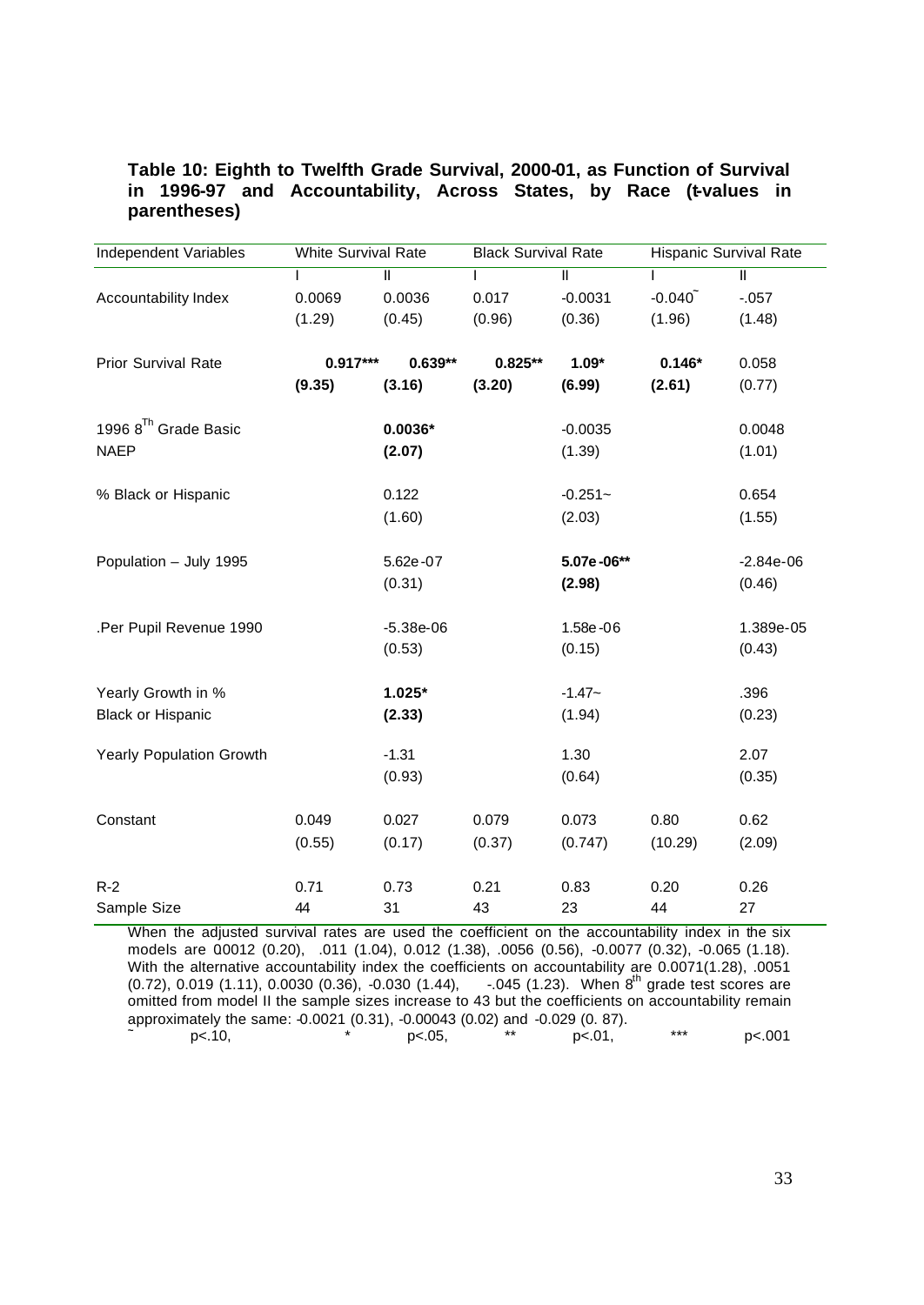

**Figure 1a: Accountability Index and the Gain in the Percent of 8th Graders** 

**reaching the Basic level on the NAEP Math Exam from 1996-2000 - Whites Figure 1b: Accountability Index and the Gain in the Percent of 8th Graders reaching the Basic level on the NAEP Math Exam from 1996-2000 - Blacks**

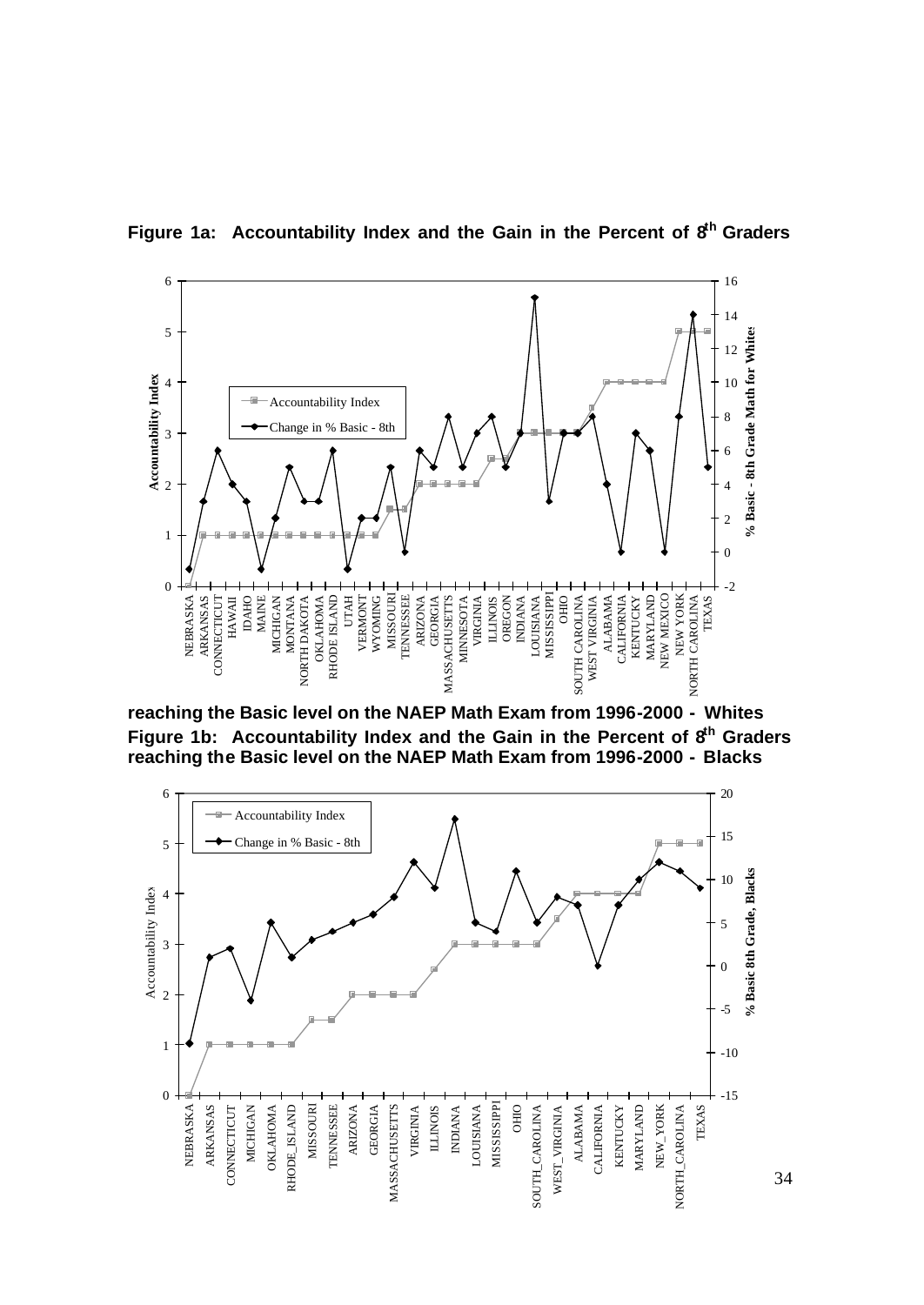

**Figure 1c: Accountability Index and the Gain in the Percent of 8th Graders reaching the Basic level on the NAEP Math Exam from 1996-2000 - Hispanics**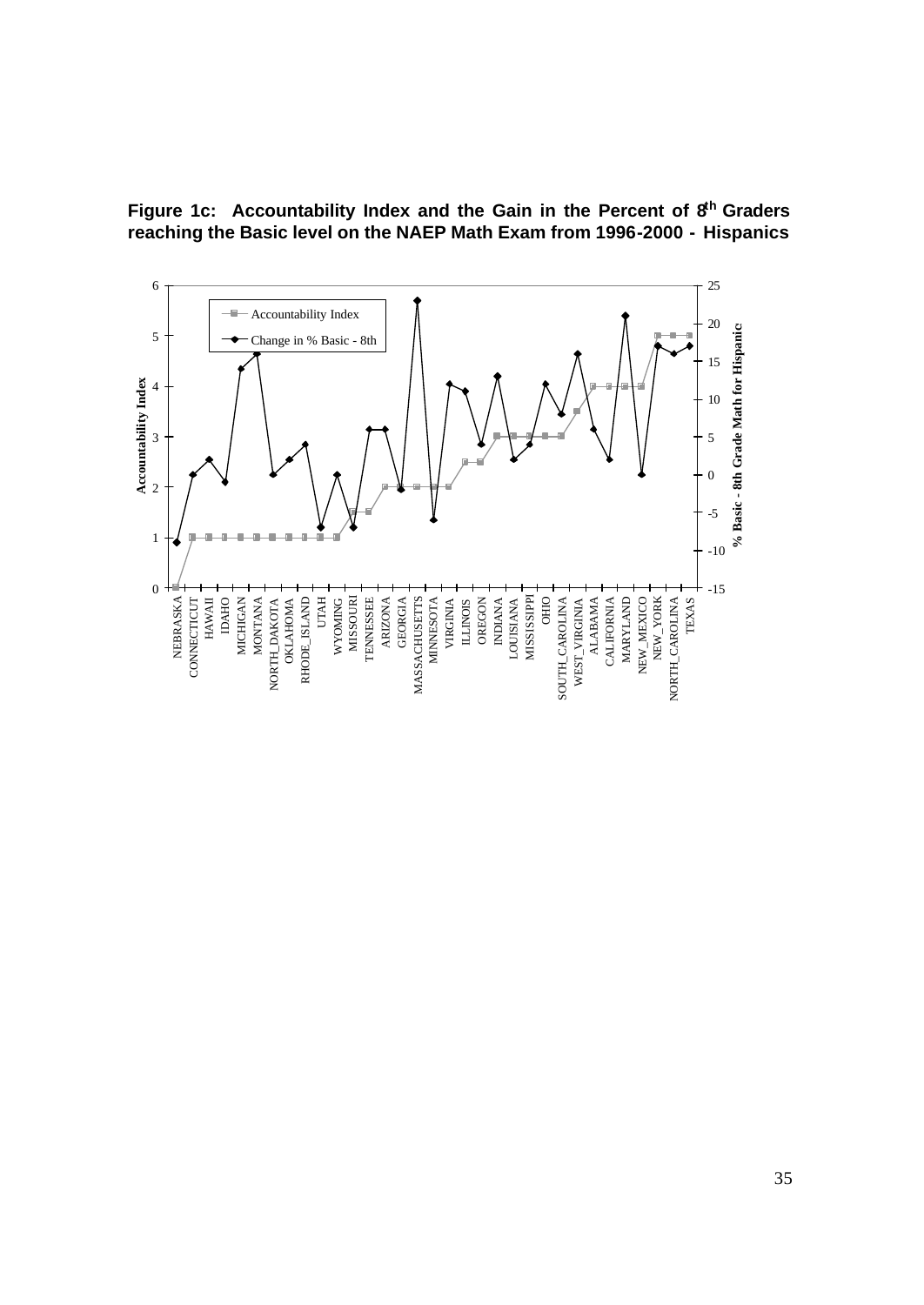### **APPENDIX A**

## **Table 1. NAEP 2000 8th Grade Math Test: Proportion Students Identified as SD and LEP and Proportion Excluded and Included in the NAEP Test, by Race/Ethnic Group and State (percent)**

|                         | Whites, Non-Hispanic |               | African-Americans |                    |             | <b>Hispanics</b> |               |          |               |
|-------------------------|----------------------|---------------|-------------------|--------------------|-------------|------------------|---------------|----------|---------------|
|                         | $\frac{8}{6}$        | $\frac{0}{0}$ | $\frac{1}{2}$     | $\frac{9}{6}$      | $\%$        | $\frac{8}{6}$    | $\frac{8}{6}$ | %        | $\frac{9}{6}$ |
| <b>State</b>            | Identif.             | Excluded      | Assesse           | Identif.           | Excluded    | Assesse          | Identif.      | Excluded | Assesse       |
|                         |                      |               | d                 |                    |             | d                |               |          | d             |
| <b>AL</b>               | 11.65                | 3.80          | 7.85              | 16.36              | 7.79        | 8.57             | 22.73         | 0.00     | 22.73         |
| AZ                      | 10.31                | 6.48          | 3.83              | 10.85              | 8.08        | 2.77             | 31.39         | 13.47    | 17.92         |
| <b>AR</b>               | 10.89                | 6.84          | 4.05              | 15.59              | 11.31       | 4.29             | 38.29         | 12.59    | 25.70         |
| $\overline{CA}$         | 13.03                | 6.72          | 6.31              | 11.30              | 7.37        | 3.92             | 38.97         | 10.90    | 28.08         |
| $\overline{\text{CT}}$  | 13.26                | 8.25          | 5.02              | 17.56              | 14.72       | 2.84             | 25.87         | 15.77    | 10.10         |
| <b>GA</b>               | 9.59                 | 5.75          | 3.85              | 11.11              | 9.11        | 2.00             | 15.00         | 11.68    | 3.32          |
| HI                      | 20.11                | 5.05          | 15.06             | 16.61              | 9.68        | 6.93             | 26.00         | 3.00     | 23.00         |
| ID                      | 10.14                | 4.47          | 5.68              | 0.00               | 0.00        | 0.00             | 42.63         | 8.89     | 33.74         |
| π                       | 13.01                | 6.42          | 6.58              | 15.06              | 12.05       | 3.01             | 23.21         | 9.17     | 14.04         |
| $\overline{\mathsf{N}}$ | 11.66                | 7.37          | 4.29              | 9.64               | 7.17        | 2.46             | 26.53         | 7.43     | 19.10         |
| IA                      | 0.00                 | 0.00          | 0.00              | 0.00               | 0.00        | 0.00             | 0.00          | 0.00     | 0.00          |
| $\overline{KS}$         | 10.10                | 4.93          | 5.17              | 11.35              | 2.30        | 9.04             | 40.50         | 17.52    | 22.99         |
| KY                      | 12.50                | 9.21          | 3.30              | 16.90              | 12.61       | 4.28             | 0.00          | 0.00     | 0.00          |
| LA                      | 13.38                | 5.55          | 7.83              | 12.46              | 6.71        | 5.75             | 16.80         | 1.37     | 15.43         |
| МE                      | 14.43                | 8.72          | 5.71              | 0.00               | 0.00        | 0.00             | 0.00          | 0.00     | 0.00          |
| <b>MD</b>               | 12.27                | 9.68          | 2.59              | 13.35              | 10.15       | 3.20             | 19.18         | 16.55    | 2.63          |
| МA                      | 16.11                | 9.83          | 6.28              | 20.32              | 6.26        | 14.06            | 36.70         | 26.60    | 10.10         |
| $\overline{\mathsf{M}}$ | 9.78                 | 6.33          | 3.45              | 11.32              | 6.44        | 4.88             | 20.02         | 8.84     | 11.18         |
| <b>MN</b>               | 11.87                | 4.54          | 7.33              | 0.00               | 0.00        | 0.00             | 44.50         | 18.89    | 25.62         |
| $\overline{\text{MS}}$  | 9.33                 | 6.21          | 3.12              | 12.07              | 9.57        | 2.51             | 8.77          | 1.64     | 7.13          |
| <b>MO</b>               | 13.84                | 8.14          | 5.70              | 17.93              | 12.98       | 4.95             | 22.43         | 5.52     | 16.90         |
| MT                      | 9.16                 | 4.41          | 4.75              | 0.00               | 0.00        | 0.00             | 7.47          | 7.47     | 0.00          |
| <b>NE</b>               | 10.89                | 2.30          | 8.59              | 20.20              | 16.73       | 3.47             | 28.87         | 6.32     | 22.55         |
| N <sub>V</sub>          | 11.83                | 7.35          | 4.49              | $\overline{21.40}$ | 18.75       | 2.65             | 24.52         | 13.70    | 10.82         |
| <b>NM</b>               | 15.44                | 6.40          | 9.04              | 0.00               | 0.00        | 0.00             | 27.97         | 15.54    | 12.43         |
| <b>NY</b>               | 12.99                | 11.20         | 1.79              | 10.57              | 10.30       | 0.27             | 25.57         | 15.77    | 9.80          |
| <b>NC</b>               | 13.14                | 11.38         | 1.76              | 18.74              | 17.13       | 1.61             | 29.53         | 23.72    | 5.80          |
| $\overline{ND}$         | 10.98                | 3.63          | 7.35              | 0.00               | 0.00        | 0.00             | 16.03         | 0.00     | 16.03         |
| OН                      | 11.75                | 9.00          | 2.75              | 13.34              | 11.05       | 2.30             | 5.73          | 0.00     | 5.73          |
| $\overline{\alpha}$     | 12.99                | 7.99          | 5.00              | 12.98              | 9.60        | 3.38             | 30.17         | 12.58    | 17.59         |
| OR                      | 13.35                | 4.05          | 9.30              | 19.78              | 14.36       | 5.42             | 37.17         | 18.80    | 18.37         |
| $\overline{R}$          | 18.19                | 9.40          | 8.79              | 17.40              | 12.82       | 4.58             | 26.98         | 22.44    | 4.54          |
| SC                      | 11.75                | 4.93          | 6.82              | 14.86              | 10.43       | 4.43             | 12.26         | 0.00     | 12.26         |
| <b>TN</b>               | 11.46                | 3.24          | 8.21              | 13.65              | 8.41        | 5.24             | 24.59         | 9.42     | 15.17         |
| TΧ                      | 13.75                | 7.34          | 6.41              | 16.85              | 7.94        | 8.91             | 28.31         | 12.24    | 16.07         |
| UT                      | 9.97                 | 4.36          | 5.60              | 0.00               | 0.00        | 0.00             | 37.61         | 14.75    | 22.85         |
| $\sqrt{T}$              | 17.07                | 9.90          | 7.17              | 0.00               | 0.00        | 0.00             | 0.00          | 0.00     | 0.00          |
| VA                      | 12.60                | 8.80          | 3.80              | 19.06              | 13.68       | 5.38             | 22.46         | 11.47    | 10.99         |
| <b>WV</b>               | 14.43                | 11.18         | 3.25              | 20.05              | 15.29       | 4.76             | 11.44         | 2.39     | 9.05          |
| WI                      | 14.61                | 8.48          | 6.13              | 22.76              | 19.39       | 3.37             | 27.15         | 11.10    | 16.05         |
| <b>WY</b>               | 11.19                | 3.97          | 7.21              | 0.00               | 0.00        | 0.00             | 25.74         | 4.38     | 21.35         |
| Source:                 |                      | National      | Center<br>of      |                    | Educational | Statistics,      | Washington,   |          | D.C.          |